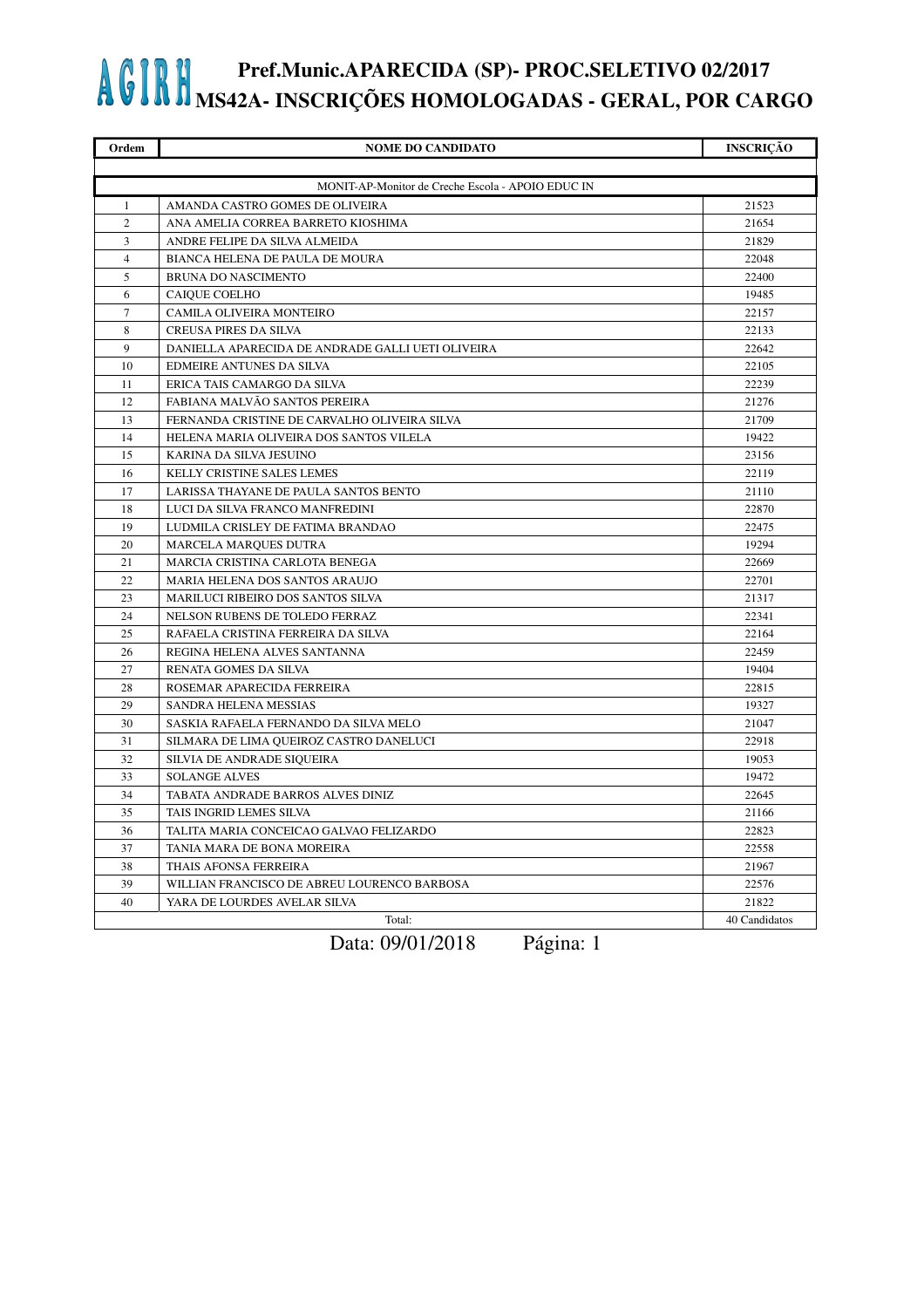| Ordem          | <b>NOME DO CANDIDATO</b>                      | <b>INSCRIÇÃO</b> |
|----------------|-----------------------------------------------|------------------|
|                |                                               |                  |
|                | MONIT-DOC-Monitor de Creche Escola - DOCENCIA |                  |
| 1              | ADAYANE LUIZA SILVA ROSA                      | 22108            |
| $\overline{2}$ | ADELAIDE FRANCISCA DE PAULA                   | 21795            |
| 3              | ADRIANA ELENA DE SOUZA RODRIGUES              | 19398            |
| $\overline{4}$ | ADRIANA GALHARDO GOMES DA SILVA               | 19125            |
| 5              | ADRIANA HELENA DE MELLO                       | 21617            |
| 6              | ALESSANDRA APARECIDA DE ANDRADE CARVALHO      | 19695            |
| $\tau$         | ALESSANDRA DE OLIVEIRA CAMARGO MIRANDA        | 19141            |
| 8              | ALESSANDRA ELAINE DE CASTRO ASSIS             | 21323            |
| 9              | ALESSANDRA MOREIRA T DA SILVA                 | 23145            |
| 10             | ALESSANDRINA DE PAULA ROSA                    | 23082            |
| 11             | ALINE FERNANDA CANDIDO RAMOS                  | 19583            |
| 12             | ALINE MOREIRA FELIX                           | 22579            |
| 13             | <b>ALINE MOURA SALES</b>                      | 19632            |
| 14             | AMANDA FERRAZ LEITE DE CARVALHO               | 19049            |
| 15             | ANA CAROLINA ALMEIDA DA SILVA                 | 19082            |
| 16             | ANA CAROLINA CARVALHO PONTES DE ASSIS         | 19299            |
| 17             | ANA CAROLINA FERREIRA HERCULANO               | 19097            |
| 18             | ANA CAROLINE REIS RODRIGUES                   | 19552            |
| 19             | ANA FERNANDA FELIPE ELOY FELIX MACHADO        | 23142            |
| 20             | ANA LAURA RAMOS ALVES                         | 19307            |
| 21             | ANA LUCIA DE SOUSA DA SILVA                   | 21023            |
| 22             | ANA MARIA LINO DE LIMA                        | 22421            |
| 23             | ANA PAULA AMARAL MARIO                        | 21480            |
| 24             | ANA PAULA BARBOSA LOPES SANTOS                | 21745            |
| 25             | ANA PAULA DA SILVA                            | 21450            |
| 26             | ANA PAULA DOS SANTOS MOURA                    | 22913            |
| 27             | ANA PAULA PINTO MARQUES                       | 19059            |
| 28             | ANA PAULA RIBEIRO ESTRELA                     | 19359            |
| 29             | ANA PAULA VIEIRA MACHADO MOTTA                | 22325            |
| 30             | ANDREA CONTE VELOSO                           | 21391            |
| 31             | ANDREA FERRAZ DE CARVALHO                     | 19219            |
| 32             | ANDREIA APARECIDA ROSA                        | 22554            |
| 33             | ANDREIA SILVA DE ALMEIDA AYRES DE OLIVEIRA    | 22277            |
| 34             | ANNA BIANCA SIQUEIRA WEBER DE ASSIS           | 19612            |
| 35             | ANNA JULIA SILVA DOS SANTOS                   | 19641            |
| 36             | ANTONIO CARLOS ALVARENGA RIBEIRO              | 21528            |
| 37             | ARIANA OLIVEIRA LOPES                         | 22477            |
| 38             | BIANCA GABRIELI DA SILVA RAMOS                | 19395            |
| 39             | BIANCA HELENA DE PAULA DE MOURA               | 22049            |
| 40             | BRUNA APARECIDA DE OLIVEIRA                   | 19275            |
| 41             | BRUNA DE SOUZA PINHEIRO                       | 21811            |
| 42             | BRUNA ROBERTA COELHO                          | 22586            |
| 43             | CAIQUE AUGUSTO JOSE MEDEIROS RIBEIRO          | 22611            |
| 44             | CAMILA DE SOUZA COSTA                         | 23079            |
| 45             | CAMILA FERNANDA DA SILVA JACINTO              | 22524            |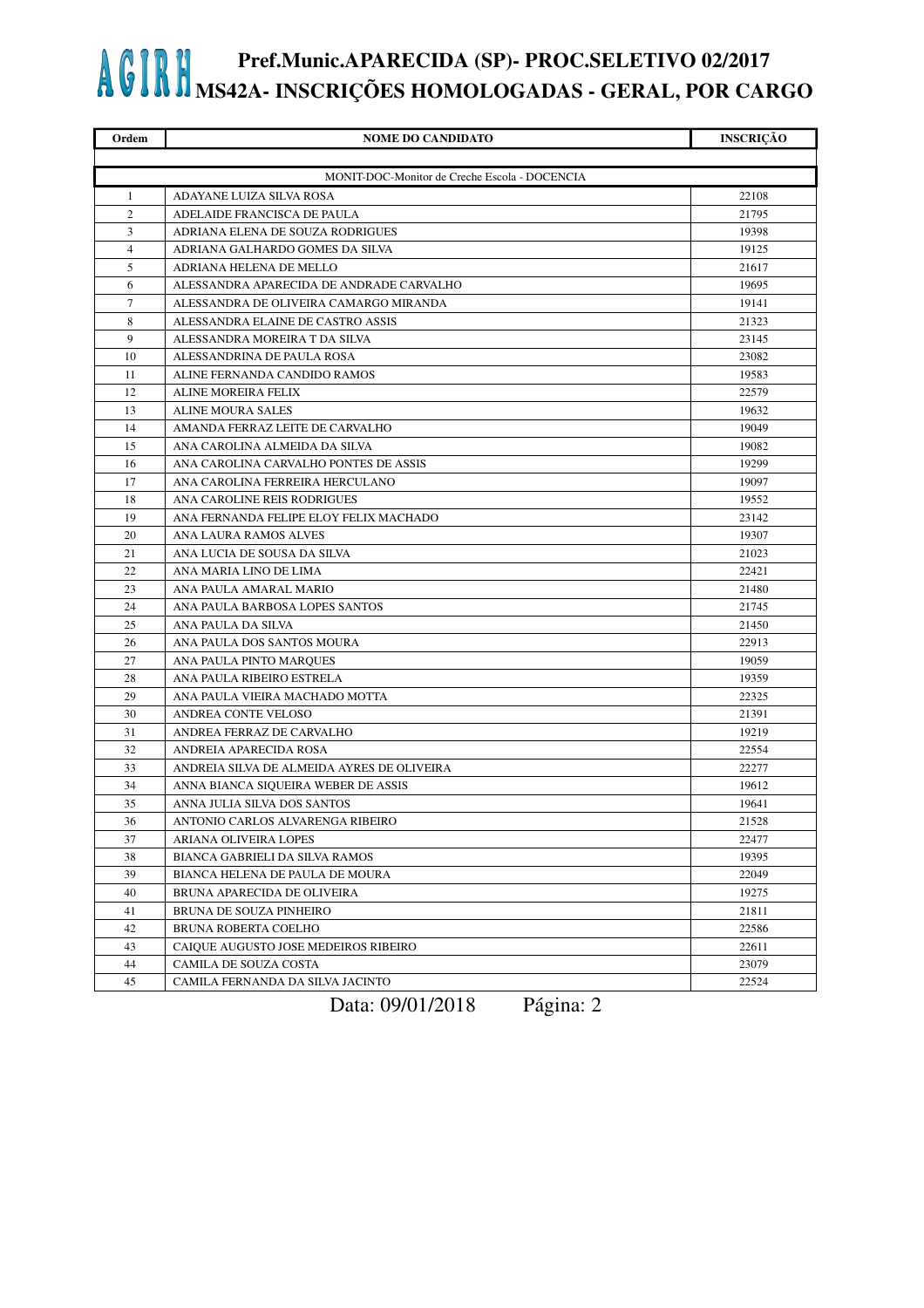| Ordem | <b>NOME DO CANDIDATO</b>                        | <b>INSCRIÇÃO</b> |
|-------|-------------------------------------------------|------------------|
| 46    | CARINA ROMÃO ALMEIDA DA SILVA                   | 22801            |
| 47    | CAROLINE FERNANDA DOS SANTOS SILVA              | 22868            |
| 48    | CASSIANA MARIA DA SILVA FELIPE                  | 21376            |
| 49    | CERELIA CRISTINA DA CRUZ DOS REIS               | 22762            |
| 50    | CINTIA PINHEIRO DINIZ MAGRANER                  | 22526            |
| 51    | <b>CLARA FREIRE PIRAGIBE</b>                    | 19289            |
| 52    | CLAREANA NASCIMENTO GONCALVES DE CASTRO         | 21222            |
| 53    | <b>CLAUDETE DE OLIVEIRA</b>                     | 22042            |
| 54    | CLAUDETE DE OLIVEIRA SILVA CASTRO               | 19193            |
| 55    | CLAUDIA APARECIDA SILVA GALVAO                  | 22208            |
| 56    | CLAUDIA BENEDITA DA SILVA                       | 19285            |
| 57    | CLAUDIA LUANA DOS SANTOS SILVA                  | 19001            |
| 58    | CLAUDIA NARA LEME FERREIRA DE CARVALHO LOMBARDI | 21234            |
| 59    | CLAUDIA PRISCILA VIEIRA MACHADO MOTTA           | 22288            |
| 60    | <b>CLAUDIA SOARES DINIZ</b>                     | 23109            |
| 61    | <b>CLAUDIA SOUZA REIS</b>                       | 22871            |
| 62    | CLAUDIA VALERIA DA SILVA OLIVEIRA               | 21766            |
| 63    | CLAUDINEIA VICENTE DE ALMEIDA                   | 23041            |
| 64    | <b>CLEONICE MARIA DE ABREU</b>                  | 19443            |
| 65    | CLEUNICE LIMA DE MELO                           | 21541            |
| 66    | CONCEICAO APARECIDA DOS SANTOS SILVA            | 22858            |
| 67    | CRISTIANE APARECIDA ARAUJO                      | 22633            |
| 68    | CRISTIANE APARECIDA DA SILVA                    | 21593            |
| 69    | CRISTINA SOARES DE BRITO PINHEIRO               | 22627            |
| 70    | CRISTINE RAIRLA SA DE ALMEIDA                   | 22892            |
| 71    | <b>CYNTIA MORAIS DE SOUZA</b>                   | 19727            |
| 72    | DAIANA CRISTINA BERNANDES                       | 22525            |
| 73    | DAIANA LUZIA SANTOS RIBEIRO DE SOUZA            | 21947            |
| 74    | DAMARIS CRISTINE RAMOS TEIXEIRA                 | 22675            |
| 75    | DANIELA LUCIANE MORAES MACEDO                   | 23021            |
| 76    | DANIELA PINTO COTRIM LEITE DE ABREU             | 22320            |
| 77    | DANIELA RODRIGUES SILVA                         | 22671            |
| 78    | DANIELLE APARECIDA ALVES DOS SANTOS             | 21761            |
| 79    | DANIELLE FATIMA MACHADO SCHMIDT                 | 21179            |
| 80    | DANIELLY CRISTINE GONCALVES COSTA               | 21642            |
| 81    | DEBORA AMANDA DOS SANTOS                        | 21564            |
| 82    | DEBORA APARECIDA RODRIGUES CESAR DA COSTA       | 22074            |
| 83    | DEBORA MARQUES MENDES DE CASTRO                 | 23099            |
| 84    | <b>DEISI DA SILVA</b>                           | 22624            |
| 85    | DELSON LEAL DA SILVA JUNIOR                     | 21854            |
| 86    | DENISE APARECIDA ABREU GOMES DA COSTA           | 22656            |
| 87    | DENISE DE LOURDES DE SOUZA                      | 22424            |
| 88    | ELAINE RODRIGUES DOS SANTOS                     | 22683            |
| 89    | <b>ELDO VIEIRA LEITE</b>                        | 19585            |
| 90    | ELENICE FERREIRA DOS SANTOS TAMBORIM            | 21476            |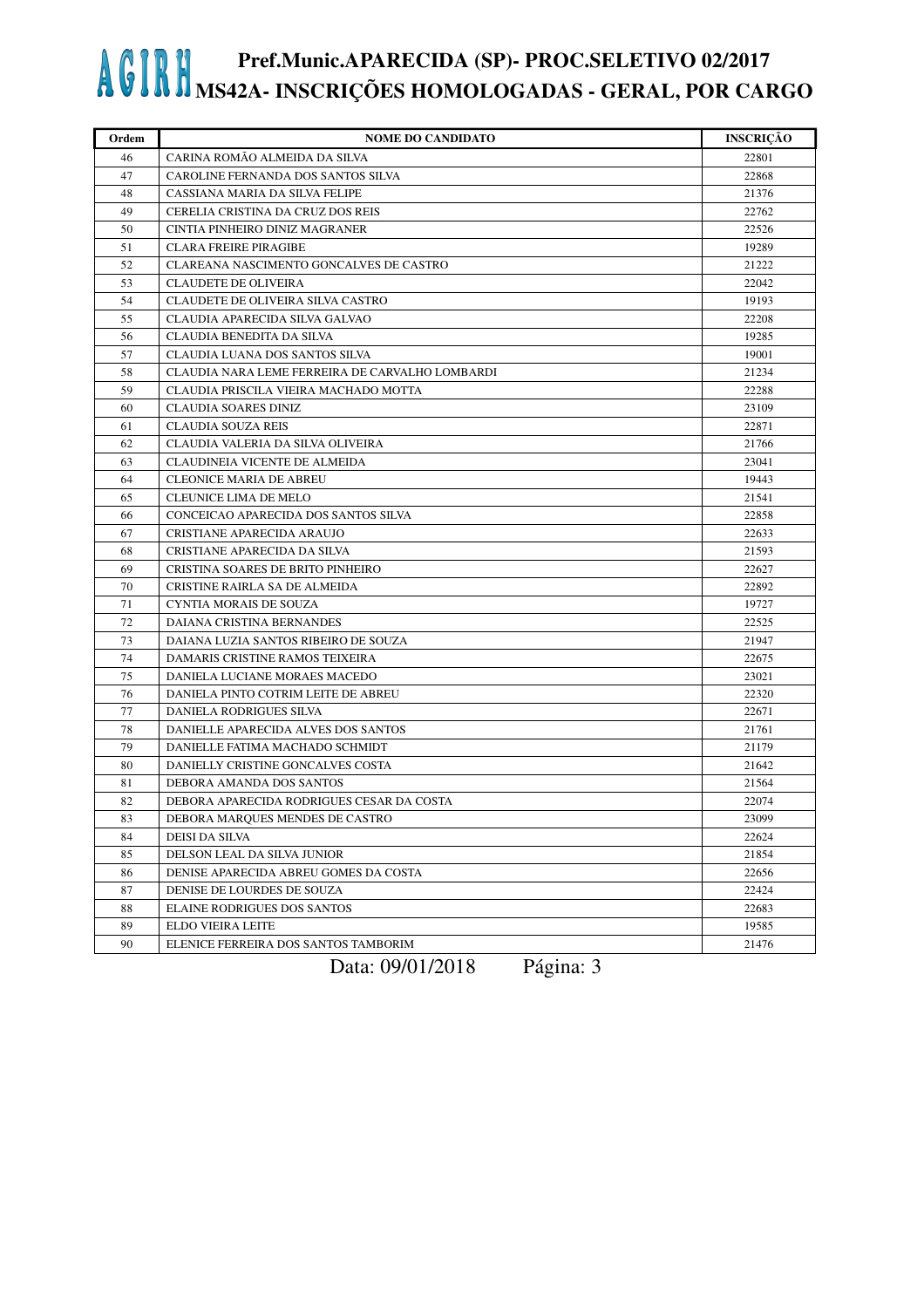| Ordem | <b>NOME DO CANDIDATO</b>                         | <b>INSCRIÇÃO</b> |
|-------|--------------------------------------------------|------------------|
| 91    | ELIANE CORREA DOS SANTOS                         | 19559            |
| 92    | ELISANGELA DOS SANTOS NASCIMENTO                 | 22350            |
| 93    | ELIZABETH REGINA HONORATO VICENTINI              | 21079            |
| 94    | ELIZANDRA DA SILVA SALLES FRANCA                 | 21369            |
| 95    | ERICA MARIA DE ALMEIDA                           | 22615            |
| 96    | ERICA TAIS CAMARGO DA SILVA                      | 21948            |
| 97    | <b>ERIKA DE SOUZA</b>                            | 22690            |
| 98    | EULA PAULA ZACARIAS                              | 19119            |
| 99    | <b>EVERTON JUNIOR LUCIANO</b>                    | 23062            |
| 100   | FABIANA APARECIDA LEITE LUCINDA                  | 19701            |
| 101   | FABIANA APARECIDA SENDAS DA SILVA                | 19378            |
| 102   | FABIANA CRISTINA DA SILVA RODRIGUES DOS SANTOS   | 22673            |
| 103   | FABIANA DOS SANTOS LIMA                          | 21631            |
| 104   | FABIANA MALVÃO SANTOS PEREIRA                    | 22674            |
| 105   | FATIMA DE ALMEIDA MACIEL COSTA                   | 21790            |
| 106   | FERNANDA APARECIDA DA SILVA                      | 21908            |
| 107   | FERNANDA DA SILVA BARBOSA                        | 22638            |
| 108   | FERNANDA PAULA DA SILVA PEREIRA                  | 19328            |
| 109   | <b>FLAVIA ARAUJO SILVA</b>                       | 22567            |
| 110   | FLAVIA MURILO MONTEIRO                           | 22976            |
| 111   | FRANCIANE SOUZA SANTOS                           | 22737            |
| 112   | GABRIELA APARECIDA DA SILVA BUENO                | 22766            |
| 113   | GABRIELA MEIRELES DA SILVA                       | 22097            |
| 114   | GECILDA MARIA MARQUES CAMPOS                     | 19104            |
| 115   | GEOVANA DA CONCEICAO SILVA                       | 21514            |
| 116   | <b>GERALDA MAGELA BARBOSA DOS SANTOS</b>         | 22981            |
| 117   | GILVANIA RODRIGUES MIRANDA                       | 22230            |
| 118   | <b>GISELE PATRICIA RAIMUNDO</b>                  | 22178            |
| 119   | <b>GISLENE TENORIO O DOS SANTOS</b>              | 21580            |
| 120   | <b>GRACE KELLY ZONI CAMARINHA RODRIGUES</b>      | 22569            |
| 121   | <b>GRASIELE DO NASCIMENTO DE CARVALHO</b>        | 22291            |
| 122   | GYNSKA GLEICE TRINDADE FRECH                     | 22665            |
| 123   | HELEN CRISTINA DE OLIVEIRA CONCEICAO             | 19278            |
| 124   | HELEN DO NASCIMENTO FREITAS GOMES                | 19680            |
| 125   | HELENA MARIA OLIVEIRA SANTOS VILELA              | 19426            |
| 126   | INGRID MONICA ARAUJO DA SILVA                    | 22847            |
| 127   | <b>ISABEL CRISTINA DIAS</b>                      | 21917            |
| 128   | ISABELA CRISTINA DE SOUZA SILVA                  | 22396            |
| 129   | ISABELA LETICIA ALMEIDA DA SILVA OLIVEIRA SANTOS | 21622            |
| 130   | ISIS LAIRA SAMPAIO DE OLIVEIRA FRANCA            | 21189            |
| 131   | <b>IVANI MARTINS DOS SANTOS</b>                  | 19603            |
| 132   | IZOLINA LEA RODRIGUES NOGUEIRA                   | 22603            |
| 133   | JAMILLE SOUSA COELHO VIEIRA DOS SANTOS           | 21362            |
| 134   | <b>JAMYLE LEMOS LUNIERE</b>                      | 19512            |
| 135   | JANETE APARECIDA PAULINO MEZQUITA                | 21567            |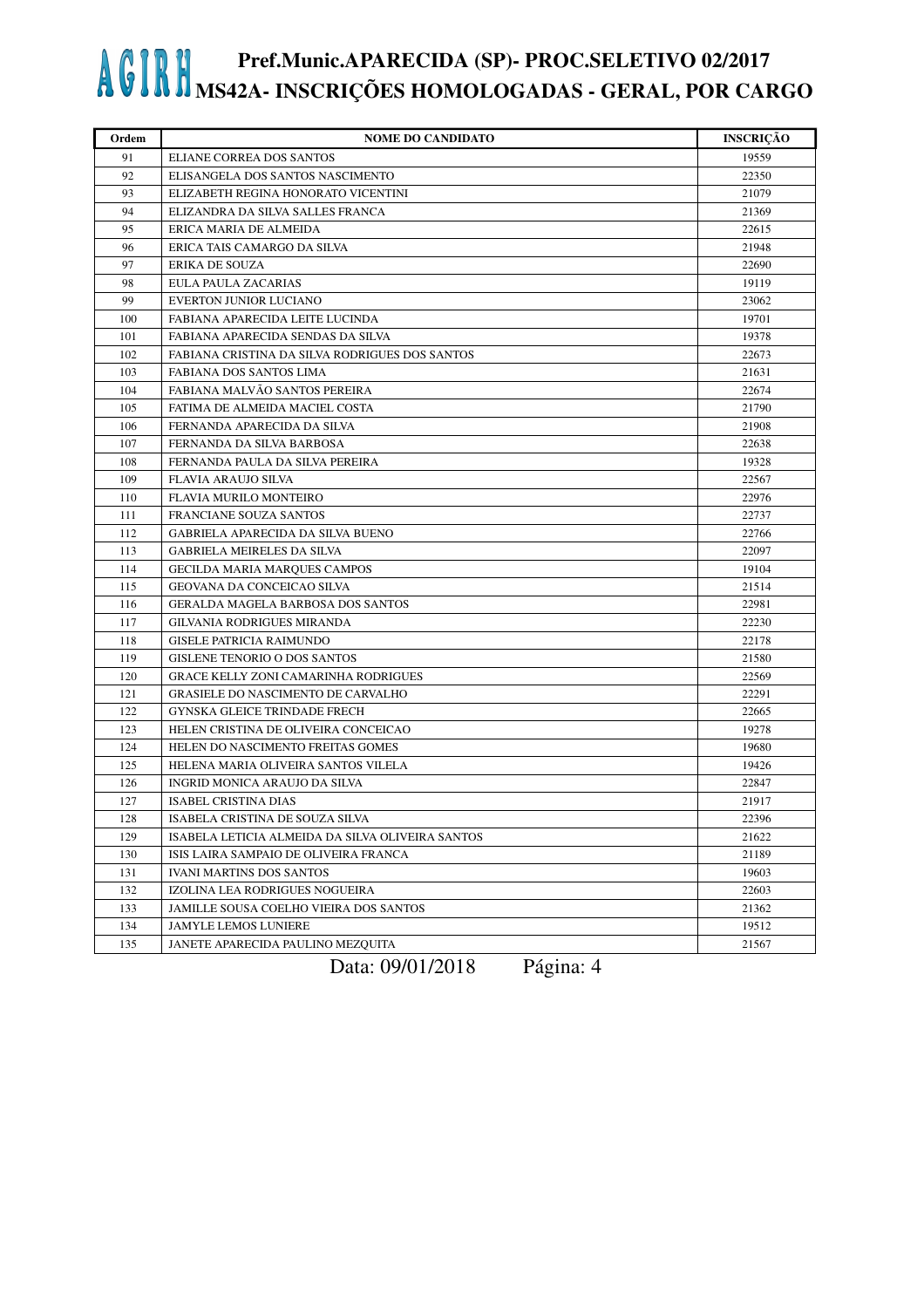| Ordem | <b>NOME DO CANDIDATO</b>                   | <b>INSCRICÃO</b> |
|-------|--------------------------------------------|------------------|
| 136   | JANETE MARTINHO DOS SANTOS BARBOSA         | 19681            |
| 137   | <b>JAOUELINE BARBOSA DE OLIVEIRA</b>       | 21643            |
| 138   | <b>JAQUELINE DE JESUS</b>                  | 21520            |
| 139   | JAQUELINE HELENA FERNANDES MARCIANO        | 22549            |
| 140   | <b>JESSICA BASTOS ROSA SILVA</b>           | 19035            |
| 141   | JESSICA BIANCA APARECIDA DE LIMA           | 19137            |
| 142   | <b>JESSICA CARLOS DOS SANTOS</b>           | 22850            |
| 143   | JESSICA CRISTINA VIDAL DAS NEVES MANTOVANI | 19349            |
| 144   | JESSICA FERNANDA ALVES DA SILVA JANUARIO   | 22695            |
| 145   | JOICE AMARAL CARVALHO                      | 19592            |
| 146   | JONATHAN LIMA DE ANDRADE                   | 21711            |
| 147   | JOYCE PATRICIA DA SILVA VIEIRA             | 21597            |
| 148   | JULIANA APARECIDA ROSA ELYSEU              | 22363            |
| 149   | <b>JULIANA COSTA</b>                       | 19133            |
| 150   | <b>JULIANA DE GODOI FIRME</b>              | 21384            |
| 151   | <b>JULIANA LUCIANO ALVES</b>               | 22326            |
| 152   | <b>JULIANA RIBEIRO PIRES</b>               | 22348            |
| 153   | KARINA DA SILVA JESUINO                    | 23151            |
| 154   | KARLA MARIANA MOREIRA RODRIGUES            | 21893            |
| 155   | KATIA REGINA ALVES TOSTA RIBEIRO           | 21638            |
| 156   | KEILA PRISCILA LARA ROSA                   | 23065            |
| 157   | KELLY CRISTINA LOURENCO RIBEIRO            | 22752            |
| 158   | KELLY CRISTINE DO ESPIRITO SANTO           | 21194            |
| 159   | KELLY CRISTINE SALES LEMES                 | 22217            |
| 160   | KEMBERLLY FRANCISCA DE OLIVEIRA LOPES      | 19723            |
| 161   | KEZIA DA SILVA ESTRELA                     | 22730            |
| 162   | KRISA FERNANDA SPORCK BARBOSA              | 19172            |
| 163   | LARISSA THAYANE DE PAULA SANTOS BENTO      | 21515            |
| 164   | LEA CRISTINA BRAGA                         | 19437            |
| 165   | LETICIA DE JESUS SANTOS FERNANDES          | 23157            |
| 166   | LETICIA MARIA FAGUNDES DA SILVA            | 22791            |
| 167   | LILIAM MOTA BARBOSA                        | 21491            |
| 168   | LILIAN DE SOUZA BITTENCOURT                | 21805            |
| 169   | LOHANY EMANUELLE DE SOUZA                  | 22145            |
| 170   | LOURDES VIEIRA DA SILVA                    | 22846            |
| 171   | LUARA VANESSA RODRIGUES DA SILVA           | 19058            |
| 172   | LUCIA MARA PEREIRA DA SILVA                | 19500            |
| 173   | LUCIANA COSTA OLIVEIRA                     | 19254            |
| 174   | LUCIANA CRISTINA NEVES DA SILVA            | 22224            |
| 175   | LUCIANA DE CASTRO SANTOS                   | 21466            |
| 176   | LUCIANA DE PAULA FELIPE                    | 21928            |
| 177   | LUCIANA DIAS GONCALVES                     | 21819            |
| 178   | LUIS FELIPE LOURENCO DA SILVA              | 21534            |
| 179   | LUZIMAR APARECIDA PEREIRA DA CRUZ DIAS     | 21791            |
| 180   | <b>MANOELA ARAUJO PEIXOTO DOS SANTOS</b>   | 19180            |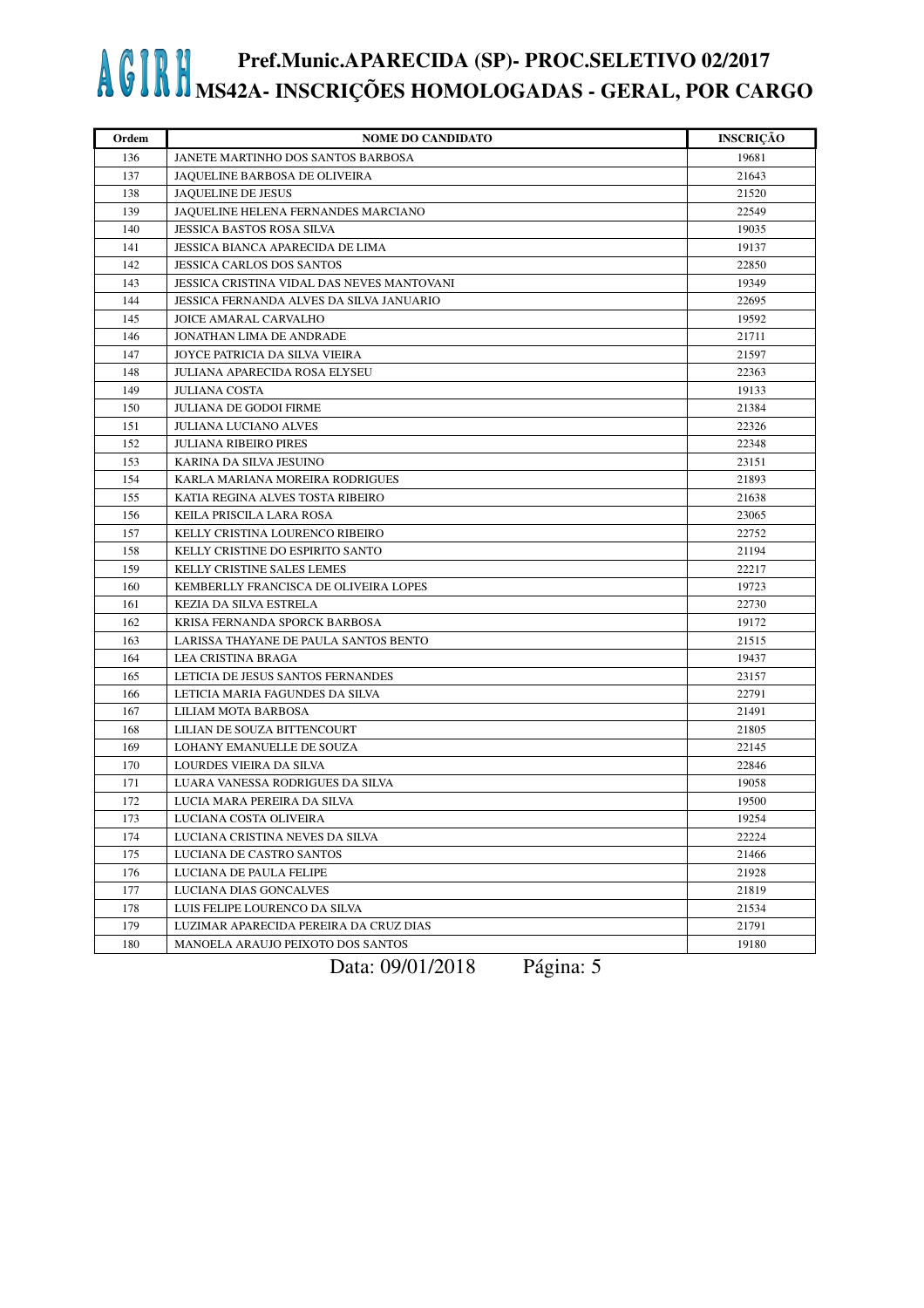| Ordem | <b>NOME DO CANDIDATO</b>                         | <b>INSCRIÇÃO</b> |
|-------|--------------------------------------------------|------------------|
| 181   | MARCELA CAROLINA ROCHA GOMEZ DE OLIVEIRA         | 21748            |
| 182   | MARCELA CRISTIANE SILVA SANTOS                   | 23100            |
| 183   | MARCELA MARQUES DUTRA                            | 19291            |
| 184   | MARCELA NASCIMETNO MARCONDES                     | 21929            |
| 185   | MARCELA RAMOS MIRANDA DE OLIVEIRA                | 22295            |
| 186   | MARCIA BETANIA GOMES MALTEZ                      | 21457            |
| 187   | MARCIA CRISTINA DANTAS DE CARVALHO               | 23026            |
| 188   | <b>MARCIA CRISTINA DE MEDEIROS</b>               | 19086            |
| 189   | <b>MARCIA MARIA SILVA</b>                        | 22696            |
| 190   | <b>MARCIA REGINA SANTOS SALGADO</b>              | 21904            |
| 191   | MARGARETE DE ALMEIDA CARVALHO CAMPOS DE OLIVEIRA | 22792            |
| 192   | MARIA ALICE CLEMENTE BUCHOLZ NUNES               | 22590            |
| 193   | MARIA APARECIDA GALHARDO                         | 21607            |
| 194   | MARIA APARECIDA GONCALVES RODRIGUES              | 19628            |
| 195   | MARIA CAROLINA FIALHO DE BRITO                   | 21519            |
| 196   | MARIA CAROLINA MOREIRA DE MIRANDA BATISTA        | 22203            |
| 197   | MARIA CLARA CAMARGO ARNEIRO RIBEIRO              | 19063            |
| 198   | MARIA CLAUDIA DE CARVALHO                        | 23022            |
| 199   | <b>MARIA DE FATIMA DE OLIVEIRA</b>               | 21866            |
| 200   | MARIA EDUARDA DE OLIVEIRA COSTA SILVA            | 21060            |
| 201   | MARIA GABRIELA ROCHA SIQUEIRA ARANTES            | 21544            |
| 202   | MARIA HELENA DOS SANTOS ARAUJO                   | 22707            |
| 203   | MARIA HORTENCIA DANIEL                           | 21393            |
| 204   | <b>MARIA LASARA ANTONIO</b>                      | 19051            |
| 205   | MARIA LAURA BATISTA CUSTODIO DE MELO             | 21610            |
| 206   | MARIA LAURA DAS CHAGAS PEREIRA                   | 21336            |
| 207   | MARIA LUCIA PEREIRA DOS SANTOS REIS              | 22832            |
| 208   | <b>MARIA REGINA DE FREITAS RODRIGUES</b>         | 21788            |
| 209   | MARIANA APARECIDA QUEIROZ DA SILVA               | 19717            |
| 210   | MARIANA DE OLIVEIRA COELHO                       | 19547            |
| 211   | <b>MARIANA DE PAULA REIS</b>                     | 22463            |
| 212   | MARIANAKASHOTMAILCOM                             | 21570            |
| 213   | MARILETE JAINE DE ARAUJO CASTRO                  | 22820            |
| 214   | <b>MARINA SILVA DOS SANTOS</b>                   | 22134            |
| 215   | MARISA ELIANA GONCALVES                          | 22901            |
| 216   | MARISETE FORTUNATO DE OLIVEIRA GOUVEA            | 22237            |
| 217   | <b>MARTA APARECIDA DOS SANTOS PONTES</b>         | 19264            |
| 218   | MARTA MARGARETE OLIVEIRA DOS REIS                | 21873            |
| 219   | MARTA SALVADOR CRISPIM DA SILVA                  | 21530            |
| 220   | MARTHA FERREIRA DE OLIVEIRA ROMÃO SIQUEIRA       | 21281            |
| 221   | MAURA APARECIDA DE OLIVEIRA DE ASSIS             | 19611            |
| 222   | MAURICIO OSCAR RODRIGUES DE OLIVEIRA             | 21010            |
| 223   | MEIRE JANIS LUCAS JACINTO DE CAMPOS              | 22794            |
| 224   | MICHELE APARECIDA CAMARGOPENA AMORIM             | 22589            |
| 225   | MICHELE CRISTINA OLIVEIRA DA SILVA               | 21840            |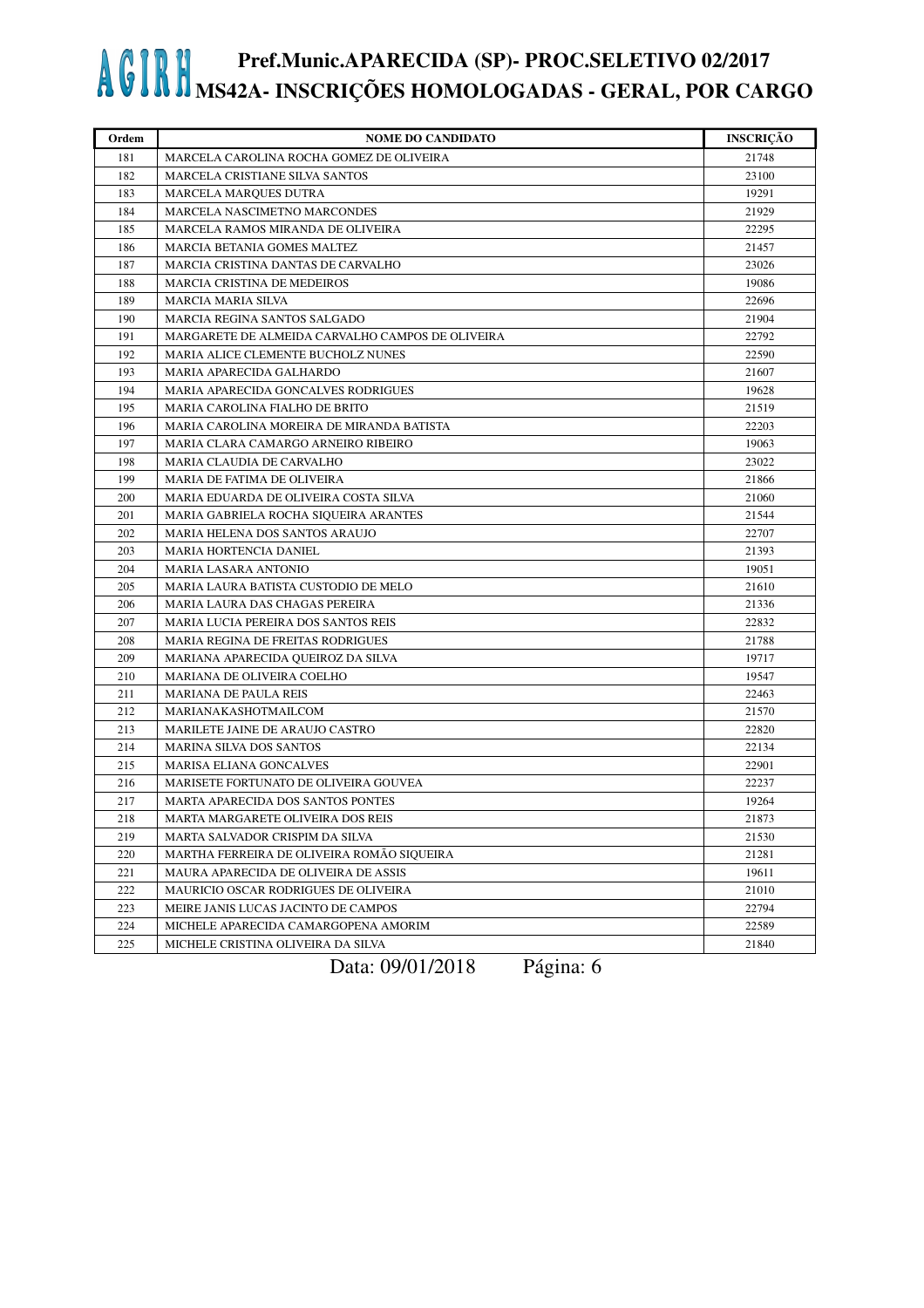| Ordem | <b>NOME DO CANDIDATO</b>                        | <b>INSCRIÇÃO</b> |
|-------|-------------------------------------------------|------------------|
| 226   | MICHELE ROSANE MARQUES                          | 22146            |
| 227   | MICHELI DE OLIVEIRA SILVA                       | 19523            |
| 228   | MIRIAM FILGUEIRA DOS SANTOS                     | 21796            |
| 229   | MONICA APARECIDA FERNANDES                      | 19656            |
| 230   | MONICA CRISTINA BRITO                           | 22682            |
| 231   | <b>MONICA PEREIRA DE SOUZA</b>                  | 19191            |
| 232   | <b>NADIR FERREIRA</b>                           | 22123            |
| 233   | NAIMA MENDES DE CASTRO PEREIRA                  | 22719            |
| 234   | NATALIA DE FATIMA RODRIGUES MASULLI             | 22040            |
| 235   | NATANIELE DE OLIVEIRA MEDEIROS                  | 22821            |
| 236   | NATHALIA HELENA BARROS COSTA SILVA              | 21511            |
| 237   | <b>NEIDE FEITOR</b>                             | 23124            |
| 238   | NELIZE MAIDANA TELLES LUCIANO                   | 21218            |
| 239   | NIDIA YOLANDA DUARTE MEDINA                     | 22369            |
| 240   | NILDA MARIA CARVALHO                            | 21994            |
| 241   | NOEMY DE OLIVEIRA FERNANDES                     | 19497            |
| 242   | NORMA SUELI DOS SANTOS                          | 23168            |
| 243   | PAMELA APARECIDA DE CAMPOS DIAS RIBEIRO         | 21552            |
| 244   | PAMELA CRISTINA DE PAULA VASCONCELOS MERCADANTE | 19322            |
| 245   | PATRICIA APARECIDA DE ABREU ARAUJO              | 23094            |
| 246   | PATRICIA APARECIDA DIAS                         | 23050            |
| 247   | PATRICIA CORSI POLIDORO                         | 19469            |
| 248   | PATRICIA VANESSA MENDES DA SILVA MOTTA          | 22770            |
| 249   | PAULA CRISTINA DOS SANTOS MORAES E SILVA        | 19280            |
| 250   | PAULA ISABELA GONCALVES                         | 23083            |
| 251   | POLIANA APARECIDA FRANCA                        | 21263            |
| 252   | POLIANE SABINO RIBEIRO                          | 22486            |
| 253   | PRISCILA ULTRAMARI DOS SANTOS                   | 19186            |
| 254   | PRISCILLA CAMARGO RIBEIRO DA SILVA              | 21942            |
| 255   | RAFAELE RODRIGUES DA SILVA                      | 23137            |
| 256   | RAQUEL MARIA ANDRE MACHADO                      | 22092            |
| 257   | REGILENE RODRIGUES PONTES                       | 21446            |
| 258   | REGINA APARECIDA FERREIRA DA SILVA FILI         | 22118            |
| 259   | REGINA CELIA MANTOVANI DA SILVA                 | 21180            |
| 260   | REGINA HELENA ALVES SANTANNA                    | 22455            |
| 261   | RENATA CRISTINA DA SILVA                        | 22856            |
| 262   | RENATA GONCALVES CHEFFER                        | 19524            |
| 263   | RITA CASSIA DOS SANTOS                          | 21313            |
| 264   | RIZOLETA APARECIDA MOREIRA COSTA                | 19665            |
| 265   | RONILDA MARIA DO CARMO BARROS                   | 21445            |
| 266   | ROSA MARIA COUTINHO FERREIRA                    | 21824            |
| 267   | ROSANA DE ARAUJO MARTINS MATIAS                 | 22905            |
| 268   | ROSELI SOARES FERREIRA GONCALVES                | 22797            |
| 269   | ROSILAINE CRISTINA DE OLIVEIRA                  | 23074            |
| 270   | ROSIMEIRE CERQUEIRA TOLEDO MARQUES              | 19428            |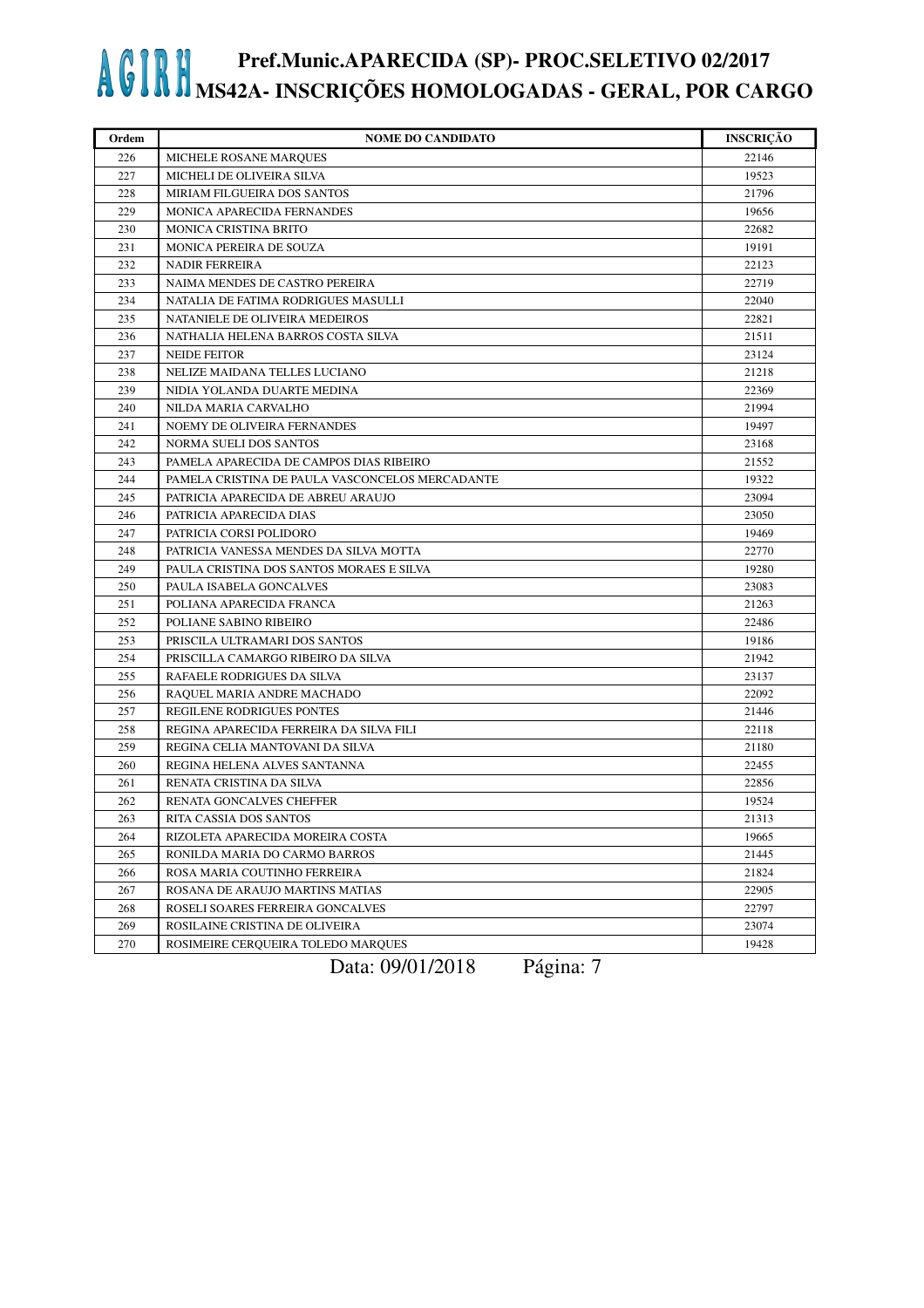| Ordem | <b>NOME DO CANDIDATO</b>                | <b>INSCRIÇÃO</b> |
|-------|-----------------------------------------|------------------|
| 271   | ROSIMEIRE FONSECA DA SILVA              | 19576            |
| 272   | ROSINEIA DE ARAUJO SILVA                | 23017            |
| 273   | RUTH APARECIDA DA SILVA                 | 22462            |
| 274   | SABRINA LIMA DA SILVA AZEVEDO           | 19220            |
| 275   | SAMARA DOS SANTOS SILVA                 | 19346            |
| 276   | SANDRA LUCIA SILVA BITENCOURT SOUZA     | 19624            |
| 277   | SHEILA MARIA MARGARETE LUZ VELOSO       | 21668            |
| 278   | SHEILY CRISTINE MEDEIROS                | 22036            |
| 279   | SILVANA APARECIDA RIBEIRO DE PAULA      | 22685            |
| 280   | SILVANIA RABELLO CARVALHO               | 22037            |
| 281   | SILVIA DE ANDRADE SIQUEIRA              | 19050            |
| 282   | SILVIA HELENA GUIMARÃES RIBEIRO         | 21632            |
| 283   | SILVIA HELENA RODRIGUES DA SILVA        | 21459            |
| 284   | <b>SIMONE DE CAMPOS</b>                 | 22292            |
| 285   | <b>SOLANGE ALVES</b>                    | 19473            |
| 286   | <b>SOLANGE DOS SANTOS RAMOS</b>         | 21978            |
| 287   | SOLANGE NUNES MANTOVANI                 | 19102            |
| 288   | SONIA CRISTINA DA SILVA                 | 22218            |
| 289   | <b>STACY REIS DOS SANTOS</b>            | 21452            |
| 290   | STEFANI CAROLINE SILVA CORREA           | 22318            |
| 291   | STEFANIA DE OLIVEIRA QUEIROZ MANFREDINI | 21705            |
| 292   | STEFANY CAVALCANTI GONCALVES DUQUE      | 22179            |
| 293   | SUELI FERREIRA PRADO SILVA              | 23104            |
| 294   | <b>SUZIMARA GONCALVES VIEIRA</b>        | 21976            |
| 295   | TAIS CASSIA DOS SANTOS NUNES            | 22060            |
| 296   | TAIS HELENA DOS SANTOS SOUZA MEDEIROS   | 19496            |
| 297   | TAMIRES CAROLINA JOANNA                 | 22860            |
| 298   | TATIANA BENTO DE OLIVEIRA               | 21343            |
| 299   | TATIANA DE SOUZA MARTINS DOS SANTOS     | 23127            |
| 300   | TATIANA PEREIRA DE SOUZA                | 22082            |
| 301   | <b>TATIANE CRISTINE LOPES</b>           | 21828            |
| 302   | TAYENE KANANDA DIAS COSTA               | 19455            |
| 303   | TERESA BENEDITA CORREA                  | 19183            |
| 304   | TEREZA RODRIGUES DOS SANTOS             | 22943            |
| 305   | THAIS MACEDO MARTINS DA COSTA           | 19444            |
| 306   | THAIS RABELO PENA FIRME                 | 21693            |
| 307   | THAWANE DA SILVA YULLE DE SOUZA         | 22495            |
| 308   | THIAGO IBA GUIMARÃES                    | 21284            |
| 309   | TIAGO CRISTIANO DE SIQUEIRA DA CRUZ     | 19196            |
| 310   | VALERIA CRISTINA DE GODOY LOPEZ TORRES  | 19142            |
| 311   | VALERIA LOUZADA FERREIRA JUSTO          | 19162            |
| 312   | VALERIA MARIA RIBEIRO DOS SANTOS SILVA  | 21785            |
| 313   | VALERIA MENDES FRANCISCO                | 21913            |
| 314   | VANDA TEODORA DINIZ                     | 22614            |
| 315   | VANESSA APARECIDA DE CAMPOS             | 22293            |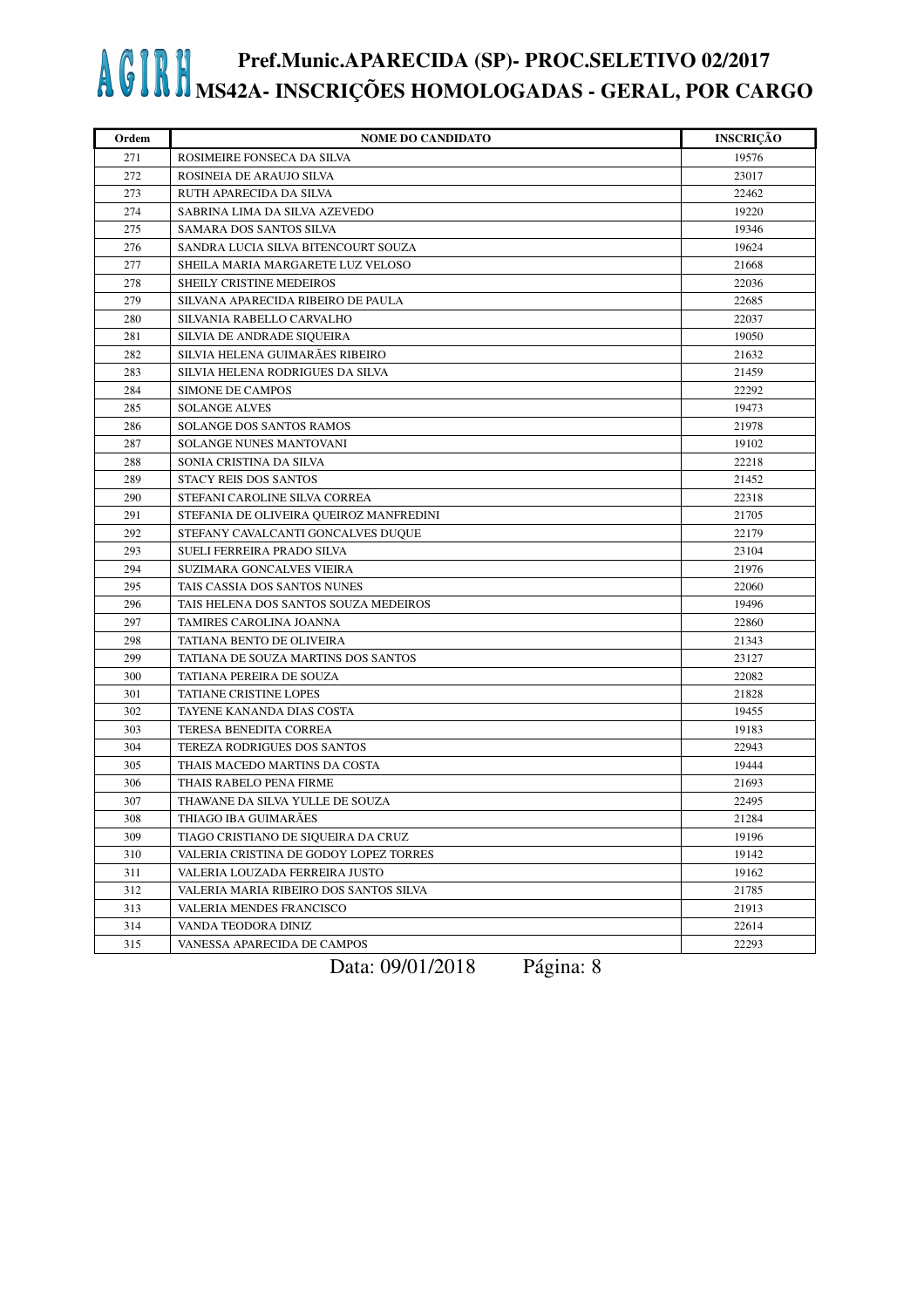| Ordem | <b>NOME DO CANDIDATO</b>                 | <b>INSCRICÃO</b> |
|-------|------------------------------------------|------------------|
| 316   | VANIA VALERIA DOS SANTOS FORTES          | 22667            |
| 317   | VERA DE JESUS DIAS DOS SANTOS            | 22890            |
| 318   | <b>VERA LUCIA AUGUSTO</b>                | 19336            |
| 319   | VERA LUCIA MARCONDES DA SILVA            | 19302            |
| 320   | VIVIANE CAROLINE DE PAULA DA SILVA       | 22612            |
| 321   | <b>WARLA ALVES MOREIRA</b>               | 21289            |
| 322   | WILLIAN DE JESUS MATHIDIOS DOS SANTOS    | 19397            |
| 323   | XIMENA ALEJANDRA ARANCIBIA INFANTE SILVA | 21793            |
| 324   | YASMIM DA SILVA GARCIA                   | 21965            |
|       | Total:                                   | 324 Candidatos   |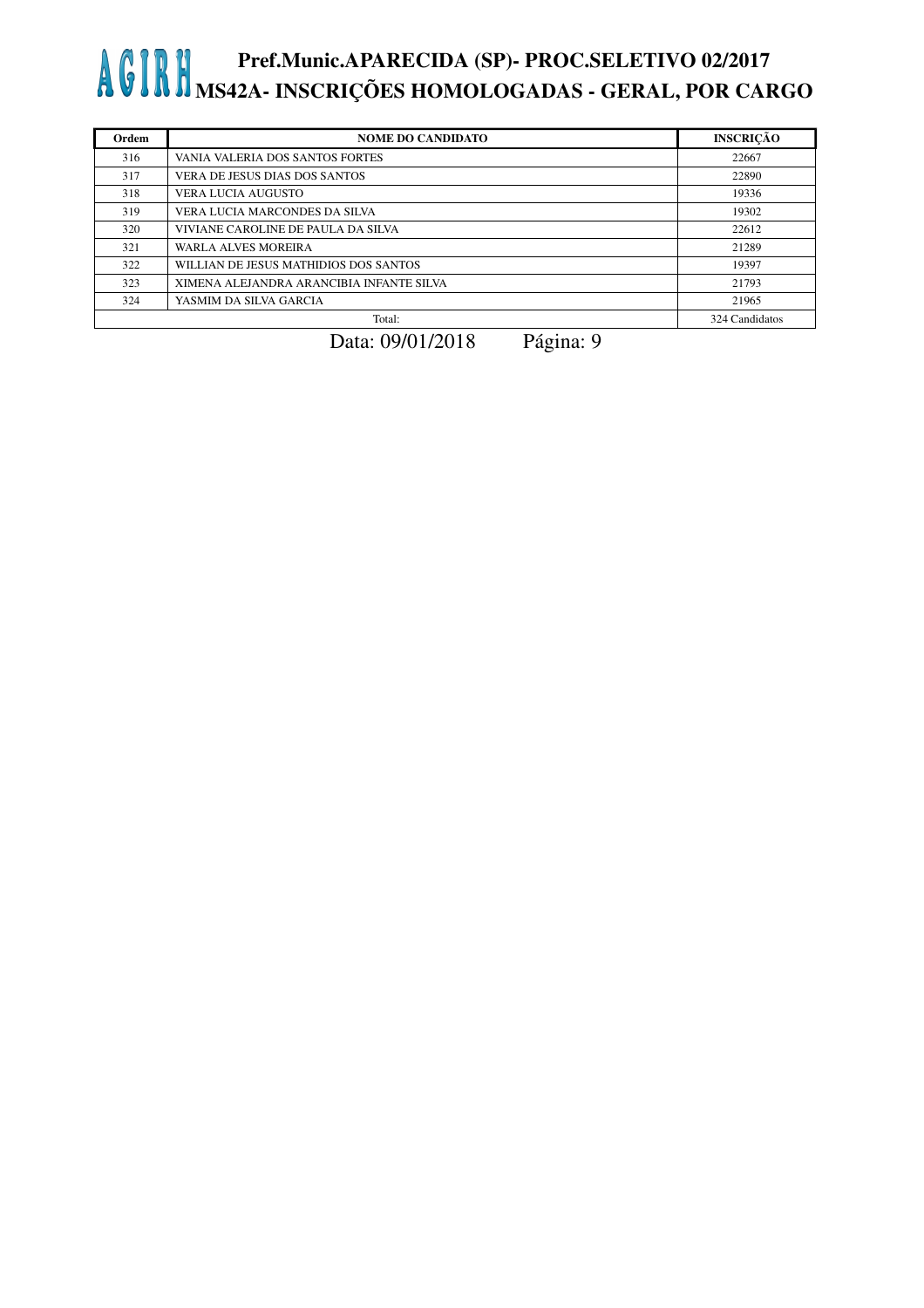| Ordem          | <b>NOME DO CANDIDATO</b>                   | <b>INSCRIÇÃO</b> |
|----------------|--------------------------------------------|------------------|
|                |                                            |                  |
|                | P1INF-PROFESSOR I DE EDUCAÇÃO INFANTIL     |                  |
| 1              | ADRIANA CHAVES DIAS GOMES                  | 21612            |
| $\overline{2}$ | ADRIANA DA SILVA GARCIA SALVADOR           | 22073            |
| 3              | <b>ADRIANA DE JESUS</b>                    | 22197            |
| $\overline{4}$ | ADRIANA ELENA DE SOUZA RODRIGUES           | 19386            |
| 5              | ADRIANA FERNANDES SATURNO                  | 22660            |
| 6              | ADRIANA GALHARDO GOMES DA SILVA            | 19122            |
| $\tau$         | ADRIANA MARIA DE OLIVEIRA SILVA            | 21922            |
| 8              | ADRIANA PATRICIA ALMEIDA LIMA              | 21467            |
| 9              | ALANA DE PAULA FERREIRA PONTES             | 22212            |
| 10             | ALESSANDRA APARECIDA DE ANDRADE CARVALHO   | 19697            |
| 11             | ALESSANDRA MARIA DIAS ROSA                 | 21353            |
| 12             | ALESSANDRA MOREIRA T DA SILVA              | 23148            |
| 13             | ALEXANDRA MARIA BARRETO                    | 21724            |
| 14             | ALEXANDRA YAMANAKA                         | 22507            |
| 15             | ALINE DANIELE LOPES DE VASCONCELOS         | 21009            |
| 16             | ALINE FARIA LACOURT FERREIRA               | 22528            |
| 17             | ALINE LUIZA COSTA DE CARVALHO              | 19274            |
| 18             | AMANDA ANDRADE GORGES                      | 23170            |
| 19             | AMANDA CRISTINA VIEIRA DOS SANTOS          | 22738            |
| 20             | AMANDA POLA MOURA                          | 22930            |
| 21             | ANA AMELIA CORREA BARRETO KIOSHIMA         | 21656            |
| 22             | <b>ANA ALICE RIBEIRO</b>                   | 19640            |
| 23             | ANA CAROLINA SILVA DOS SANTOS              | 22606            |
| 24             | ANA CAROLINA SIQUEIRA JULIEN REIS          | 19344            |
| 25             | ANA CAROLINE APARECIDA NEVES DE OLIVEIRA   | 22480            |
| 26             | ANA CLARA ALVES NOGUEIRA                   | 19241            |
| 27             | ANA CLAUDIA ALVES SANTOS PINTO             | 19283            |
| 28             | ANA LAURA RAMOS ALVES                      | 19309            |
| 29             | ANA LUCIA DE SOUSA DA SILVA                | 21024            |
| 30             | ANA LUCIA MASSON LOPES                     | 22598            |
| 31             | ANA MARIA PONTES DA SILVA ISRAEL           | 21183            |
| 32             | ANA PAULA DA SILVA DUARTE CASTRO           | 21042            |
| 33             | ANA PAULA DE SOUZA ALMEIDA                 | 19484            |
| 34             | ANA PAULA DOMINGOS MARTINS                 | 23019            |
| 35             | ANA ROSA MACIEL HONORIO DE PAULA           | 21499            |
| 36             | ANDRE LUIZ DOS SANTOS CALACA               | 22234            |
| 37             | ANDREA ALVES BERNARDINO SAMPAIO            | 21310            |
| 38             | ANDREA GARCIA MACHADO                      | 22899            |
| 39             | ANDREA SANTOS CARVALHO                     | 22052            |
| 40             | ANDREIA APARECIDA DE BRITTO                | 23106            |
| 41             | ANDREIA CRISTINA DOS SANTOS NUNES          | 22760            |
| 42             | ANDREIA ROBERTA DA SILVA                   | 22944            |
| 43             | ANDREIA SILVA DE ALMEIDA AYRES DE OLIVEIRA | 21767            |
| 44             | ANGELA APAREECIDA DE GODOY                 | 23108            |
| 45             | ANNA BIANCA SIQUEIRA WEBER DE ASSIS        | 19614            |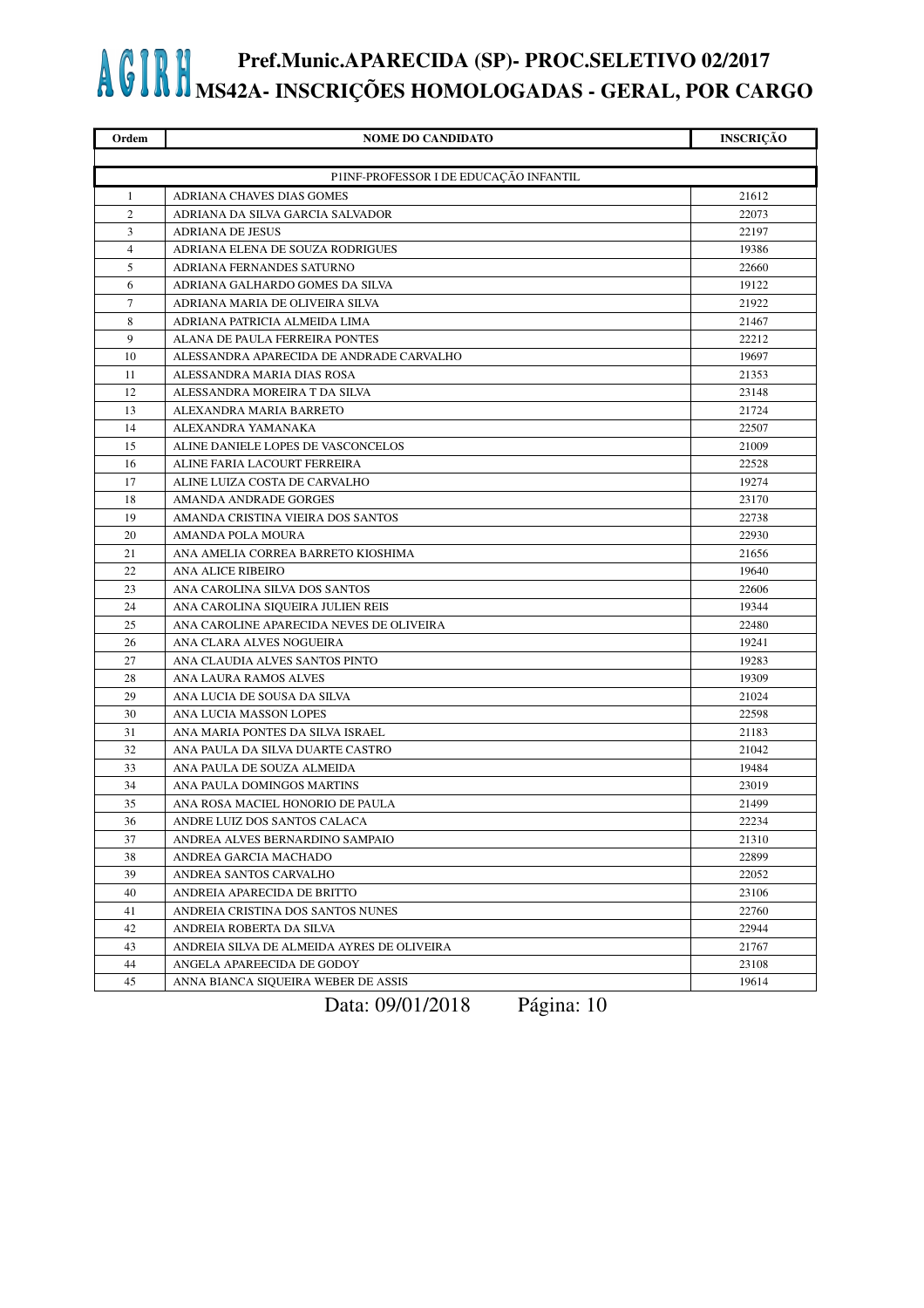| Ordem | <b>NOME DO CANDIDATO</b>                      | <b>INSCRIÇÃO</b> |
|-------|-----------------------------------------------|------------------|
| 46    | ANNA JULIA SILVA DOS SANTOS                   | 19643            |
| 47    | ANTONIO RAUF ALVES FERREIRA DI CARLI MEIRELES | 22564            |
| 48    | APARECIDA DONIZZETTI DE MOURA                 | 22637            |
| 49    | ARIANE JUSTEN COSTA                           | 22863            |
| 50    | ARIANE PEREIRA TRINDADE DA SILVA              | 19110            |
| 51    | BARBARA DE CARVALHO PRADO                     | 22149            |
| 52    | BARBARA VITORETTI FERREIRA PARMIGIANI         | 22722            |
| 53    | BEATRIZ CRISTINA DE OLIVEIRA                  | 21779            |
| 54    | BEATRIZ CRISTINA SANTOS DA HORA               | 21684            |
| 55    | BENEDITA APARECIDA DA SILVA ANTUNES           | 22568            |
| 56    | BENISIA PAULINA RODRIGUES DE CARVALHO SILVA   | 22552            |
| 57    | BLENDA DE CARVALHO PRADO                      | 22151            |
| 58    | BRENDA DIONIZIO DOS SANTOS PAIXÃO             | 22629            |
| 59    | <b>BRUNA ALVES BARBOSA</b>                    | 21143            |
| 60    | <b>BRUNA DA SILVA</b>                         | 19419            |
| 61    | CARLA CAROLINA DA SILVA                       | 21968            |
| 62    | CATHERINE MALATENCKI MACHADO COUTINHO         | 23030            |
| 63    | CECILIA HELENA DE ANDRADE                     | 21595            |
| 64    | CERELIA CRISTINA DA CRUZ DOS REIS             | 22763            |
| 65    | CHRISTIANE MARIA ALVES MOREIRA                | 21663            |
| 66    | CIDIANA PEREIRA GOMES SANTOS                  | 21730            |
| 67    | CLAUDIA LUANA DOS SANTOS SILVA                | 22557            |
| 68    | CLAUDIA REGINA DA SILVA ARAUJO                | 21906            |
| 69    | <b>CLAUDIA SOUZA REIS</b>                     | 22873            |
| 70    | <b>CREUSA PIRES DA SILVA</b>                  | 22140            |
| 71    | <b>CRISTIANE GONCALVES</b>                    | 23111            |
| 72    | DAIANE CRISTINA DE CASTRO GONCALVES           | 21869            |
| 73    | DANIEL FARIA GUEDES                           | 21085            |
| 74    | DANIELA DE CASSIA PAIVA PINTO                 | 21671            |
| 75    | DANIELA FERNANDA BARBOSA FARIAS               | 21508            |
| 76    | DANIELA PINTO COTRIM LEITE DE ABREU           | 22321            |
| 77    | DAVID MARTINS DO NASCIMENTO                   | 22185            |
| 78    | DEBORA CRISTINA JONAS RODRIGUES MARCONDES     | 22013            |
| 79    | DEBORA DE OLIVEIRA ESPINDOLA                  | 19112            |
| 80    | DENISE APARECIDA ABREU GOMES DA COSTA         | 23120            |
| 81    | DENISE CARVALHO DE MELLO                      | 19044            |
| 82    | DENISE DE LOURDES DE SOUZA JUVENCIO           | 22422            |
| 83    | DIANA VITAL PEREIRA                           | 21888            |
| 84    | EDILENE GRICIELE FERNANDA GOMES               | 22378            |
| 85    | EDINILSA SANTOS DA CRUZ                       | 23095            |
| 86    | EDMEA TEIXEIRA DE CAMPOS ARAUJO               | 21641            |
| 87    | EDMEIRE APARECIDA LOURENCO CLARO              | 22691            |
| 88    | EDNEIA LOPES DOMINGOS BIZERRA                 | 22775            |
| 89    | EDVANIA MARIA VITOR SANTOS                    | 22654            |
| 90    | ELAYNE ALBUQUERQUE DE OLIVEIRA LOPES          | 19675            |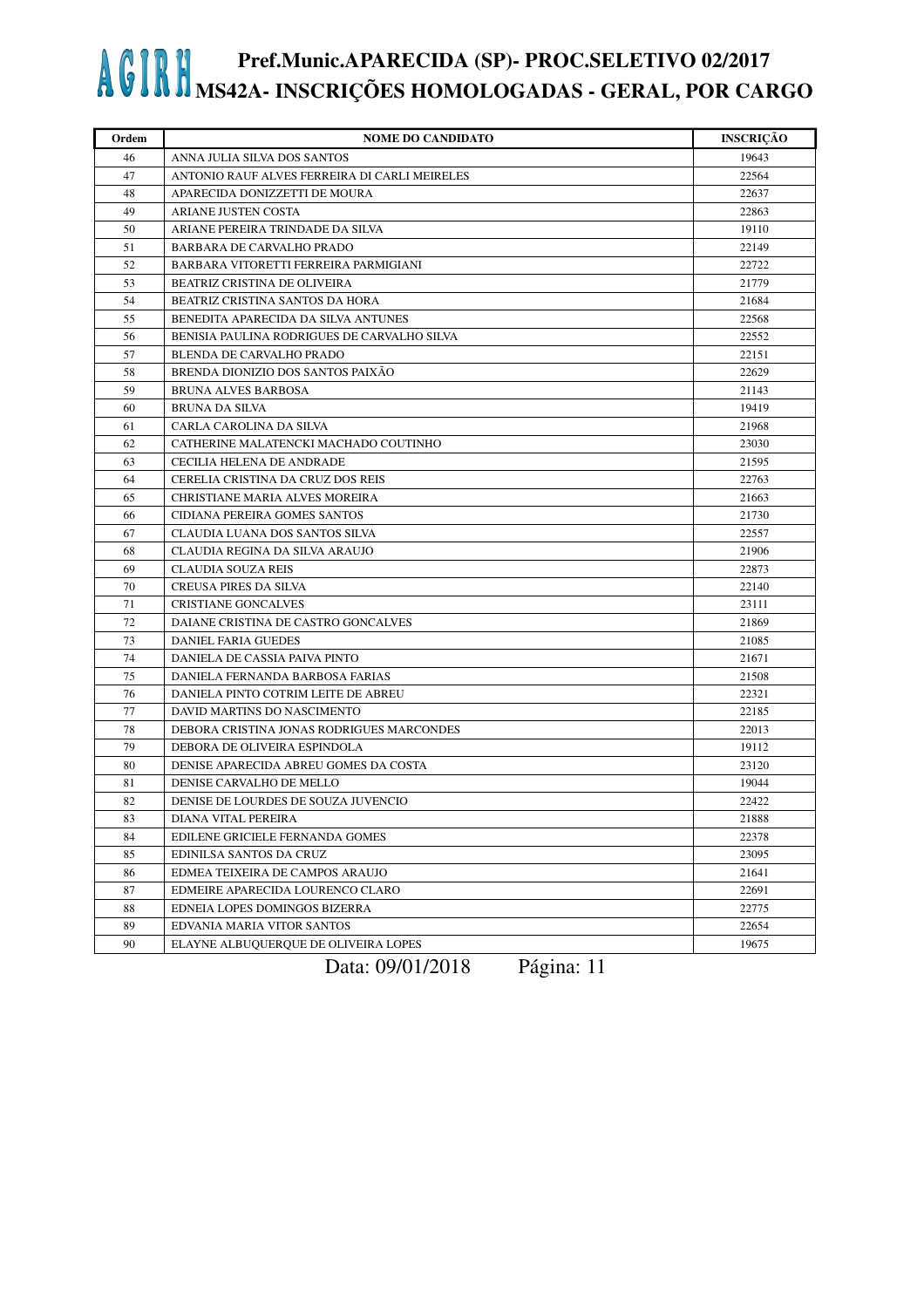| Ordem | <b>NOME DO CANDIDATO</b>                           | <b>INSCRIÇÃO</b> |
|-------|----------------------------------------------------|------------------|
| 91    | ELDO VIEIRA LEITE                                  | 19587            |
| 92    | ELEN CRISTINA SOUZA LEME                           | 21525            |
| 93    | ELIANE PEREIRA DE LIMA                             | 23112            |
| 94    | ELIANE APARECIDA RIBEIRO PINTO                     | 21050            |
| 95    | ELIANE CORREA DOS SANTOS                           | 21148            |
| 96    | ELISABETH APARECIDA PINTO DA SILVA                 | 21695            |
| 97    | ELISANDRA GEORGINA DE MORAES SILVA                 | 19657            |
| 98    | ELIZABETH REGINA HONORATO VICENTINI                | 21101            |
| 99    | ELIZETE FERREIRA DE ALMEIDA                        | 22593            |
| 100   | ELLEN APARECIDA LIMA DOS SANTOS CARVALHO           | 23068            |
| 101   | <b>EMANUELLE PEREIRA LEITE PONCHON</b>             | 19008            |
| 102   | ESTER REZENDE DE ANDRADE                           | 23049            |
| 103   | EULA PAULA ZACARIAS                                | 19120            |
| 104   | <b>EVELISE DE PAULA PEREIRA</b>                    | 21392            |
| 105   | FABIANA FRANCO CARDOZO                             | 23044            |
| 106   | FABIANA PACHECO MENEZES                            | 22360            |
| 107   | FABRICIA BATISTA DA SILVEIRA                       | 22198            |
| 108   | FERNANDA BARBOSA DOS SANTOS                        | 23194            |
| 109   | FERNANDA DA SILVA BARBOSA                          | 22639            |
| 110   | FERNANDA MANCILHA PIMENTEL                         | 22575            |
| 111   | FERNANDA PAULA DA SILVA PEREIRA                    | 19329            |
| 112   | <b>FLAVIA DOS SANTOS CARLOS</b>                    | 22411            |
| 113   | FLAVIA MURILO MONTEIRO                             | 22977            |
| 114   | <b>FLAVIA NATALIA FONSECA</b>                      | 22136            |
| 115   | FRANCINE SOARES MACHADO                            | 22879            |
| 116   | <b>GABRIELA APARECIDA DOS SANTOS</b>               | 22810            |
| 117   | <b>GABRIELA SOARES DE FARIA LOURENCO</b>           | 22961            |
| 118   | GEOVANA APARECIDA DOS SANTOS CURSINO               | 21569            |
| 119   | GERCILANE FONSECA DIONIZIO DA SILVA                | 23053            |
| 120   | GILCILENE CARLA DE OLIVEIRA MACHADO MOREIRA DA SIL | 21963            |
| 121   | GIRLENE APARECIDA CANDIDO DE JESUS RAMOS           | 19586            |
| 122   | GISELE DA SILVA BROCA E SILVA                      | 22070            |
| 123   | <b>GISLENE APARECIDA MOREIRA</b>                   | 22970            |
| 124   | <b>GLAUCIA DE GOUVEIA TEIXEIRA</b>                 | 21899            |
| 125   | GLEICI APARECIDA CARVALHO CAMPOS DA SILVA          | 19221            |
| 126   | <b>GLEICY APARECIDA DE FREITAS BATISTA</b>         | 21032            |
| 127   | <b>GRACE KELLY ZONI CAMARINHA RODRIGUES</b>        | 22572            |
| 128   | GRAZIELA MARIA DA SILVA                            | 22351            |
| 129   | HELEN CRISTINA DE OLIVEIRA CONCEICAO               | 19276            |
| 130   | INACIA MARIA OLIVEIRA NASCIMENTO                   | 22937            |
| 131   | INGRID DOS SANTOS PANTONI PEREIRA                  | 19525            |
| 132   | IONE DE MACEDO PINTO                               | 21329            |
| 133   | <b>ISABEL CRISTINA DIAS</b>                        | 21920            |
| 134   | ISABEL CRISTINA DOS SANTOS MEDEIROS                | 21315            |
| 135   | ISIS LAIRA SAMPAIO DE OLIVEIRA FRANCA              | 21192            |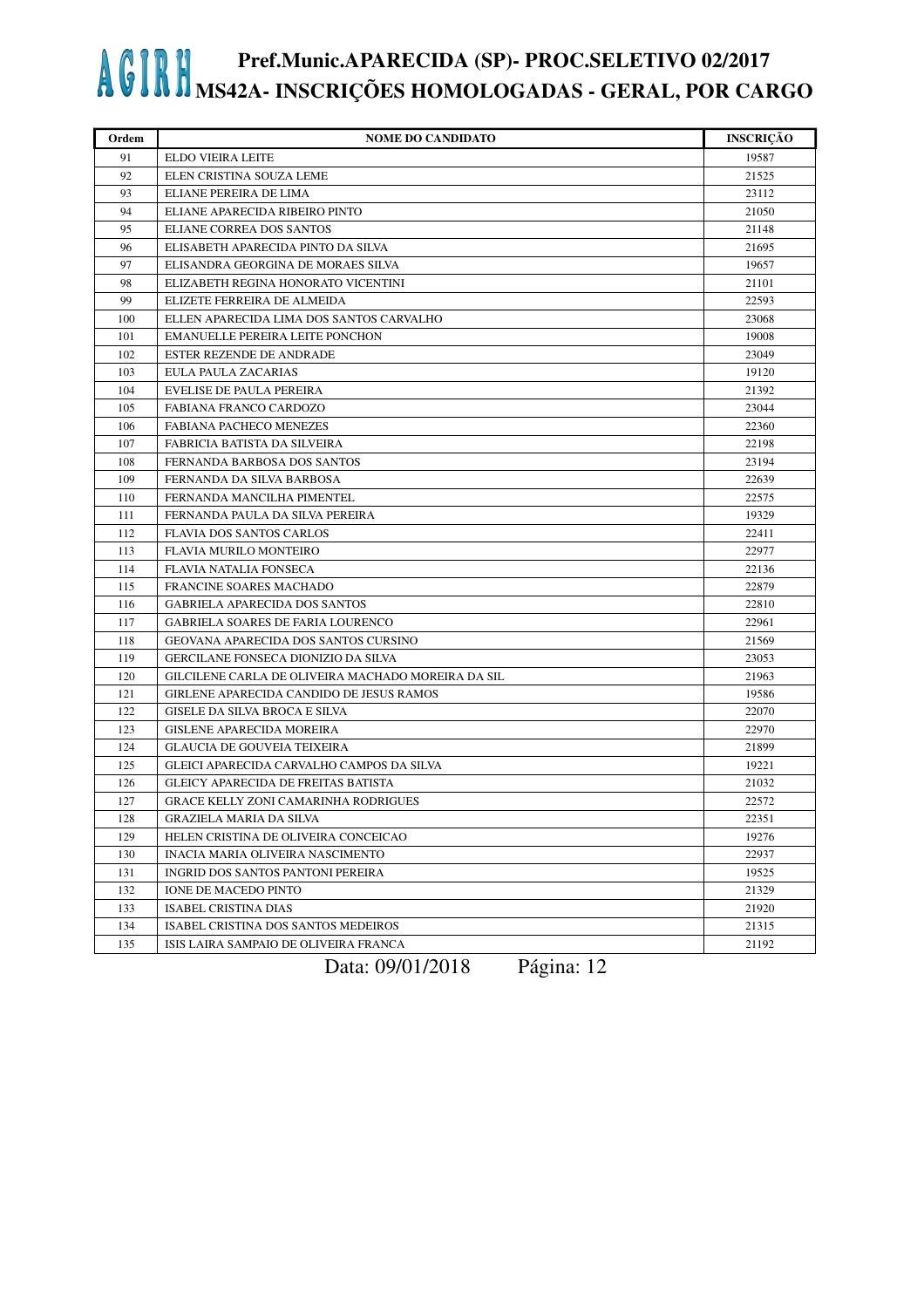| Ordem | <b>NOME DO CANDIDATO</b>                           | <b>INSCRIÇÃO</b> |
|-------|----------------------------------------------------|------------------|
| 136   | ISQUEL APARECIDA CASTRO ROCHA                      | 22207            |
| 137   | <b>IVANETE LOPES DE SOUZA</b>                      | 19189            |
| 138   | <b>IVANI MARTINS DOS SANTOS</b>                    | 19609            |
| 139   | JACIELE MARIA DOS SANTOS                           | 19330            |
| 140   | JAMILE APARECIDA MONTEIRO BARBOSA                  | 19167            |
| 141   | <b>JANE SIVINSKI IOST</b>                          | 22107            |
| 142   | JANETE APARECIDA PAULINO MESQUITA                  | 21288            |
| 143   | JANETE MARTINHO DOS SANTOS BARBOSA                 | 19436            |
| 144   | <b>JAQUELINE DE JESUS</b>                          | 21955            |
| 145   | JASMINE HELENE DOS REIS CORREA                     | 19572            |
| 146   | JEANE CRISTINA PEREIRA SOARES DE CARVALHO          | 21753            |
| 147   | JEANE DA SILVA ANTUNES                             | 22067            |
| 148   | JEIZA MARTINS DO NASCIMENTO                        | 22188            |
| 149   | JENIFER MONIQUE DE OLIVEIRA                        | 19026            |
| 150   | JESANDRA DA MOTA ALVES DE SOUZA                    | 21071            |
| 151   | JESSICA BASTOS ROSA SILVA                          | 19037            |
| 152   | JESSICA CRISTINA VIDAL DAS NEVES MANTOVANI         | 19353            |
| 153   | <b>JESSICA FRANCIELE DE SOUZA DOS SANTOS SILVA</b> | 22296            |
| 154   | JESSICA SANTANA DO NASCIMENTO                      | 21927            |
| 155   | JESSIKA MIRANDA ALMEIDA                            | 21604            |
| 156   | JOCIMARA RIBEIRO DO COUTO                          | 22053            |
| 157   | JOICE AMARAL CARVALHO                              | 19596            |
| 158   | <b>JOSIANE APARECIDA SANT ANA</b>                  | 21503            |
| 159   | JOSILENE AMABILA DOS SANTOS DA SILVA               | 22038            |
| 160   | JOSIMARA CRISTINA DE JESUS DE ASSUNCAO             | 23165            |
| 161   | JOSY ANTONIA MAIA DOMINGUES                        | 22553            |
| 162   | JOYCE GOMES BARBOSA ALVES                          | 21844            |
| 163   | JULIA BITTENCOURT BRANCO MIRANDA                   | 19620            |
| 164   | <b>JULIA TAINA RIBEIRO DOS SANTOS</b>              | 19156            |
| 165   | JULIANA CORREA DE CAMPOS FERREIRA DA SILVA         | 21029            |
| 166   | <b>JULIANA GONCALVES CASTRO</b>                    | 22969            |
| 167   | JULIANA OLIVEIRA DA SILVA                          | 22537            |
| 168   | <b>KARINA SANTOS</b>                               | 22728            |
| 169   | KATIA BATISTA                                      | 21602            |
| 170   | LEIDE MARY CARDOSO DE OLIVEIRA ROCHA               | 19131            |
| 171   | LETICIA GALLI WILDE                                | 22544            |
| 172   | LIGIA MARIA CABRAL                                 | 22451            |
| 173   | LILIAM MOTA BARBOSA                                | 21495            |
| 174   | LILIAN CAROLINA DOS SANTOS SOARES                  | 21082            |
| 175   | LILIAN DE SOUZA BITTENCOURT                        | 22874            |
| 176   | LILIAN GONCALVES GANNAM                            | 21086            |
| 177   | LUANA JAQUELINE TEIXEIRA SILVA                     | 22592            |
| 178   | LUCIA MARA PEREIRA DA SILVA                        | 19503            |
| 179   | LUCIANA DIAS GONCALVES                             | 21827            |
| 180   | LUCIANA MESQUITA DA SILVA                          | 21952            |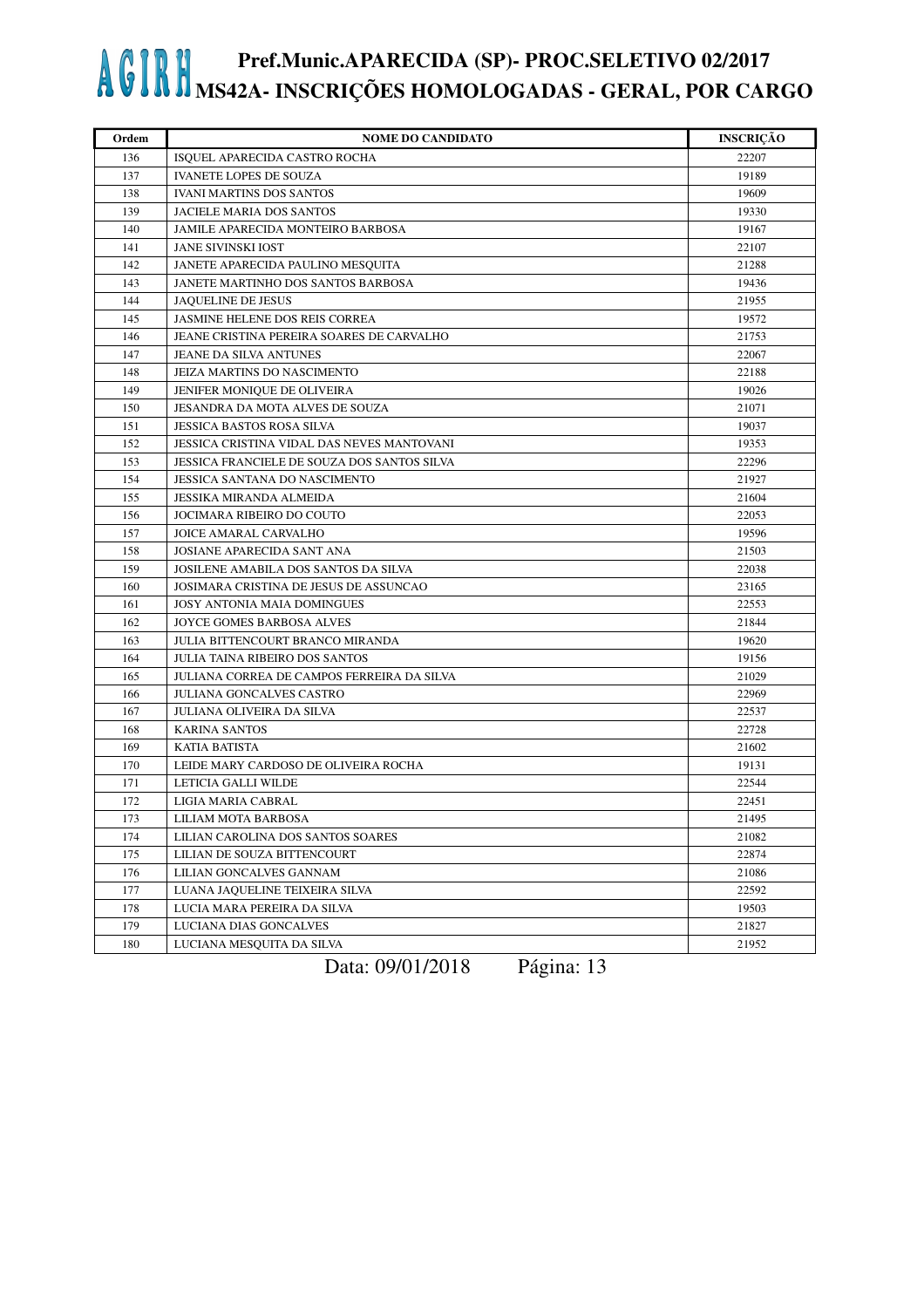| Ordem | <b>NOME DO CANDIDATO</b>                      | <b>INSCRIÇÃO</b> |
|-------|-----------------------------------------------|------------------|
| 181   | LUCIANA MOREIRA OZORIO DE FREITAS             | 19148            |
| 182   | LUCIENE APARECIDA ELIZARDO                    | 21492            |
| 183   | LUCIENE CORREA GUERRA MOREIRA DA SILVA        | 21738            |
| 184   | LUIZ FELIPE MOREIRA RAMOS DA SILVA            | 21429            |
| 185   | MAIARA BARBOSA MONTEIRO DA SILVA              | 19593            |
| 186   | MARA FATIMA CANDIDO DE OLIVEIRA               | 19442            |
| 187   | MARAISA CRISTIANE RAMOS ARAUJO DE MELO        | 21496            |
| 188   | MARCELA FERNANDA SANTOS DE OLIVEIRA MAGALHÃES | 19182            |
| 189   | <b>MARCIA APARECIDA RODRIGUES DOS REIS</b>    | 22521            |
| 190   | MARCIA CRISTINA DANTAS DE CARVALHO            | 23027            |
| 191   | <b>MARCIA CRISTINA DE MEDEIROS</b>            | 19089            |
| 192   | <b>MARCIA CRISTINA GONCALVES</b>              | 22954            |
| 193   | MARCIA DA SILVA FREDEGOTTO                    | 21855            |
| 194   | <b>MARCIA MARIA PATRICIO DOS SANTOS</b>       | 22238            |
| 195   | MARCIA MARIA SILVA                            | 22710            |
| 196   | <b>MARCOS ANTONIO BARBOSA</b>                 | 19286            |
| 197   | MARIA DO ESPIRITO SANTO                       | 22170            |
| 198   | <b>MARIA ALICE LEITE</b>                      | 21970            |
| 199   | MARIA AUXILIADORA PONTES SIMOES               | 21324            |
| 200   | MARIA CAROLINA MOREIRA DE MIRANDA BATISTA     | 22204            |
| 201   | MARIA CECILIA CAMARGO ARNEIRO RIBEIRO         | 23102            |
| 202   | MARIA CLARA CAMARGO ARNEIRO RIBEIRO           | 19069            |
| 203   | MARIA CRISTINA CHAGAS                         | 19150            |
| 204   | <b>MARIA CRISTINA FERREIRA</b>                | 21784            |
| 205   | MARIA CRISTINA MAGALHAES BARBOSA              | 21592            |
| 206   | MARIA DA CONCEICAO SERAFIM DE OLIVEIRA        | 19284            |
| 207   | MARIA DANIELA CHAVES PINTO DIAS               | 21956            |
| 208   | MARIA DANIELE DE SOUZA FIGUEIRA               | 22367            |
| 209   | MARIA DE FATIMA ALOQUE DA SILVA               | 23072            |
| 210   | <b>MARIA HORTENCIA DANIEL</b>                 | 21398            |
| 211   | <b>MARIA JOSE FILGUEIRA DOS SANTOS</b>        | 19260            |
| 212   | <b>MARIA LASARA ANTONIO</b>                   | 19052            |
| 213   | MARIA LUZIA GOMES TOME                        | 22648            |
| 214   | MARIANA DE SOUZA MONTEIRO                     | 19314            |
| 215   | <b>MARILIA PIMENTEL</b>                       | 21665            |
| 216   | MARILUCI RIBEIRO DOS SANTOS SILVA             | 21320            |
| 217   | MARISA CARPINETTI RAMOS                       | 19062            |
| 218   | MARISA ELIANA GONCALVES                       | 22902            |
| 219   | MAURA APARECIDA DE OLIVEIRA DE ASSIS          | 19622            |
| 220   | <b>MAYARA DE SOUZA SANTOS</b>                 | 22622            |
| 221   | MICHELE ROSANE MARQUES                        | 22243            |
| 222   | MICHELE SABRINA DA SILVA                      | 22453            |
| 223   | MICHELLE SANTANA DOS SANTOS                   | 22610            |
| 224   | NADIA BATISTA OZORIO                          | 22232            |
| 225   | NAIR MOTA GONCALVES GIFFONI                   | 21363            |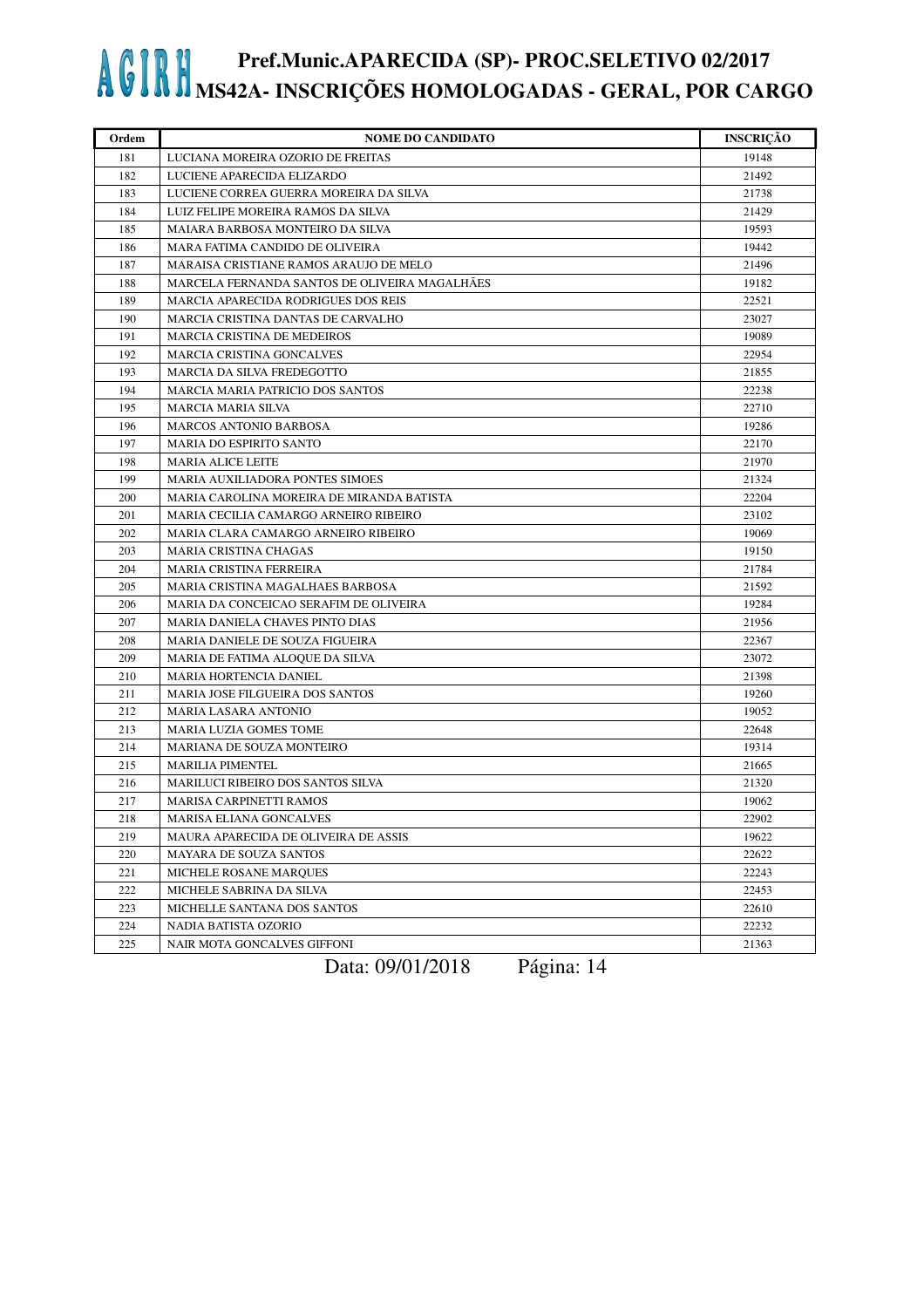| Ordem | <b>NOME DO CANDIDATO</b>                | <b>INSCRIÇÃO</b> |
|-------|-----------------------------------------|------------------|
| 226   | NATALIA CAROLINE DE GODOI CONCEICAO     | 21777            |
| 227   | NATALIA CRISTINA MONTEIRO FONSECA       | 22195            |
| 228   | NATALIA DE FATIMA RODRIGUES MASULLI     | 22043            |
| 229   | NATALIA PEREIRA DE TOLEDO BERNARDES     | 22714            |
| 230   | NATALIA ROCHA FARIA                     | 21644            |
| 231   | NATANIELE DE OLIVEIRA MEDEIROS          | 22818            |
| 232   | <b>NEIDE FEITOR</b>                     | 23129            |
| 233   | NEIVA DONIZETI DA SILVA                 | 22897            |
| 234   | NORMA SUELI DOS SANTOS                  | 23169            |
| 235   | NUBIA ALVES FERREIRA DE SIQUEIRA        | 19669            |
| 236   | PAMELA APARECIDA DE CAMPOS DIAS RIBEIRO | 23122            |
| 237   | PAMELA CRISTINA SANTOS LIMA DA SILVA    | 23016            |
| 238   | PATRICIA DE SOUZA LEITE PALANDI         | 21575            |
| 239   | PATRICIA HELENA SANTOS RICCIULLI        | 21107            |
| 240   | PATRICIA MACHADO FRANCA                 | 22250            |
| 241   | PATRICIA MARA NEVES                     | 19311            |
| 242   | PATRICIA RIBEIRO SOARES                 | 23035            |
| 243   | PATRICIA ROSIANE HERIODES               | 21581            |
| 244   | POLIANA APARECIDA FRANCA                | 21260            |
| 245   | PRISCILA BITTENCOURT ROCHA              | 22960            |
| 246   | PRISCILA DE SOUSA SANTOS                | 21839            |
| 247   | PRISCILLA CAMARGO RIBEIRO DA SILVA      | 21945            |
| 248   | RAFAELA EVA ELEUTERIO                   | 23087            |
| 249   | RAFAELA SANTOS VIEIRA DA SILVA          | 22330            |
| 250   | RAFAELE RODRIGUES DA SILVA              | 19431            |
| 251   | <b>RAISSA REIS ANTUNES</b>              | 22439            |
| 252   | REGIANE PIRES DA SILVA                  | 21718            |
| 253   | REGINA APARECIDA DE JESUS LUCIA         | 23183            |
| 254   | REGINA CRISTINA VITORINO DE MORAES      | 19208            |
| 255   | RENATA GOMES DA SILVA                   | 19467            |
| 256   | RENATA GONCALVES CHEFFER                | 19526            |
| 257   | RENATA LIRIAN PEREIRA                   | 21568            |
| 258   | RENATA LUCIANO DA SILVA SOUZA           | 22062            |
| 259   | RITA DE CASSIA COSTA CORTEZ             | 21306            |
| 260   | ROGERIA APARECIDA DE PAULO              | 22829            |
| 261   | ROSA MARIA COUTINHO FERREIRA            | 21826            |
| 262   | ROSANA APARECIDA MATIAS REIS            | 23061            |
| 263   | ROSANA DE ARAUJO MARTINS MATIAS         | 22906            |
| 264   | ROSANGELA APARECIDA DA SILVA MATEUS     | 22505            |
| 265   | ROSANGELA MARGARIDO                     | 22991            |
| 266   | ROSANGELA ROCHA LOPES DO NASCIMENTO     | 22138            |
| 267   | ROSEMARA CAPUCHO FREIRE                 | 19343            |
| 268   | ROSIMEIRE CERQUEIRA TOLEDO MARQUES      | 19438            |
| 269   | ROSIMEIRE DOS SANTOS MENDES OSORIO      | 23081            |
| 270   | ROSIMEIRE FONSECA DA SILVA              | 19580            |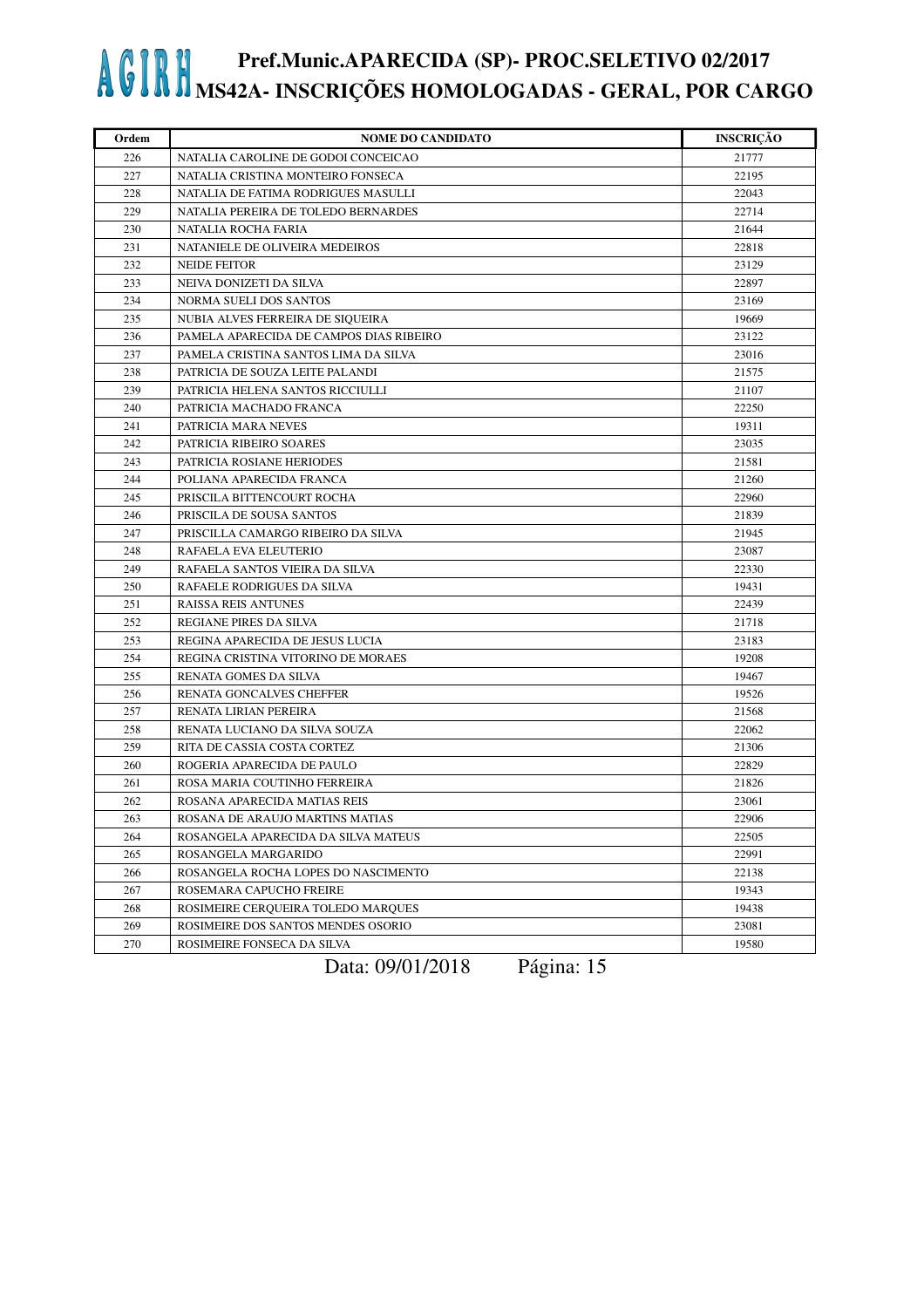| Ordem | <b>NOME DO CANDIDATO</b>                 | <b>INSCRIÇÃO</b> |
|-------|------------------------------------------|------------------|
| 271   | ROSIMEIRE SILVA                          | 22693            |
| 272   | SANDRA CRISTINA FERNANDES DIAS CIPRIANO  | 19057            |
| 273   | SANDRA LUCIA SILVA BITENCOURT SOUZA      | 19615            |
| 274   | SANDRA REGINA DA SILVA CONCEICAO         | 21679            |
| 275   | SASKIA RAFAELA FERNANDO DA SILVA MELO    | 21051            |
| 276   | SHEILY CRISTINE MEDEIROS                 | 22034            |
| 277   | SILVANA APARECIDA DE OLIVEIRA PEREIRA    | 21588            |
| 278   | SILVANA CRISTINA FERREIRA                | 19360            |
| 279   | SILVANIA RABELLO CARVALHO                | 22033            |
| 280   | <b>SILVIA DA SILVA</b>                   | 22520            |
| 281   | SILVIA FIRMINO DE LIMA SANTOS            | 23014            |
| 282   | SILVIA HELENA DE FARIA LIMA              | 19412            |
| 283   | SILVIA HELENA GUIMARÃES RIBEIRO          | 21634            |
| 284   | SILVIA REGINA PEREIRA NAGAROTO           | 21894            |
| 285   | SIMONE APARECIDA DOS SANTOS              | 19129            |
| 286   | SIMONE CRISTINA PORTELA                  | 23105            |
| 287   | SIMONE MARIA VITALINO LISBOA             | 21721            |
| 288   | SIRLEI EULALIO DA COSTA                  | 22875            |
| 289   | SOLANGE MOREIRA DA MOTA                  | 22183            |
| 290   | SONIA LUZIA DE OLIVEIRA                  | 22845            |
| 291   | STEFANIA DE OLIVEIRA QUEIROZ MANFREDINI  | 21706            |
| 292   | STEFANY CAVALCANTI GONCALVES DUQUE       | 22181            |
| 293   | SUELI FERREIRA PRADO SILVA               | 23125            |
| 294   | SUZIMARA GONCALVES VIEIRA                | 21975            |
| 295   | TALISSA MARQUES RODRIGUES                | 21939            |
| 296   | TAMARA MONTEIRO BARBOZA                  | 21102            |
| 297   | TAMIRES MARQUES LEMES DOS SANTOS         | 22091            |
| 298   | TANIA MARA DE BONA MOREIRA               | 22559            |
| 299   | TATIANA APARECIDA DA SILVA MONTEIRO      | 22279            |
| 300   | TATIANA RIBEIRO CAMARGO MORALES BORGES   | 19477            |
| 301   | THIANY PRISCILLA DE FREITAS              | 21386            |
| 302   | VALDEMIR RODRIGUES DE GODOI              | 22447            |
| 303   | VALDENILSEN RIBEIR GAMA DIAS DE AGUILAR  | 21803            |
| 304   | VALERIA CRISTINA DO NASCIMENTO GONCALVES | 23182            |
| 305   | VALERIA FERNANDA RODRIGUES BUENO         | 22016            |
| 306   | VALERIA JOSEFA DE SANTANA SILVA          | 22035            |
| 307   | VALERIA MARIA FARIAS DA SILVA            | 19667            |
| 308   | VALERIA MENDES FRANCISCO                 | 21909            |
| 309   | VANDA MARIA DA SILVA PIRES               | 19358            |
| 310   | VANESSA CRISTINA BITTENCOURT DE OLIVEIRA | 21699            |
| 311   | VANESSA DOS SANTOS TORDIM                | 22816            |
| 312   | VANIA VALERIA DOS SANROS FORTES          | 22659            |
| 313   | VERA LUCIA AUGUSTO                       | 19337            |
| 314   | VERA LUCIA MARCONDES DA SILVA            | 19304            |
| 315   | VERA LUCIA SIQUEIRA FRITZEN              | 22982            |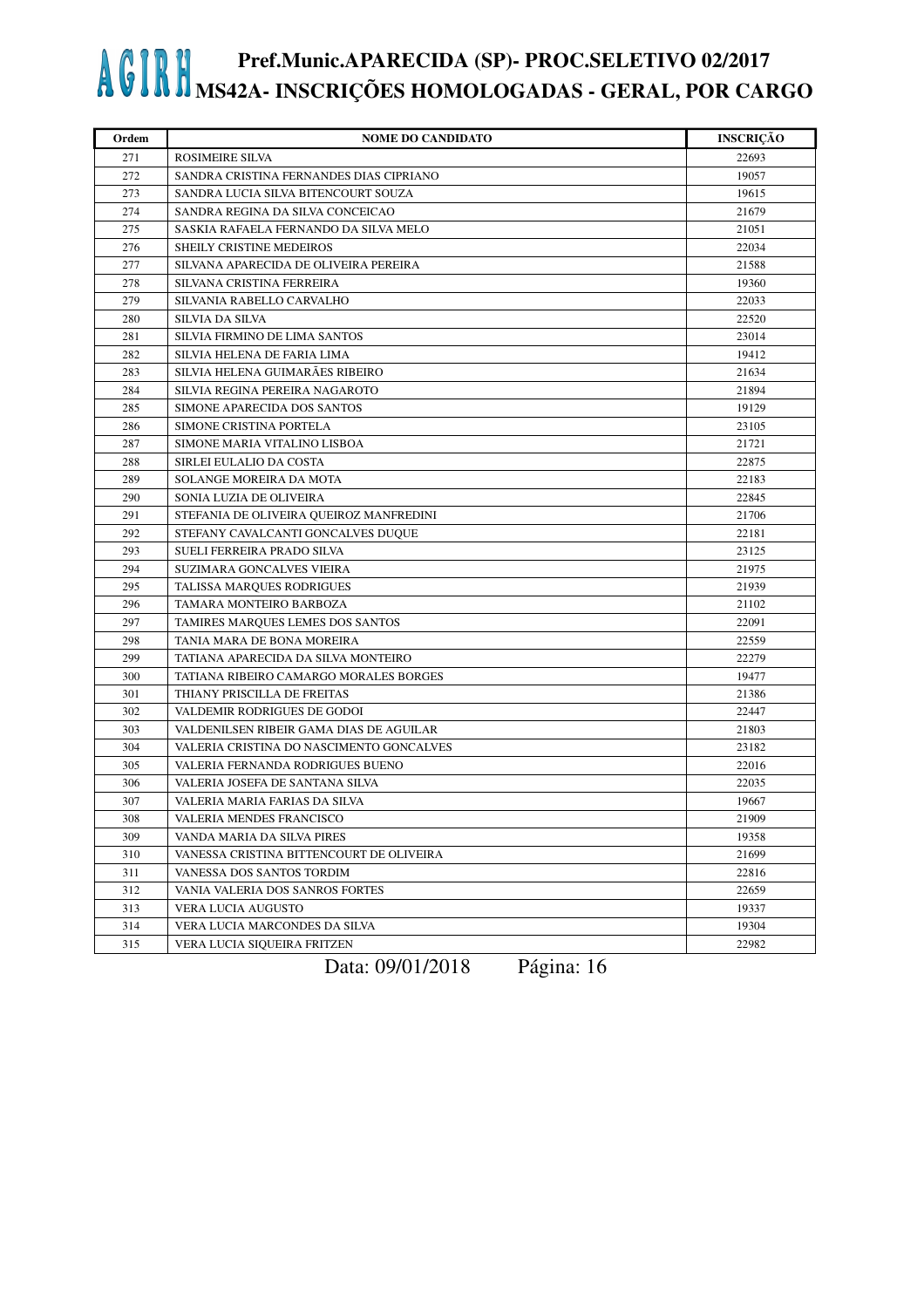| Ordem | <b>NOME DO CANDIDATO</b>         | <b>INSCRICÃO</b> |
|-------|----------------------------------|------------------|
| 316   | VERALICE ANGELO NUNES DA SILVA   | 19713            |
| 317   | VERALUCIA BEZERRA DE VASCONCELOS | 23024            |
| 318   | VIVIANE CRISTINA DE MORAIS SOUZA | 23132            |
| 319   | VIVIANE R DE SOUZA SANTOS        | 19549            |
| 320   | WELBYA REGINA SILVEIRA FALOUE    | 19639            |
| 321   | WILANDIA FERREIRA MACIEL         | 19100            |
|       | Total:                           | 321 Candidatos   |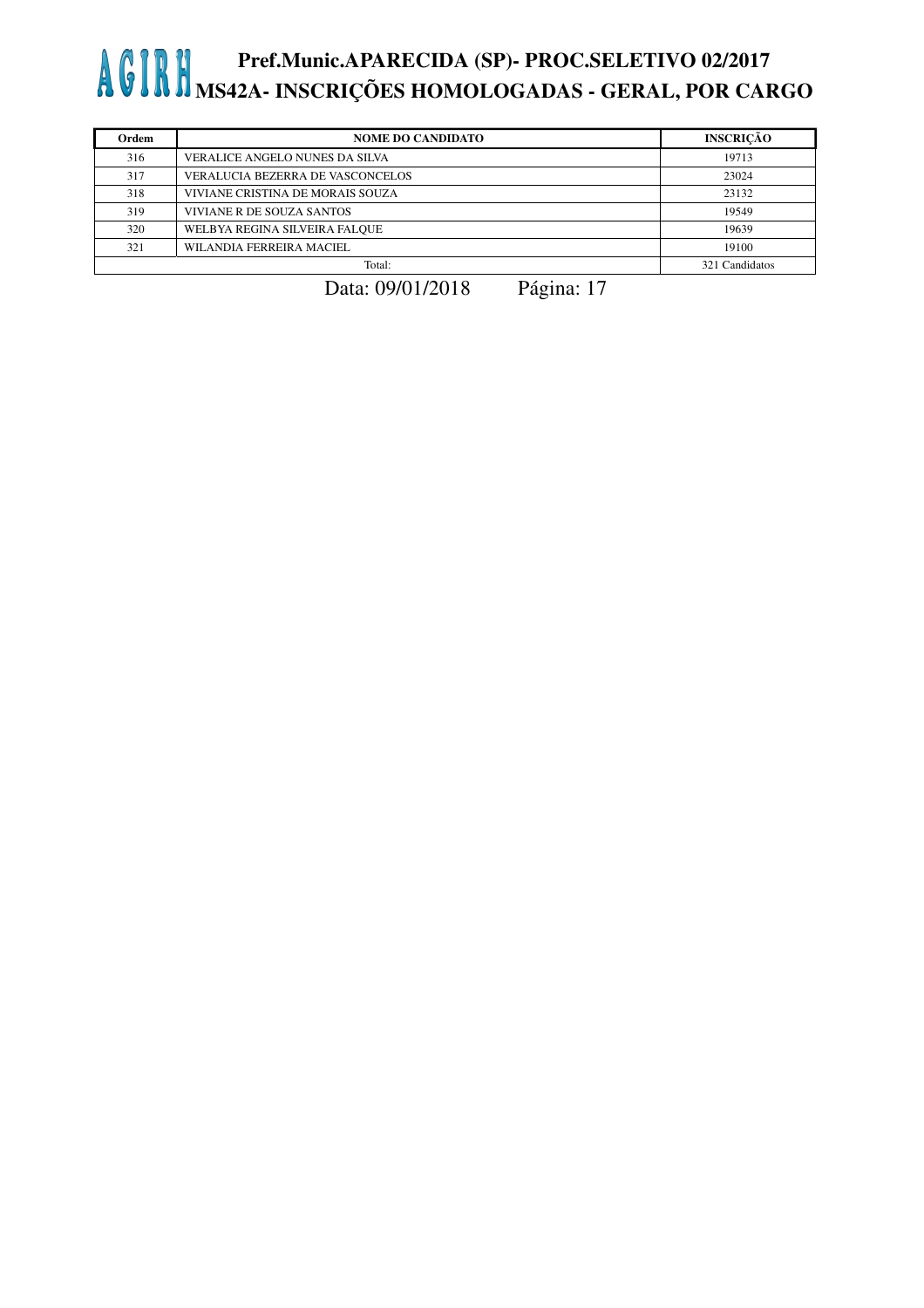| Ordem          | <b>NOME DO CANDIDATO</b>                         | <b>INSCRIÇÃO</b> |
|----------------|--------------------------------------------------|------------------|
|                |                                                  |                  |
|                | P2F.INI-Professor II - Ens.Fund. - Anos Iniciais |                  |
| $\mathbf{1}$   | ADRIANA FERNANDES SATURNO                        | 22662            |
| $\overline{2}$ | ADRIANA LEONINA DOS SANTOS                       | 21027            |
| 3              | ADRIANO MATHEUS DA CUNHA PEREIRA                 | 19674            |
| $\overline{4}$ | ALANA DE PAULA FERREIRA PONTES                   | 19648            |
| 5              | ALESSANDRA DE JESUS OLIVEIRA                     | 22697            |
| 6              | ALESSANDRA DE PAULA CALDEIRA MATTOS              | 22450            |
| 7              | ALEXANDRE AFONSO PEREIRA                         | 21905            |
| 8              | ALICE FERNANDA SEVERIANO                         | 19252            |
| 9              | ALINE LUIZA COSTA DE CARVALHO                    | 19273            |
| 10             | AMALIA APARECIDA DE CASTRO MOTTA ARNEIRO         | 22280            |
| 11             | AMANDA ANDRADE GORGES                            | 23171            |
| 12             | AMANDA APARECIDA RIBEIRO DA SILVA                | 21703            |
| 13             | AMANDA POLA MOURA                                | 22938            |
| 14             | <b>ANA ALICE RIBEIRO</b>                         | 19642            |
| 15             | ANA BEATRIZ RODRIGUES BITTENCOURT                | 21879            |
| 16             | ANA CLAUDIA ALVES SANTOS PINTO                   | 19630            |
| 17             | ANA CLAUDIA HENRIQUE MAIA BRAGA                  | 19010            |
| 18             | ANA CLAUDIA VICENTE                              | 21700            |
| 19             | ANA LUCIA DOS SANTOS SILVA                       | 21040            |
| 20             | ANA LUCIA NEVES DA SILVA                         | 21207            |
| 21             | ANA MARCIA ROCHA DA COSTA                        | 19259            |
| 22             | ANA PAULA DA SILVA                               | 22200            |
| 23             | ANA PAULA MOREIRA NETTO                          | 22137            |
| 24             | ANA ROSA MACIEL HONORIO DE PAULA                 | 21502            |
| 25             | ANDREA GARCIA MACHADO                            | 21522            |
| 26             | ANDREA SANTOS CARVALHO                           | 22056            |
| 27             | ANDREIA ROBERTA DA SILVA                         | 22946            |
| 28             | ANDRESA DE OLIVEIRA CUNHA GOMES                  | 21650            |
| 29             | ANDREZA DE OLIVEIRA AZEVEDO CARDOSO              | 19090            |
| 30             | ANE CAROLINE SILVA MARANGONI                     | 22266            |
| 31             | ANGELA APA DE GODOY                              | 23117            |
| 32             | APARECIDA DONIZZETTI DE MOURA                    | 22427            |
| 33             | ARIANE JUSTEN COSTA                              | 22864            |
| 34             | ARIANE PEREIRA TRINDADE DA SILVA                 | 19111            |
| 35             | ARIANI DO NASCIMENTO E SILVA                     | 21109            |
| 36             | BARBARA DE CARVALHO PRADO                        | 22148            |
| 37             | BARBARA VITORETTI FERREIRA PARMIGIANI            | 22950            |
| 38             | BEATRIZ DA SILVA PEREIRA SANTOS                  | 21708            |
| 39             | BENISIA PAULINA RODRIGUES DE CARVALHO            | 22512            |
| 40             | BLENDA DE CARVALHO PRADO                         | 22150            |
| 41             | BRENDA DIONIZIO DOS SANTOS PAIXÃO                | 22632            |
| 42             | BRUNA ALVES BARBOSA                              | 21144            |
| 43             | BRUNA DA SILVA                                   | 19421            |
| 44             | BRUNO LEANDRO DOS SANTOS                         | 22912            |
| 45             | CAMILA APARECIDA VIEIRA DOS SANTOS               | 23128            |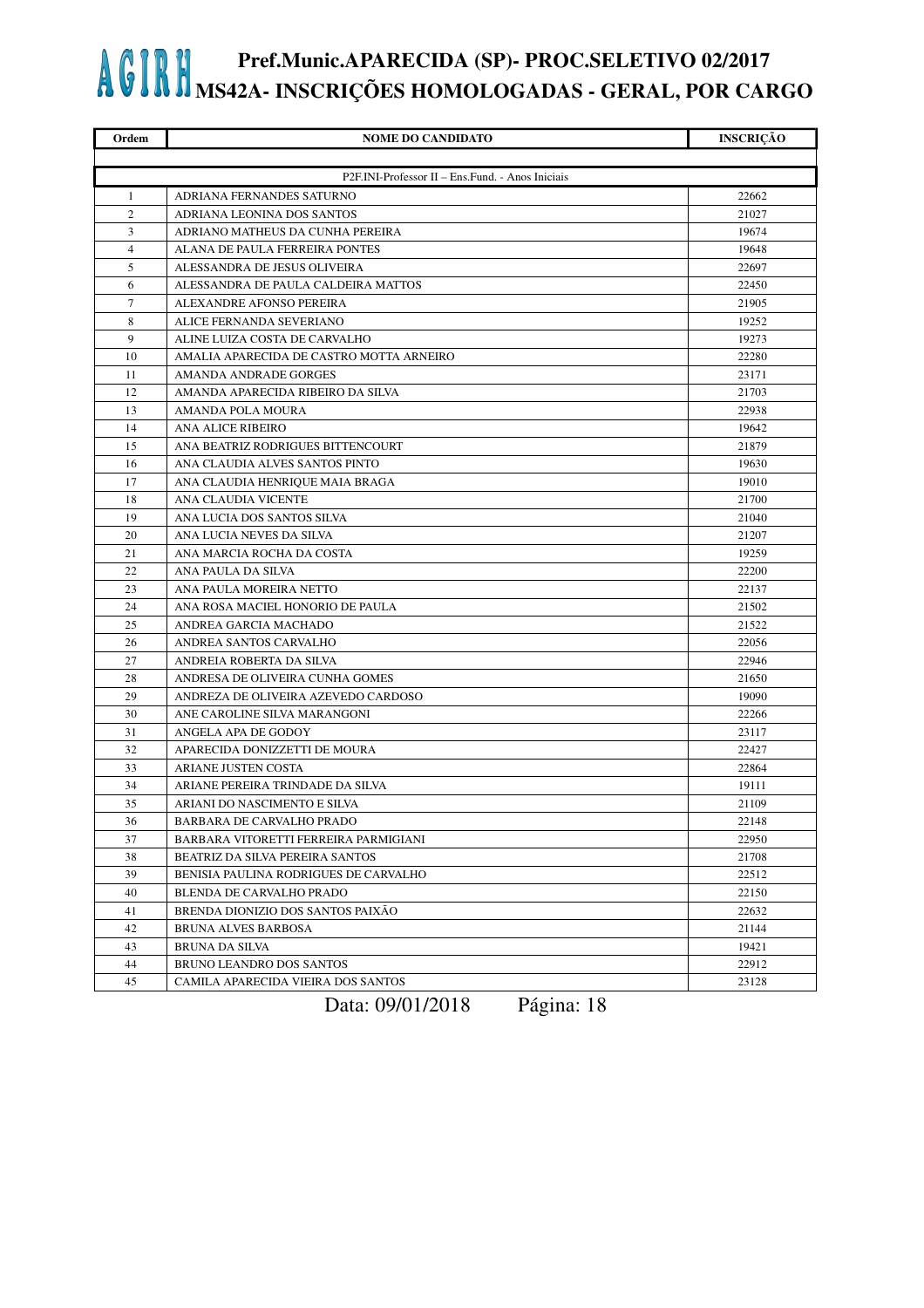| Ordem | <b>NOME DO CANDIDATO</b>                     | <b>INSCRIÇÃO</b> |
|-------|----------------------------------------------|------------------|
| 46    | CAMILA CRISTIANE FRANCA NASCIMENTO           | 21863            |
| 47    | CASSIANA MARIA DA SILVA FELIPE               | 21375            |
| 48    | CATHERINE MALATENCKI MACHADO COUTINHO        | 23037            |
| 49    | CECILIA HELENA DE ANDRADE                    | 21596            |
| 50    | CELINA EVA ELEUTERIO                         | 23084            |
| 51    | CHRISTIANE MARIA ALVES MOREIRA               | 21664            |
| 52    | <b>CILEIDE CRISTINA DOS REIS</b>             | 22582            |
| 53    | CLAUDETE DE OLIVEIRA SILVA CASTRO            | 19192            |
| 54    | CLAUDIA APARECIDA CHAVES                     | 21969            |
| 55    | CLAUDIA APARECIDA DE ABREU COSTA             | 23116            |
| 56    | CLAUDIA REGINA DA SILVA ARAUJO               | 21911            |
| 57    | <b>CRISTIANE GONCALVES</b>                   | 23115            |
| 58    | CRISTINA DANIELE BENEDITO MOREIRA            | 19707            |
| 59    | DAIANE CRISTINA DE CASTRO GONCALVES          | 22516            |
| 60    | DANIELA DE CASSIA PAIVA PINTO                | 21670            |
| 61    | DANIELA RODRIGUES SILVA                      | 22658            |
| 62    | DANIELLE ISIS FERRAZ DA SILVA                | 23057            |
| 63    | DAYSE APARECIDA THOMAZ DE OLIVEIRA MARCELINO | 22657            |
| 64    | DEBORA APARECIDA LEITE FILIPPO RENNO COELHO  | 22527            |
| 65    | DEBORA CRISTINA JONAS RODRIGUES MARCONDES    | 22057            |
| 66    | DENISE CRISTINA RAMOS GUIMARAES              | 22058            |
| 67    | EDMEIRE APARECIDA LOURENCO CLARO             | 22724            |
| 68    | EDNA LEITE BORGES DE ABREU                   | 19124            |
| 69    | EDNILCE LUCEMARA APARECIDA SANTOS DE PAULA   | 22927            |
| 70    | <b>EDSON SANTANA</b>                         | 21125            |
| 71    | EDVANIA MARIA VITOR SANTOS                   | 22165            |
| 72    | ELAINE CRISTINA ROCHA DA SILVA               | 21053            |
| 73    | ELAYNE ALBUQUERQUE DE OLIVEIRA LOPES         | 19678            |
| 74    | ELEN BEATRIS CANDIDO ANTUNES DE SOUZA        | 21836            |
| 75    | ELIANA MONTEIRO                              | 22196            |
| 76    | ELIANE CORREA DOS SANTOS                     | 21146            |
| 77    | ELIANE DE FATIMA SILVA                       | 21014            |
| 78    | ELIANE DE SOUZA AQUINO                       | 22650            |
| 79    | ELISANDRA GEORGINA DE MORAES SILVA           | 19653            |
| 80    | ELISANGELA CRISTINA DA SILVA                 | 19488            |
| 81    | ELIVANE APARECIDA DE SOUZA SILVA             | 19117            |
| 82    | ELLEN APARECIDA LIMA DOS SANTOS CARVALHO     | 23070            |
| 83    | EMANUELLE PEREIRA LEITE PONCHON              | 19009            |
| 84    | <b>ENILTON MACHADO</b>                       | 19223            |
| 85    | ERIKA APARECIDA DA SILVA                     | 22414            |
| 86    | ESTER REZENDE DE ANDRADE                     | 23058            |
| 87    | EUNICE FERREIRA DE OMENA VIEIRA              | 21293            |
| 88    | EVELING RODRIGUES CLARO CORTEZ               | 23155            |
| 89    | <b>FABIANA DA SILVA SALES</b>                | 21944            |
| 90    | FABIANA FRANCO CARDOZO                       | 23047            |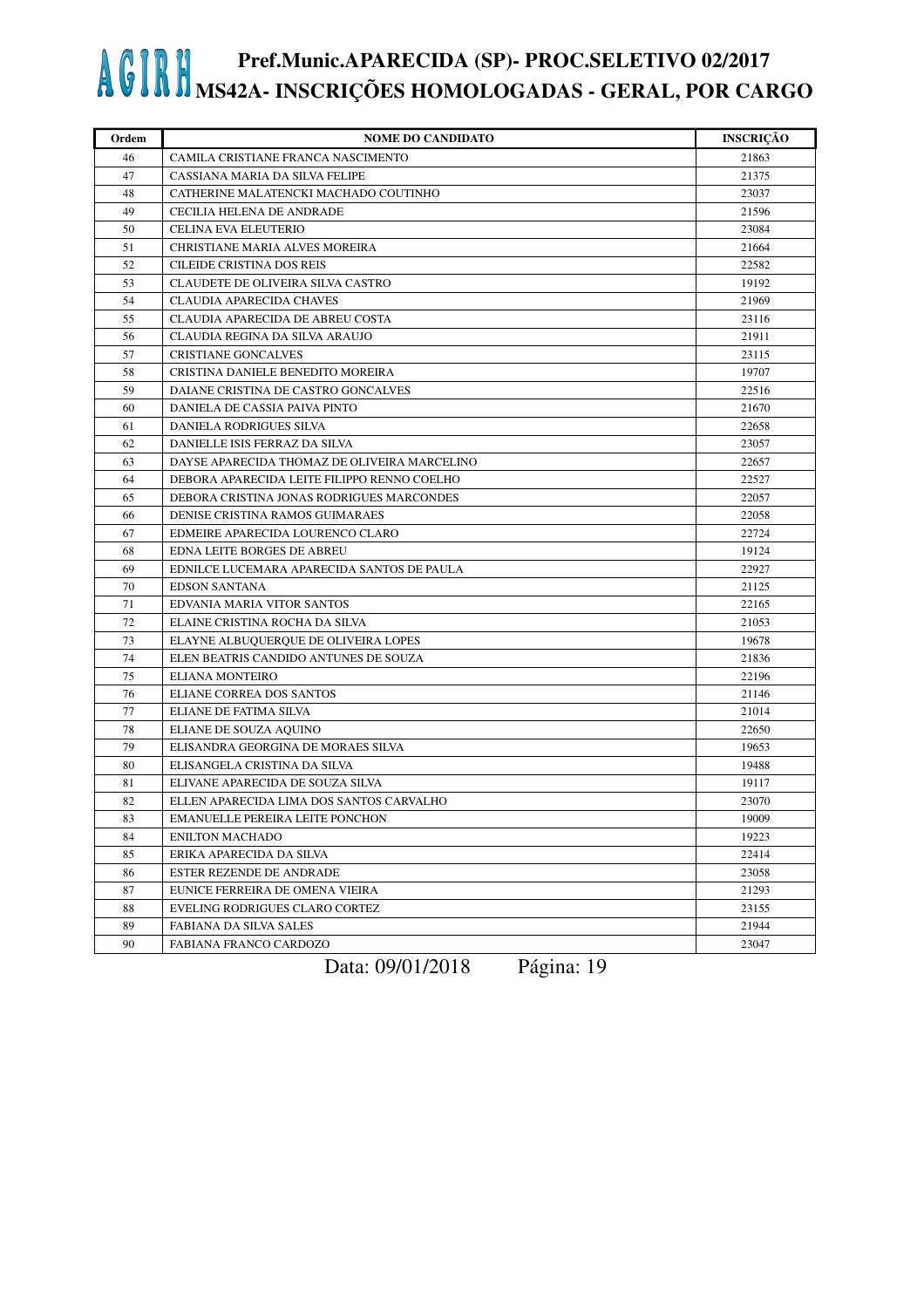| Ordem | <b>NOME DO CANDIDATO</b>                   | <b>INSCRIÇÃO</b> |
|-------|--------------------------------------------|------------------|
| 91    | <b>FABIANA PACHECO MENEZES</b>             | 22361            |
| 92    | FABIOLA DE ALMEIDA MOREIRA                 | 19481            |
| 93    | FABRICIA BATISTA DA SILVEIRA               | 22199            |
| 94    | FABRICIO AUGUSTO DA SILVA                  | 21946            |
| 95    | FERNANDA MANCILHA PIMENTEL                 | 22772            |
| 96    | FILIPE AUGUSTO DE OLIVEIRA LIMA FRANCO     | 21715            |
| 97    | FRANCINE SOARES MACHADO                    | 22880            |
| 98    | FRANCISLAINE DE OLIVEIRA VIEIRA GUEDES     | 22024            |
| 99    | <b>FRANCISLENE SOARES</b>                  | 21858            |
| 100   | <b>GABRIELA RIBAS SAMPAIO</b>              | 19143            |
| 101   | GABRIELA SOARES DE FARIA LOURENCO          | 22965            |
| 102   | GIOVANA DE ALMEIDA PROCOPIO PIMENTA        | 22948            |
| 103   | <b>GLAUCIA DE GOUVEIA TEIXEIRA</b>         | 21902            |
| 104   | <b>GLEICY APARECIDA DE FREITAS BATISTA</b> | 21034            |
| 105   | HELENI DE LAURA G GAIA                     | 23080            |
| 106   | IONE DE MACEDO PINTO                       | 21332            |
| 107   | <b>IRENI MARIA DE CAMPOS</b>               | 21151            |
| 108   | ISABELA CRISTINA DE SOUZA SILVA            | 22395            |
| 109   | ISABELA MARIA SALES DE PAULA NEVES PEREIRA | 21940            |
| 110   | ISABELA SOUZA ATHAYDE                      | 21579            |
| 111   | ISQUEL APARECIDA DE CASTRO ROCHA           | 22211            |
| 112   | IZABEL MARIA FERREIRA                      | 22276            |
| 113   | IZABELLA TURNER E SILVA                    | 21482            |
| 114   | <b>JAMILE APARECIDA MONTEIRO BARBOSA</b>   | 19168            |
| 115   | JASMINE HELENE DOS REIS CORREA             | 22026            |
| 116   | JEANE DA SILVA ANTUNES FARIA               | 22900            |
| 117   | JENIFER MONIQUE DE OLIVEIRA                | 22242            |
| 118   | JESANDRA DA MOTA ALVES DE SOUZA            | 21074            |
| 119   | JESSICA MARINA DE ALMEIDA SILVA            | 21410            |
| 120   | JESSIKA MIRANDA ALMEIDA                    | 21606            |
| 121   | JOCEANE AMORIM DE OLIVEIRA                 | 19293            |
| 122   | JOSE MARIA SOARES BERANIZIO                | 23147            |
| 123   | <b>JOSIANE APARECIDA REBELO</b>            | 19725            |
| 124   | <b>JOSIANE APARECIDA SANT ANA</b>          | 21506            |
| 125   | JUCILEIA LEÃO CAETANO                      | 21584            |
| 126   | <b>JULIA ROSA DOS SANTOS REIS</b>          | 21015            |
| 127   | JULIANA CORREA DE CAMPOS FERREIRA DA SILVA | 21901            |
| 128   | JULIANA GONCALVES CASTRO                   | 22972            |
| 129   | <b>JULIANA RESENDE DA SILVA</b>            | 19520            |
| 130   | KELLY CRISTINE PEREIRA CAVALCANTI          | 21556            |
| 131   | KELLY CRISTINE SALES LEMES                 | 22956            |
| 132   | <b>LAURA SA DE BARROS</b>                  | 21931            |
| 133   | LEIDE MARY CARDOSO DE OLIVEIRA ROCHA       | 19135            |
| 134   | LETICIA GALLI WILDE                        | 22588            |
| 135   | LIGIA MARIA CABRAL                         | 22464            |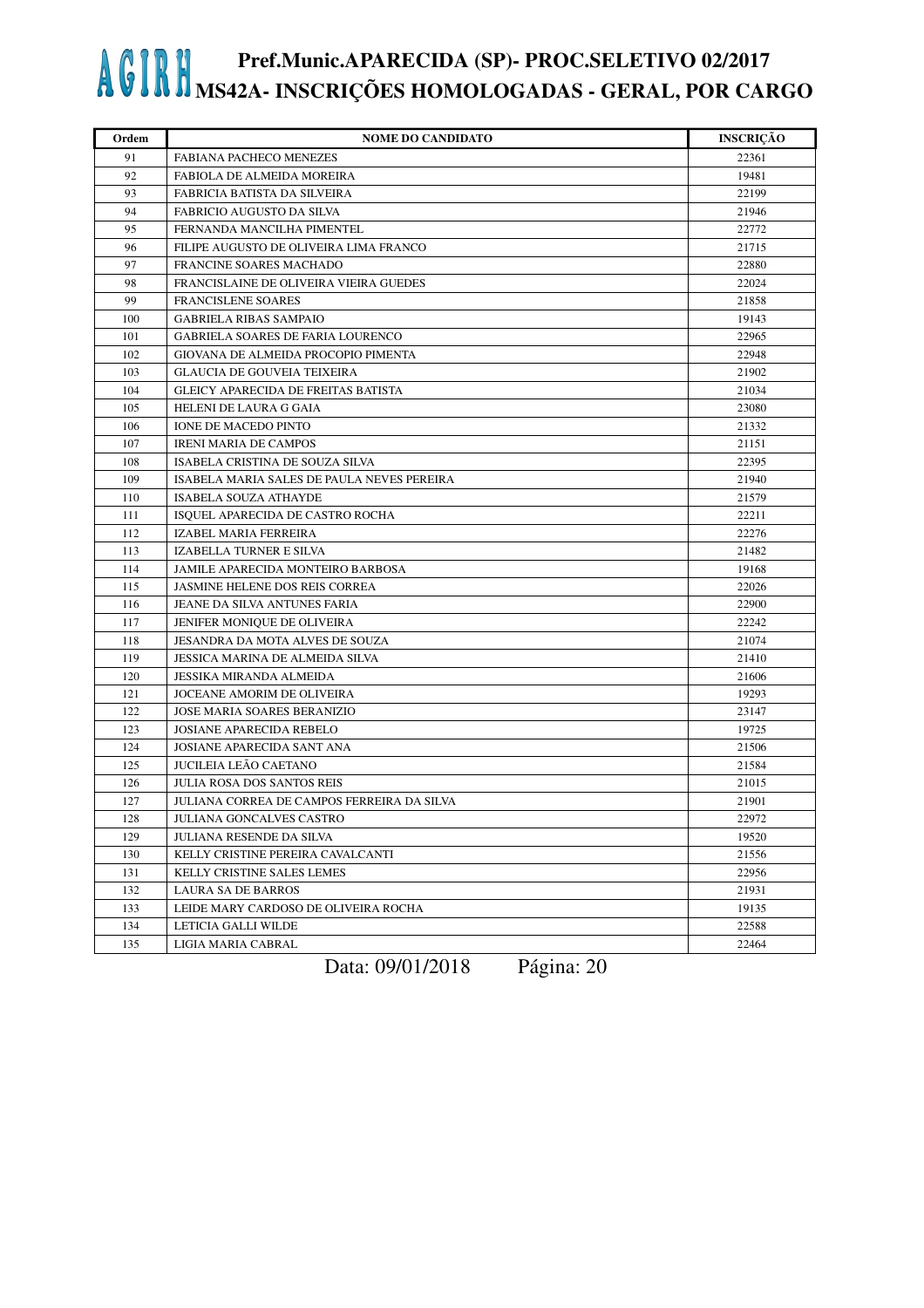| Ordem | <b>NOME DO CANDIDATO</b>                      | <b>INSCRIÇÃO</b> |
|-------|-----------------------------------------------|------------------|
| 136   | LILIAN CRISTINA COSTA RAMOS OLIVEIRA          | 21747            |
| 137   | LILIAN GONCALVES GANNAM                       | 21091            |
| 138   | LILIANA FERNANDES RIZZO                       | 23140            |
| 139   | LILIANE APARECIDA JUSTINO DIAS                | 21786            |
| 140   | LUCIANA RUFINO FERRAZ                         | 22655            |
| 141   | LUCIENE MONTEIRO PIMENTEL QUINTAS             | 22066            |
| 142   | LUCIMAR SALLES ANDRADE                        | 19440            |
| 143   | LUCIMARA ANDRADE GONCALVES MARQUES            | 22106            |
| 144   | LUCIMARA CALDERARO DE OLIVEIRA                | 19004            |
| 145   | LUIZ ANTONIO ROSA DA CONCEICAO                | 22065            |
| 146   | MAIARA BARBOSA MONTEIRO DA SILVA              | 19597            |
| 147   | <b>MAIKEL ROBERTO FARIAS</b>                  | 19040            |
| 148   | <b>MAITE FRANCISCO BARBOSA</b>                | 19563            |
| 149   | MARA JAQUELINE MATTOS OLIVEIRA ALVES          | 19663            |
| 150   | MARAISA CRISTIANE RAMOS ARAUJO DE MELO        | 21497            |
| 151   | MARCELA FERNANDA SANTOS DE OLIVEIRA MAGALHÃES | 19184            |
| 152   | MARCELE CRISTINA DE MIRANDA QUEIROZ           | 21213            |
| 153   | <b>MARCIA AMORIM DA SILVA</b>                 | 22262            |
| 154   | MARCIA BIANCA RIBEIRO LIMA                    | 19266            |
| 155   | MARCIA CRISTINA FRANCA BASSANELLI             | 22050            |
| 156   | <b>MARCOS ANTONIO BARBOSA</b>                 | 21505            |
| 157   | MARCOS ANTUNES PERRENOUD                      | 21984            |
| 158   | MARIA DO ESPIRITO SANTO                       | 22172            |
| 159   | MARIA APARECIDA DE OLIVEIRA                   | 22068            |
| 160   | MARIA APPARECIDA MEIRELLES DE CAMPOS          | 21038            |
| 161   | MARIA AUXILIADORA ELLEN MOREIRA FARIAS        | 21250            |
| 162   | MARIA AUXILIADORA PINHEIRO FERRAZ CAVALCA     | 21493            |
| 163   | MARIA DA CONCEICAO DE SOUZA CORREA            | 19095            |
| 164   | MARIA DA CONCEICAO SERAFIM DE OLIVEIRA        | 19282            |
| 165   | MARIA DA GLORIA LEITE DA SILVA VIEIRA         | 22936            |
| 166   | MARIA DAS GRACAS RODRIGUES SOUZA ASSIS        | 22725            |
| 167   | <b>MARIA DE LOURDES DOS ANJOS</b>             | 23069            |
| 168   | MARIA SALET CUNHA ALMEIDA                     | 22300            |
| 169   | MARIANA DE SOUZA MONTEIRO                     | 19317            |
| 170   | MARILEIDE CRISTINA GUIMARÃES DA SILVA RIBEIRO | 22202            |
| 171   | <b>MARILIA PIMENTEL</b>                       | 21666            |
| 172   | <b>MARINA DE OLIVEIRA</b>                     | 21797            |
| 173   | <b>MARLI SOARES SIQUEIRA</b>                  | 19686            |
| 174   | <b>MAYARA DE SOUZA SANTOS</b>                 | 22625            |
| 175   | MICHELE ROSANE MARQUES                        | 22142            |
| 176   | MICHELE SABRINA DA SILVA                      | 22458            |
| 177   | MIRIAN DOS SANTOS SOARES                      | 22223            |
| 178   | MYRIAM APARECIDA DA SILVA                     | 21139            |
| 179   | NATALIA CRISTINA MONTEIRO FONSECA             | 22191            |
| 180   | NATALIA DA SILVA SANTOS DE GODOI              | 22443            |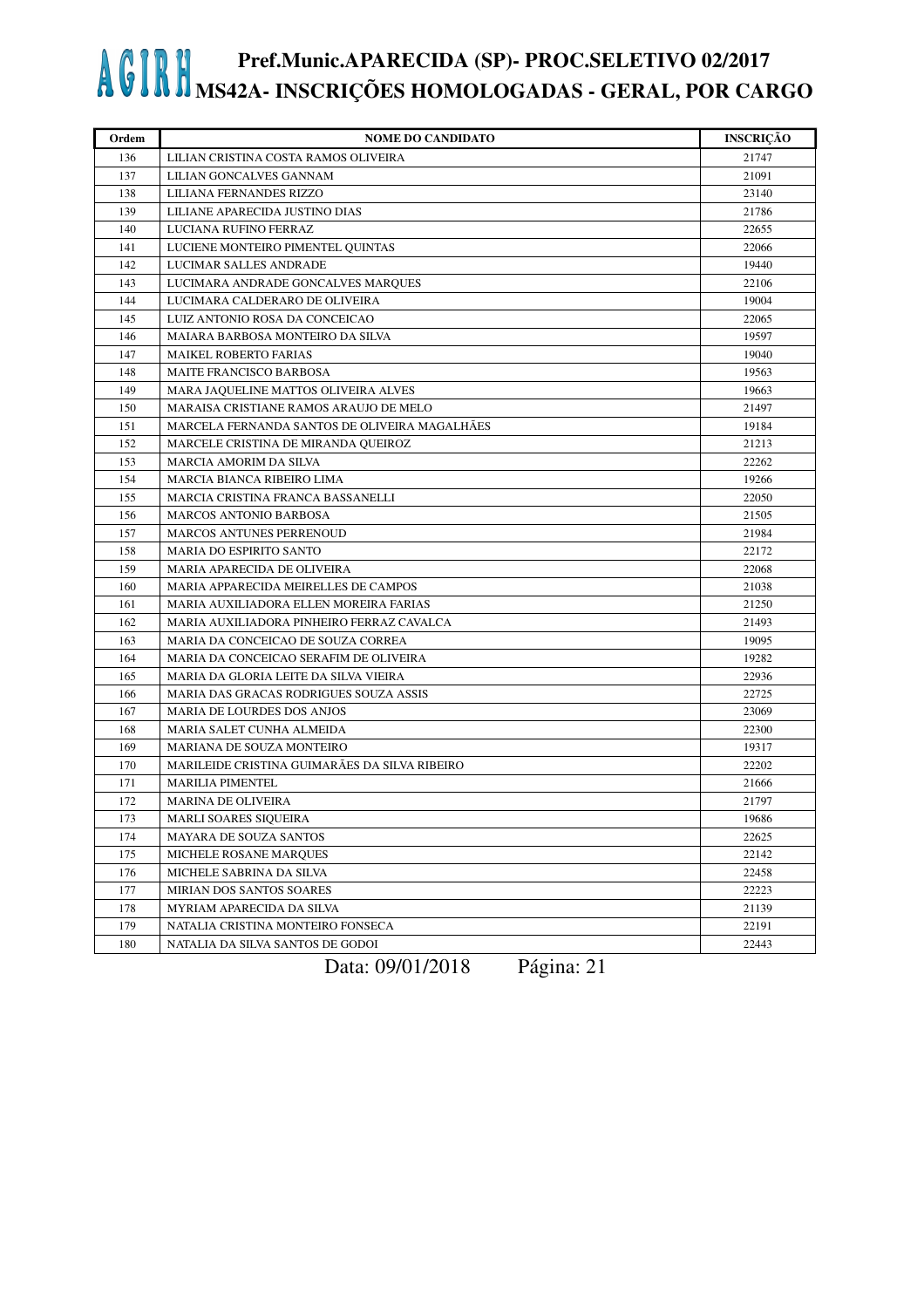| Ordem | <b>NOME DO CANDIDATO</b>                   | <b>INSCRIÇÃO</b> |
|-------|--------------------------------------------|------------------|
| 181   | NATALIA ROCHA FARIA                        | 21645            |
| 182   | NICOLLE ALVES DOS SANTOS                   | 19407            |
| 183   | NILZA MARIA VIEIRA DA SILVA                | 21176            |
| 184   | NIVEA ALINE DOS SANTOS NEVES               | 21689            |
| 185   | NUBIA ALVES FERREIRA DE SIQUEIRA           | 19672            |
| 186   | OSMAR MONTEIRO DA SILVA                    | 22962            |
| 187   | PATRICIA APARECIDA ROCHA LOPES DA SILVA    | 22849            |
| 188   | PATRICIA MACHADO FRANCA                    | 22251            |
| 189   | PATRICIA MARA NEVES                        | 19313            |
| 190   | PATRICIA MARA SANTOS PEREIRA LEITE BARBOSA | 21921            |
| 191   | PATRICIA ROSIANE HERIODES                  | 21582            |
| 192   | PATRICIA SIMONE MOREIRA                    | 19270            |
| 193   | <b>RAISSA REIS ANTUNES</b>                 | 22444            |
| 194   | RAQUEL APARECIDA AMARAL SAMPAIO            | 22940            |
| 195   | REGINA APARECIDA CAVALHEIRO ROMEIRO        | 19217            |
| 196   | REGINA APARECIDA DE JESUS LUCIA            | 23186            |
| 197   | REGINA FRANCISCA DE PAULA                  | 22504            |
| 198   | RENATA FAZANI MARTINS                      | 21817            |
| 199   | RENATA LIRIAN PEREIRA                      | 21279            |
| 200   | RENATA NARESI GOULART DE MELO              | 23101            |
| 201   | RITA DE CASSIA COSTA CORTEZ                | 21308            |
| 202   | RITA DE CASSIA SILVA                       | 22220            |
| 203   | RITA REJANE HENRIQUE MARCONDES             | 22089            |
| 204   | ROSA MARIA DA COSTA RODRIGUES              | 22908            |
| 205   | ROSANE HELENA PIRES DE AGUIAR              | 22080            |
| 206   | ROSANGELA APARECIDA MOREIRA                | 22493            |
| 207   | ROSANGELA APARECIDA DA SILVA MATEUS        | 22502            |
| 208   | ROSEMARY FRANCISCO DE PAULA                | 21802            |
| 209   | ROSEMILDA CONCEICÃO LUCIANO DE OLIVEIRA    | 21098            |
| 210   | ROZELY CARMO DE SOUZA SILVA                | 19619            |
| 211   | SANDRA DE LIMA RIBEIRO DOS SANTOS          | 21516            |
| 212   | SANDRA REGINA DA SILVA CONCEICAO           | 21682            |
| 213   | SILVANA APARECIDA DE OLIVEIRA PEREIRA      | 21589            |
| 214   | SILVANA CRISTINA FERREIRA                  | 19365            |
| 215   | SILVIA REGINA PEREIRA NAGAROTO             | 21895            |
| 216   | SILVONETE ALVES SANTOS DA SILVA            | 22999            |
| 217   | SIMONE APARECIDA DOS SANTOS                | 19130            |
| 218   | SIMONE APARECIDA RODRIGUES                 | 22809            |
| 219   | SIMONE CRISTINA PORTELA                    | 23107            |
| 220   | <b>SIMONE DE CARVALHO CORE</b>             | 22830            |
| 221   | SOLANGE DE FATIMA RODRIGUES PEREIRA        | 21470            |
| 222   | SONIA DAS GRACAS INACIO                    | 22883            |
| 223   | SONIA LUZIA DE OLIVEIRA                    | 22838            |
| 224   | SORAYA APARECIDA AZEVEDO PEREIRA CORNELIO  | 22835            |
| 225   | <b>SUELI PALMEIRA</b>                      | 22997            |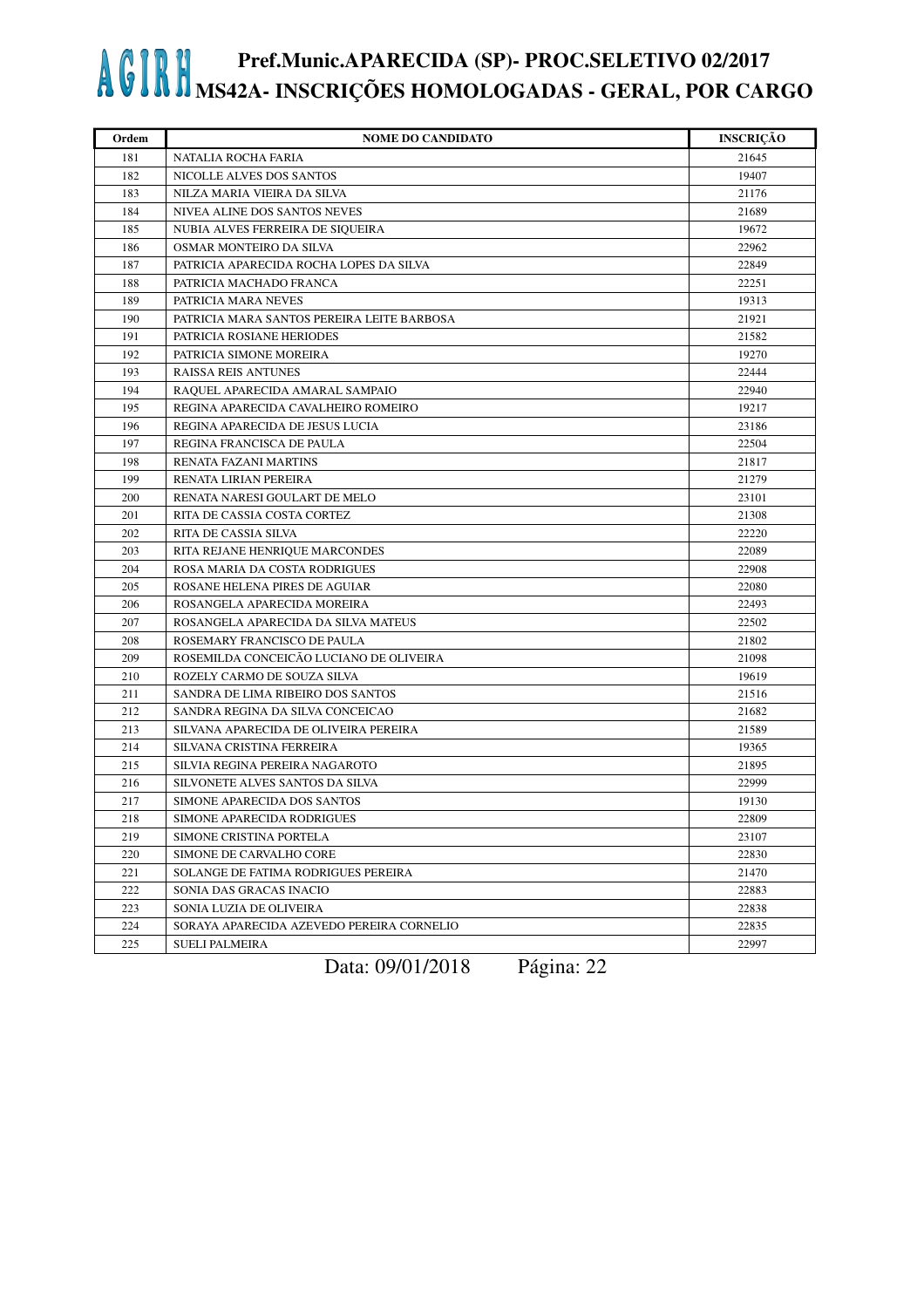| Ordem | <b>NOME DO CANDIDATO</b>                | <b>INSCRIÇÃO</b> |
|-------|-----------------------------------------|------------------|
| 226   | TALITA HELEN GODOY DE MELO              | 19017            |
| 227   | TAMARA MONTEIRO BARBOZA                 | 21105            |
| 228   | TATIANA RIBEIRO CAMARGO MORALES BORGES  | 19478            |
| 229   | TATIANE CRISTINA RIBEIRO LOPES DE SOUZA | 21661            |
| 230   | TAYNA CAROLINE DA SILVA PEREIRA         | 19121            |
| 231   | THAIS MENEGHETTI LUIZ                   | 19181            |
| 232   | THAIS OZORIO DE CARVALHO                | 19003            |
| 233   | THIANY PRISCILLA DE FREITAS             | 21389            |
| 234   | TIESSA MARIA CARVALHO ARANTES           | 19582            |
| 235   | VAGNER SOARES FRAGA                     | 22911            |
| 236   | VALQUIRIA SEBASTIANA DE OLIVEIRA        | 22740            |
| 237   | VANDA APARECIDA RIBEIRO G DUARTE        | 22996            |
| 238   | VANDA MARIA DA SILVA PIRES              | 22687            |
| 239   | VANILZA APARECIDA DE CARVALHO           | 21618            |
| 240   | VERA LUCIA ALCIDES DE OLIVEIRA          | 23025            |
| 241   | VERALICE ANGELO NUNES DA SILVA          | 21017            |
| 242   | VIVIANE R DE SOUZA SANTOS               | 21986            |
| 243   | WALDENICE RAMOS NOGUEIRA                | 19036            |
| 244   | WILANDIA FERREIRA MACIEL                | 19394            |
| 245   | WILCINI AMARO DE LIMA                   | 21845            |
| 246   | ZILDA FRANCISCA MOURA                   | 22494            |
| 247   | ZILMA ABREU DE SOUZA                    | 23051            |
|       | Total:                                  | 247 Candidatos   |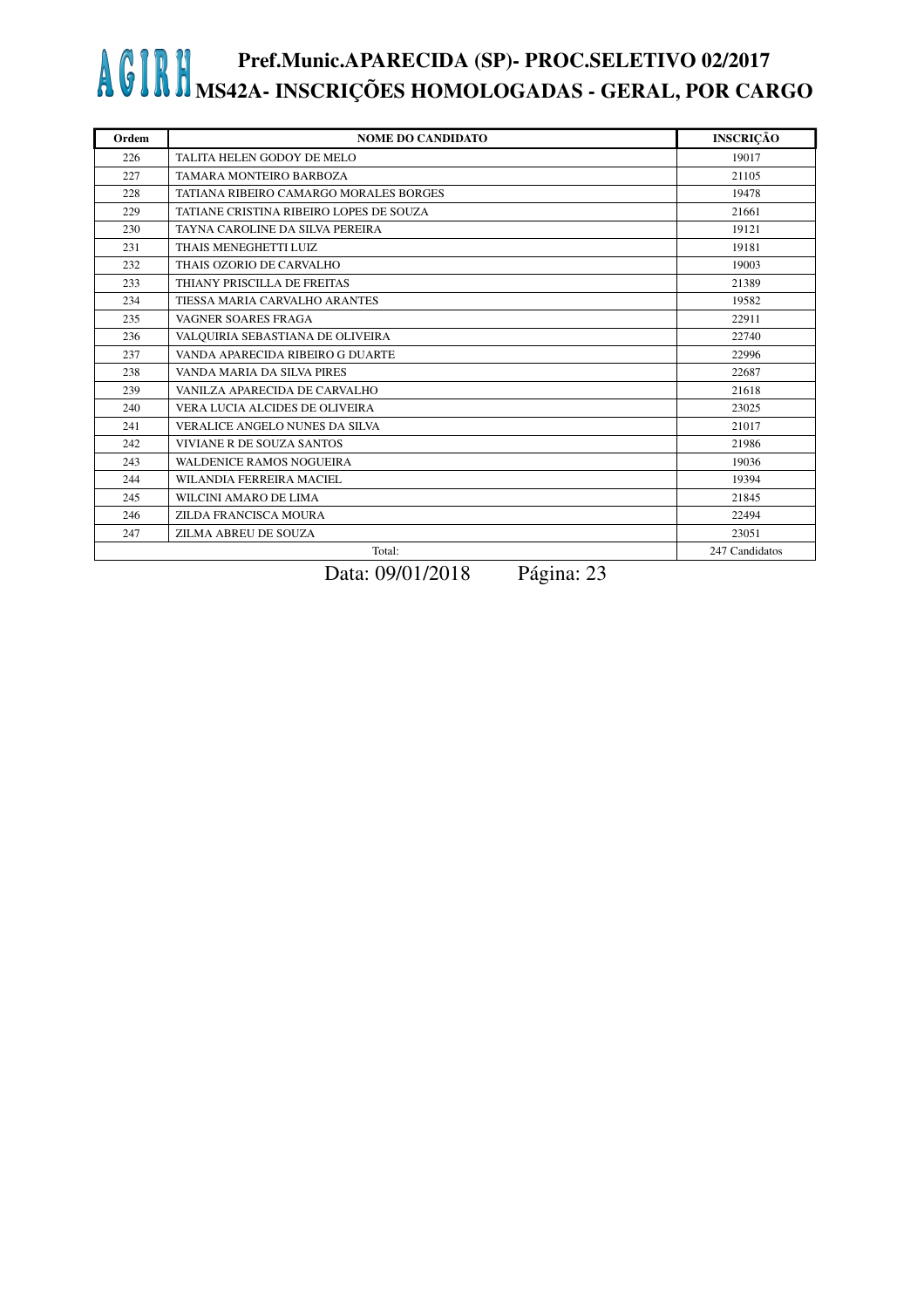| Ordem                                            | <b>NOME DO CANDIDATO</b>                       | <b>INSCRIÇÃO</b> |
|--------------------------------------------------|------------------------------------------------|------------------|
|                                                  |                                                |                  |
| P2F.OFC-PROFESSOR II - ENS.FUND. - ANOS INICIAIS |                                                |                  |
| 1                                                | ALINE FERNANDA DE CARVALHO SANTOS              | 21299            |
| 2                                                | ANA CAROLINA FERREIRA HERCULANO                | 19096            |
| $\overline{3}$                                   | ANA PAULA MOREIRA VIEIRA                       | 19499            |
| $\overline{4}$                                   | ANDREZA DE OLIVEIRA AZEVEDO CARDOSO            | 19092            |
| 5                                                | APARECIDA ROSIMEIRE ANDRELLO SEABRA DOS SANTOS | 19668            |
| 6                                                | <b>CLAUDIA APARECIDA CHAVES</b>                | 21938            |
| $\tau$                                           | DAIANE CRISTINA DE CASTRO GONCALVES            | 21856            |
| 8                                                | DEISI DA SILVA                                 | 22297            |
| 9                                                | DIONE APARECIDA PINTO POMPEU                   | 22649            |
| 10                                               | ELIEZER BATISTA ROSA                           | 21084            |
| 11                                               | FABIO AUGUSTO DE CARVALHO JUNIOR               | 21801            |
| 12                                               | FABIOLA DE ALMEIDA MOREIRA                     | 19483            |
| 13                                               | FANNY ELACHE FROIS DINIZ                       | 21587            |
| 14                                               | FERNANDA VALERIA PEREIRA MOLITERNO             | 21008            |
| 15                                               | <b>GABRIELA RIBAS SAMPAIO</b>                  | 19144            |
| 16                                               | <b>IRENI MARIA DE CAMPOS</b>                   | 19676            |
| 17                                               | ISABELA CRISTINA DE SOUZA SILVA                | 22117            |
| 18                                               | ISQUEL APARECIDA DE CASTRO ROCHA               | 22210            |
| 19                                               | JANIA MARCIA DE PAULA SANTOS BENTO             | 22077            |
| 20                                               | JULIANA APARECIDA CONCEICAO PIRES              | 21537            |
| 21                                               | LIDIA MARA DA SILVA VIEIRA                     | 21831            |
| 22                                               | LUCIANA CRISTINA DOS SANTOS E SANTOS           | 22017            |
| 23                                               | LUCIANA FAUSTINO DA SILVA                      | 21577            |
| 24                                               | MAIKEL ROBERTO FARIAS                          | 19043            |
| 25                                               | MARIA DA CONCEICAO DE SOUZA CORREA             | 19511            |
| 26                                               | MARIA LAURA BATISTA CUSTODIO DE MELO           | 21611            |
| 27                                               | MARINA SANTOS DA SILVA                         | 19034            |
| 28                                               | PATRICIA DE FATIMA MARTINS                     | 22467            |
| 29                                               | PATRICIA MARA NEVES                            | 22104            |
| 30                                               | PATRICIA SIMONE MOREIRA                        | 19271            |
| 31                                               | PRISCILA GONCALVES MOTA FABRI                  | 21536            |
| 32                                               | PRISCILA MONIQUE DE PAULA DA SILVA             | 22534            |
| 33                                               | RANTA BERTOLOTO SERRA DE CARVALHO PIMENTEL     | 22406            |
| 34                                               | ROBERTA BARROS GOUVEA                          | 22290            |
| 35                                               | RONIA CARLA PEREIRA DA COSTA                   | 22878            |
| 36                                               | ROSA MARIA RODRIGUES                           | 22285            |
| 37                                               | SOLANGE NUNES MANTOVANI                        | 19105            |
| 38                                               | TATIANA PEREIRA DE SOUZA                       | 22083            |
| 39                                               | TERESA GONCALINA DE MOURA                      | 22634            |
| 40                                               | THAIS OZORIO DE CARVALHO                       | 19005            |
| 41                                               | VANDA TEODORA DINIZ                            | 22921            |
|                                                  | Total:                                         | 41 Candidatos    |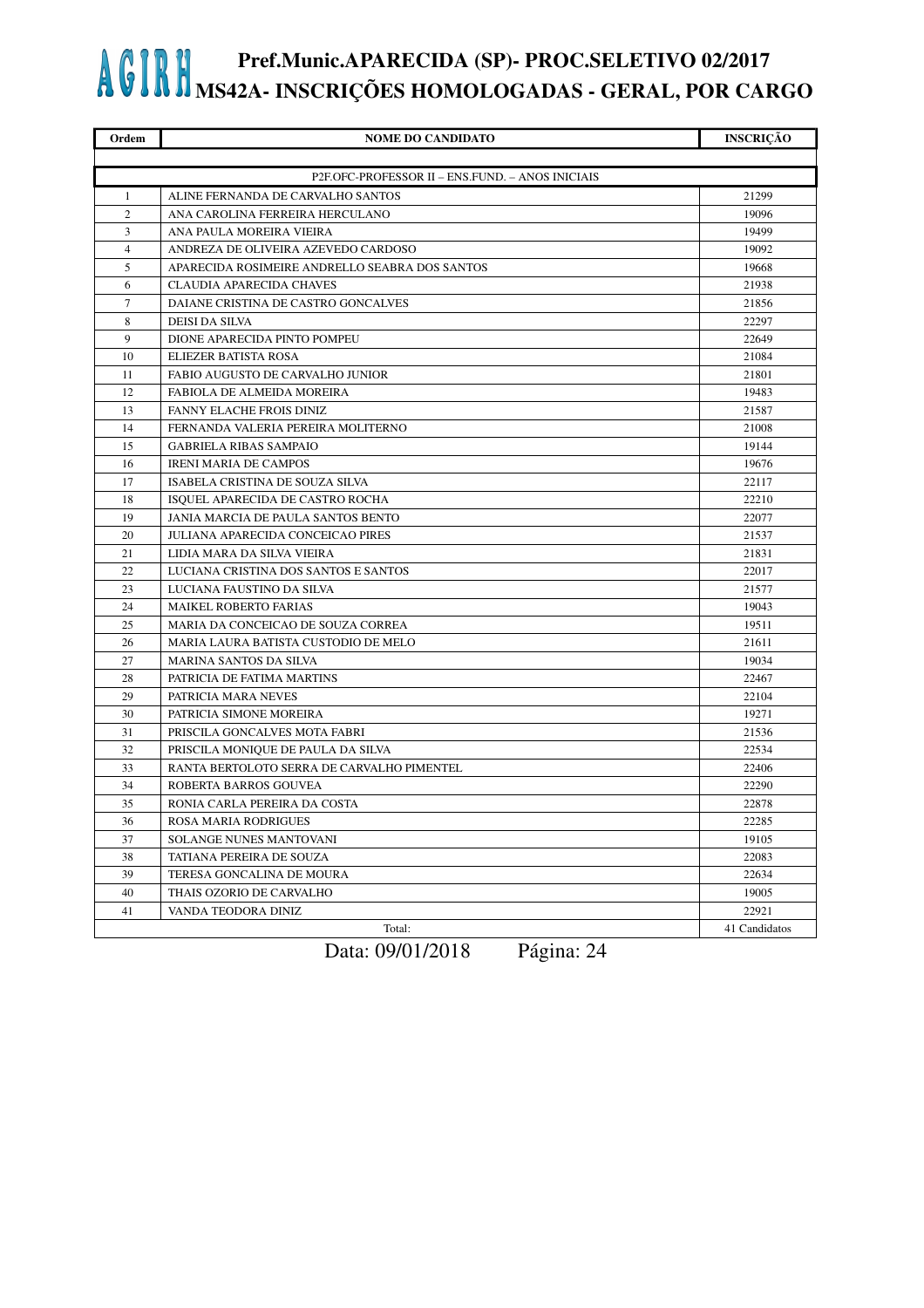| Ordem                   | <b>NOME DO CANDIDATO</b>                         | <b>INSCRIÇÃO</b> |
|-------------------------|--------------------------------------------------|------------------|
|                         |                                                  |                  |
|                         | P3F.ART-Professor III - Ens.Fund.-EDUCAÇÃO ARTÍS |                  |
| $\mathbf{1}$            | ALESSANDRA ELAINE DE CASTRO ASSIS                | 21325            |
| $\overline{c}$          | ANDREA CORREA DO CARMO                           | 22132            |
| $\overline{\mathbf{3}}$ | ANDREA PEREIRA GOMES                             | 23015            |
| $\overline{4}$          | ANNA SILVIA CESAR COSTA                          | 21498            |
| 5                       | ANTONIO ALVES DE CAMPOS FILHO                    | 19502            |
| 6                       | <b>BIANCA GALVÃO MACEDO NUNES</b>                | 21892            |
| 7                       | CARLOS JOSE DE CASTRO VASCONCELLOS               | 22834            |
| 8                       | CAROLINA APARECIDA SILVA DE MOURA                | 22887            |
| 9                       | CEILA MARIA FONSECA                              | 22308            |
| 10                      | CRISTINA SENRA FERNANDES                         | 19705            |
| 11                      | EDNEI JOSE CAETANO DA SILVA                      | 21875            |
| 12                      | ELISA LINHARES ESPINDOLA CHAGAS                  | 19160            |
| 13                      | FABIA MARIA KAWECKI PEREIRA                      | 22383            |
| 14                      | <b>GABRIELLE DE SOUZA MARTINS LEITE</b>          | 21628            |
| 15                      | <b>GERALDA L DA SILVA</b>                        | 22798            |
| 16                      | GLEIDSON HENRIQUE CORREA DE QUEIROZ MELO         | 21626            |
| 17                      | HENRIQUE BOUDUARD MENDES DROVANDI                | 19450            |
| 18                      | <b>INDIRA DELABIO DE BRITO</b>                   | 22979            |
| 19                      | IOLANDA FERNANDES DE SOUZA OLIVEIRA              | 21794            |
| 20                      | IONE CESAR NOGUEIRA DA SILVA                     | 23113            |
| 21                      | IRMA MARIA DE OLIVEIRA                           | 21720            |
| 22                      | JOICE APARECIDA DE SIQUEIRA                      | 22726            |
| 23                      | <b>JOSE CARLOS DE OLIVEIRA</b>                   | 19218            |
| 24                      | JULIANO GONCALVES DA SILVA                       | 19248            |
| 25                      | KAREN SUELLEN DOS SANTOS                         | 19236            |
| 26                      | KATIA MARIA DOS SANTOS LEITE                     | 21672            |
| 27                      | LUCAS DE AZEVEDO LEONEL                          | 21614            |
| 28                      | LUCIA MARGARIDO                                  | 22607            |
| 29                      | LUCIANA APARECIDA DA SILVA AMORIM                | 19568            |
| 30                      | LUCIANA FAUSTINO DA SILVA                        | 22711            |
| 31                      | LUCILENE FERREIRA DE PAULA                       | 22891            |
| 32                      | LUCIMARY GUIMARAES DE ALMEIDA TEODORO            | 21833            |
| 33                      | LUIZ FILIPPI CARVALHO DO CARMO                   | 22051            |
| 34                      | LUIZ GUILHERME ROSA SOARES                       | 19513            |
| 35                      | MARCILENE DOS SANTOS LOURENCO                    | 21818            |
| 36                      | MARCIO JOSE ARREZZI VIEIRA                       | 21241            |
| 37                      | MARGARIDA DA SILVA OLIVEIRA                      | 21451            |
| 38                      | MARIA CAROLINA RIBAS CHAGAS                      | 21164            |
| 39                      | MARILIA ALMEIDA DA SILVA CLAUDINO                | 22213            |
| 40                      | MATHEUS DE OLIVEIRA CARVALHO CASTRO              | 22825            |
| 41                      | MILLENA CRISTINA NOGUEIRA                        | 21847            |
| 42                      | PAMELLA CRISTINA L BARBOZA                       | 23130            |
| 43                      | PATRICIA DE FATIMA MARTINS                       | 22471            |
| 44                      | PRISCILLA APOLINARIO                             | 23043            |
| 45                      | REGINA CRISTINA VITORINO DE MORAES               | 19212            |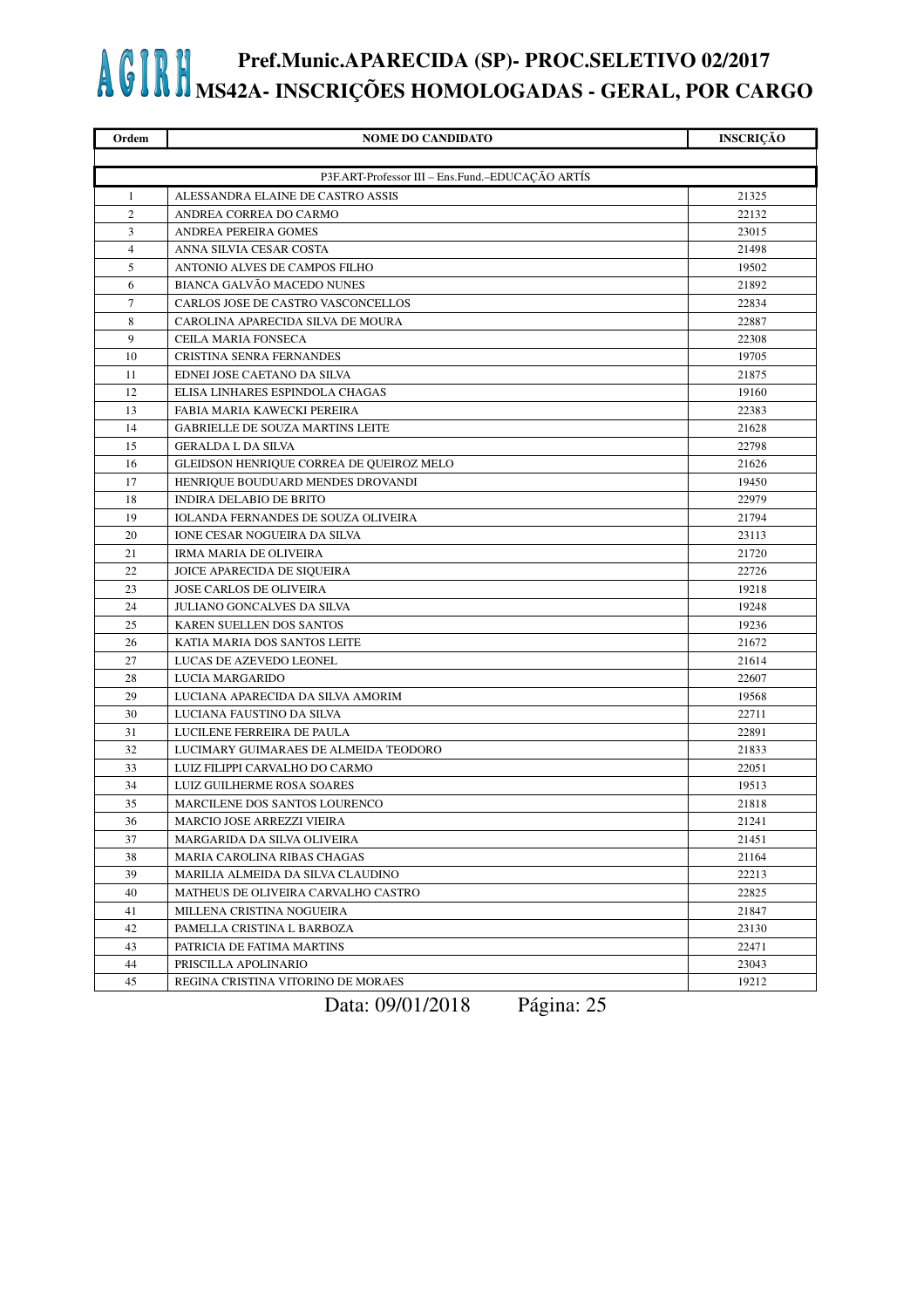| Ordem | <b>NOME DO CANDIDATO</b>            | <b>INSCRICÃO</b> |
|-------|-------------------------------------|------------------|
| 46    | RITA DE CASSIA DINIZ CASTRO         | 21172            |
| 47    | ROSELENE TRANNIN CAPELETE           | 21603            |
| 48    | ROSELI DOS SANTOS RODRIGUES         | 19253            |
| 49    | SHIRLEY GIOVANNA DE SOUSA RANNA     | 21233            |
| 50    | SOLANGE APARECIDA SEVERINO DA SILVA | 21548            |
| 51    | SUSAN MARIANE DE MORAES DA SILVA    | 22373            |
| 52    | <b>SUSANA MARTINS COTTA</b>         | 22788            |
| 53    | TAMIRES PEREIRA DA SILVA            | 22925            |
| 54    | THAYARA ANASTACIO IVONIC            | 21897            |
| 55    | THIAGO HELLINGER DA SILVA           | 19486            |
| 56    | VICTOR CARLOS SANTOS DE OLIVEIRA    | 21728            |
|       | Total:                              | 56 Candidatos    |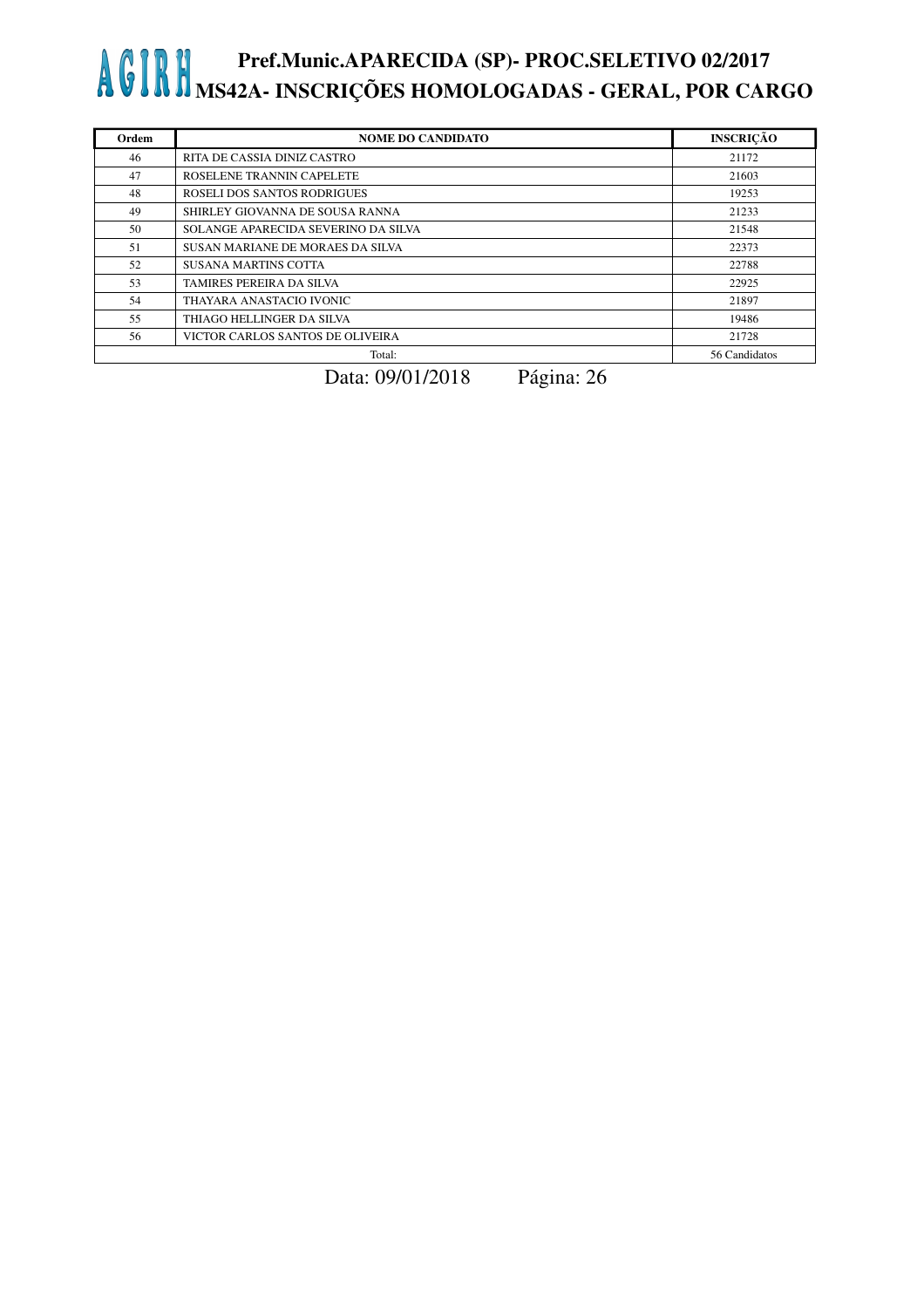| Ordem  | <b>NOME DO CANDIDATO</b>                        | <b>INSCRIÇÃO</b> |
|--------|-------------------------------------------------|------------------|
|        |                                                 |                  |
|        | P3F.EDF.DOC-Professor III - Ens.Fund.-ED.FÍSICA |                  |
| 1      | ADDAN DOS SANTOS CORREA                         | 21876            |
| 2      | ADRIANO DA SILVA ABUD                           | 22765            |
| 3      | ALEXANDRE CITTI DE MOURA                        | 21742            |
| 4      | ALINE BRASIL NOGUEIRA                           | 21359            |
| 5      | ALINE DOS SANTOS BARBOSA                        | 19391            |
| 6      | ANA CATARINA DA COSTA ALVES                     | 19465            |
| $\tau$ | ANA PAULA MOREIRA VIEIRA                        | 19506            |
| 8      | ANA PAULA RIBEIRO MOREIRA                       | 21754            |
| 9      | ANDRE FILIPE DE CAMARGO NUNES                   | 21106            |
| 10     | ANDRE LUIZ MOREIRA                              | 22331            |
| 11     | ANDREA PRUDENTE TENORIO                         | 19629            |
| 12     | BRENDA KEROLEN FIGUEIRA DA SILVA                | 22535            |
| 13     | <b>BRENO RIBEIRO ANTUNES</b>                    | 19188            |
| 14     | BRUNA FIGUEIRA DO NASCIMENTO ALVES FERREIRA     | 21841            |
| 15     | CAMILA ROBERTA ABUSSAMRA SANTOS                 | 22055            |
| 16     | CARLOS AUGUSTO PEREIRA PINTO                    | 19470            |
| 17     | <b>CARLOS CASTILHO</b>                          | 21251            |
| 18     | CARLOS EDUARDO APARECIDO REZENDE                | 22316            |
| 19     | CARLOS EDUARDO DA SILVA                         | 21889            |
| 20     | CARLOS JOSE GARCIA DE LIMA                      | 21772            |
| 21     | CARLOS RENATO VIEIRA MANTOVANI                  | 21169            |
| 22     | CARLOS ROBERTO OLIVEIRA RAMOS                   | 21447            |
| 23     | CHRISTIANO FARIA ALVARENGA                      | 23179            |
| 24     | CRISTIANE APARECIDA DOS SANTOS ROMAIN           | 21891            |
| 25     | CRISTINA HELENA MAIA DIAS                       | 19528            |
| 26     | DANILO JOSE FERREIRA MACIEL                     | 19093            |
| 27     | DEBORA BRUM BARBOZA LEAL                        | 22542            |
| 28     | DEBORA DOS SANTOS TAVARES                       | 22591            |
| 29     | DEMIS ANGELO CEA JEREZ DE SOUSA FRANCO          | 22298            |
| 30     | DIEGO MORAES CASCARDO                           | 23023            |
| 31     | <b>DOUGLAS FELIPE REIS PEREIRA</b>              | 21874            |
| 32     | EDUARDO AUGUSTO DA SILVA                        | 22130            |
| 33     | ELAINE CRISTINA WERNECK GUIMARAES               | 22661            |
| 34     | ELCIO RIBEIRO PINTO FILHO                       | 19028            |
| 35     | ELI MIGUEL DE MELO                              | 23031            |
| 36     | ELIANE NEVES BONFIM ALVES                       | 23141            |
| 37     | ELISANGELA DOS SANTOS                           | 22342            |
| 38     | ELIZEUDE FERREIRA DA SILVA JUNIOR               | 19151            |
| 39     | <b>EMILENE MARTINS LOPES</b>                    | 19128            |
| 40     | <b>EVERTON LUIS BEZERRA</b>                     | 21479            |
| 41     | FABIO MENDES DA FONSECA                         | 22478            |
| 42     | FABRICIO LUCIANO DA SILVA                       | 23158            |
| 43     | FERNANDA APARECIDA DE JESUS                     | 22893            |
| 44     | FERNANDO LUCAS COUCEIRO NUNES COTTA             | 22608            |
| 45     | FERNANDO RICARDO ALVES CORREA                   | 21156            |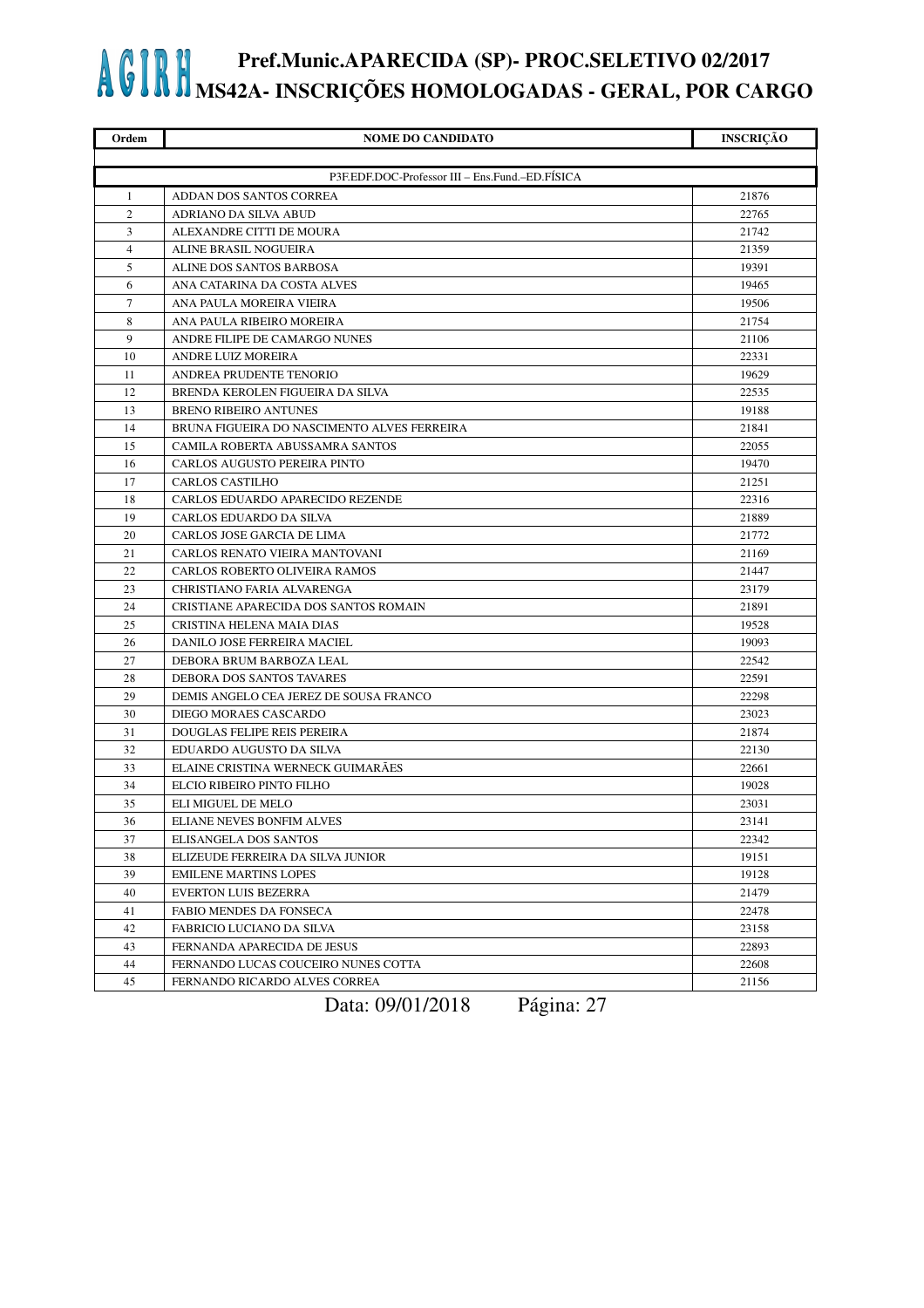| Ordem | <b>NOME DO CANDIDATO</b>                  | <b>INSCRIÇÃO</b> |
|-------|-------------------------------------------|------------------|
| 46    | <b>GERALDA MAGELA BARBOSA DOS SANTOS</b>  | 22983            |
| 47    | <b>GIULIANO BORGES DA COSTA</b>           | 22824            |
| 48    | <b>GIZELI ELAINE GUIMARÃES</b>            | 22407            |
| 49    | <b>GLEISSON PERRONI GOMES DA SILVA</b>    | 22167            |
| 50    | <b>GRAZIELI APARECIDA MACHADO</b>         | 21915            |
| 51    | GUILHERME AUGUSTO DOS SANTOS              | 22670            |
| 52    | HEITOR VICTOR DE SOUZA SILVA              | 22922            |
| 53    | JEANE MARA DA SILVA XAVIER                | 21842            |
| 54    | JEFFERSON ANTONIO DA COSTA                | 21126            |
| 55    | JHONATAN GOMES DA SILVA                   | 22000            |
| 56    | JOAO CARLOS DE OLIVEIRA TEIXEIRA          | 22246            |
| 57    | JOÃO LUCAS DE SOUSA MOTTA                 | 21328            |
| 58    | JOÃO PEDRO BORGES BUENO NORBERTO          | 21419            |
| 59    | JOSE FERNANDO DE SOUZA JUNIOR             | 19452            |
| 60    | JOSE GUILHERME MOREIRA CESAR              | 21158            |
| 61    | JOSE RODRIGO DE CAMPOS                    | 19335            |
| 62    | JOSIANE APARECIDA BITTENCOURT DIAS        | 22915            |
| 63    | <b>JUCIMARA APARECIDA DE LIMA SILVA</b>   | 22267            |
| 64    | <b>JULIA BITTENCOURT BRANCO MIRANDA</b>   | 19613            |
| 65    | LARISSA BUENO DE FARIA                    | 19301            |
| 66    | LEANDRO GUSTAVO DE SIQUEIRA REIS GONZALEZ | 19195            |
| 67    | LEONETE SOUZA DE OLIVEIRA                 | 23005            |
| 68    | LUCAS DA SILVA MONTEIRO                   | 21188            |
| 69    | LUCAS DE ALMEIDA SILVA                    | 22500            |
| 70    | LUCAS JOSE CEZAR                          | 19077            |
| 71    | LUCAS SIMOES RAMIRES                      | 22666            |
| 72    | LUCIANA ROCHA GONZAGA                     | 19246            |
| 73    | LUCIMARA ALMADA DE ARAUJO                 | 21533            |
| 74    | LUIS EDUARDO AMBROSIO                     | 22618            |
| 75    | LUIS GUSTAVO GOUVEA DAMIÃO ALVES          | 19389            |
| 76    | LUIS HENRIQUE LOPES                       | 23066            |
| 77    | LUIZ AUGUSTO LEMOS FERREIRA               | 21349            |
| 78    | LUIZ FABRICIO MORI PAZIM MARCONDES        | 19625            |
| 79    | LUIZ FERNANDO DE OLIVEIRA                 | 22531            |
| 80    | MARCELINO OLIMPIO DE SOUZA                | 21382            |
| 81    | MARIA ANGELICA CRISPIM                    | 21557            |
| 82    | MARIA AUGUSTA BARBOSA DA ROCHA LEÃO       | 21930            |
| 83    | MARIA FERNANDA ANDRADE DE AGUIAR BRIGAGÃO | 22910            |
| 84    | MARIA JOSE LEITE DA SILVA                 | 22473            |
| 85    | MARIA JUDITH DE FRANCA OSORIO GONCALVES   | 22039            |
| 86    | MARIANE TEREZA GOMES DE OLIVEIRA          | 19689            |
| 87    | MARINA SANTOS DA SILVA                    | 19039            |
| 88    | <b>MARIO RODRIGO GARCIA</b>               | 22163            |
| 89    | <b>MATEUS MARCELINO QUEIROZ</b>           | 19138            |
| 90    | MAURA MONTEIRO DOS SANTOS VELHO           | 19194            |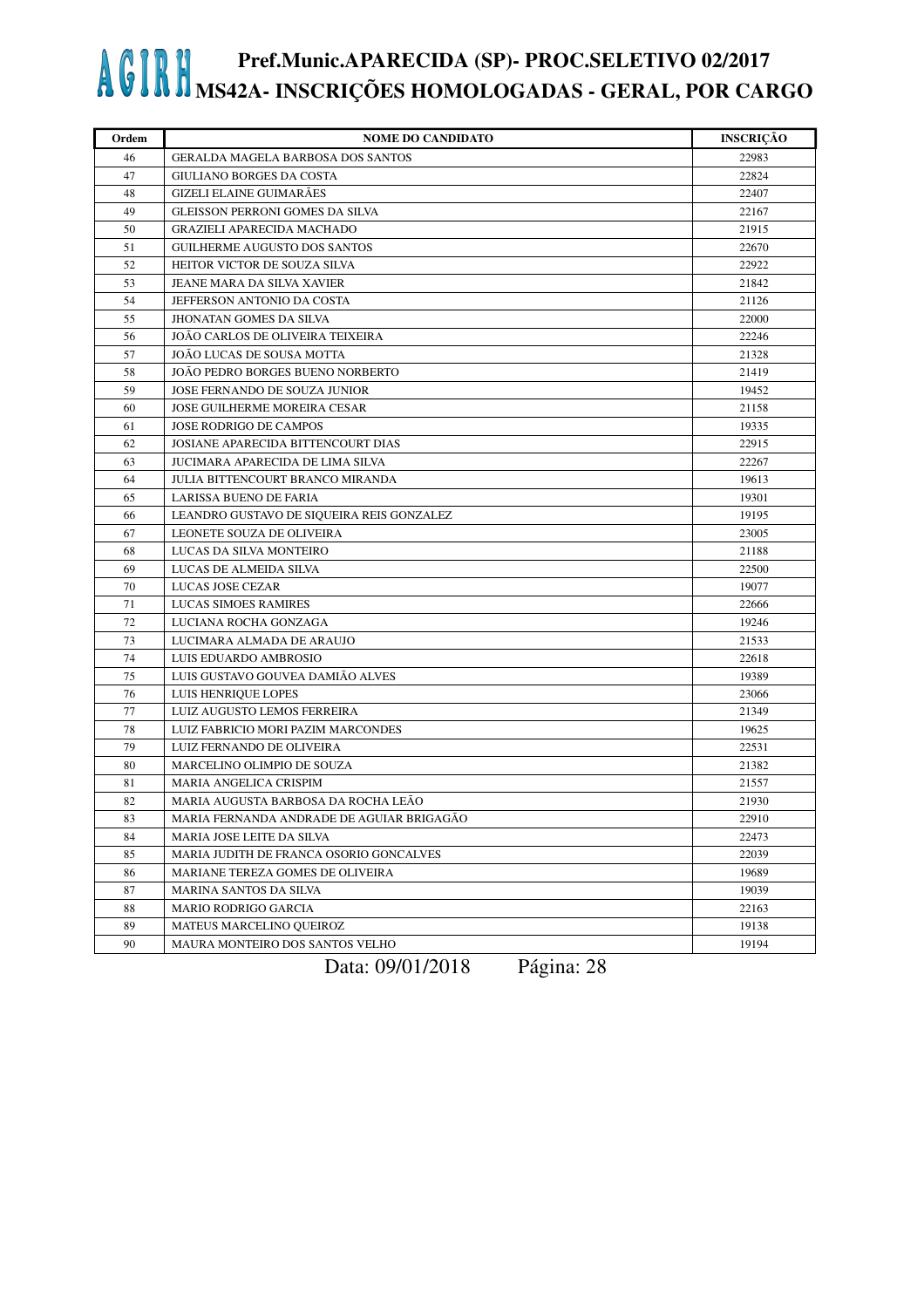| Ordem | <b>NOME DO CANDIDATO</b>                      | <b>INSCRIÇÃO</b> |
|-------|-----------------------------------------------|------------------|
| 91    | MOISES ANSELMO DE ABREU PRADO                 | 22072            |
| 92    | PAOLA ATIOLA DE SOUZA                         | 22009            |
| 93    | PAULINE DIAS DA SILVA                         | 19427            |
| 94    | PAULO GERSON CAETANO FILHO                    | 22793            |
| 95    | PAULO GUILHERME DE OLIVEIRA PEREIRA           | 22907            |
| 96    | POLYANA CRISTINA DE OLIVEIRA DINIZ            | 22686            |
| 97    | RAFAEL AUGUSTO DO PRADO COELHO                | 19387            |
| 98    | RAFAEL CESAR PEREIRA BORTOLASSI               | 22748            |
| 99    | RAFAEL GOMES DE LIMA                          | 19048            |
| 100   | RAFAEL HENRIQUE DE CAMARGO MERLO              | 21239            |
| 101   | RAFAEL NOGUEIRA MONTEIRO                      | 22729            |
| 102   | RAFAELA MELISSA DE PAULA ALKEMIM              | 21954            |
| 103   | RAPHAEL VINICIUS DE CARVALHO MACHADO          | 21399            |
| 104   | RAYAMA DWIJA SZAJNWELD DA SILVA               | 21483            |
| 105   | REGINA CELIA ARAGÃO DA SILVA                  | 22173            |
| 106   | RENATA SORAIA LOPES DA SILVA                  | 21574            |
| 107   | RENATO GOMES BARBOSA                          | 21333            |
| 108   | ROSIMARA CRISTIANE FERREIRA                   | 19341            |
| 109   | SANDRA LIMA DO PRADO                          | 21864            |
| 110   | SILVIA CLAUDIA ELOY                           | 22323            |
| 111   | SILVIO CESAR MARIANO                          | 21190            |
| 112   | TAINARA FONSECA DE SIQUEIRA                   | 21547            |
| 113   | TAMIRES ROBERTA DA SILVA GONCALVES DOS SANTOS | 21196            |
| 114   | TANIA RIBEIRO BONDIOLI CEA                    | 22299            |
| 115   | THAIS DE SOUZA OLIVEIRA                       | 19474            |
| 116   | THAIS PEREIRA DE LIMA                         | 21789            |
| 117   | THAIS RODRIGUES DA SILVA OLIVEIRA             | 22779            |
| 118   | THAMILA CORREA DE CASTRO SENNE                | 22959            |
| 119   | <b>VALDINEI DOS SANTOS</b>                    | 23011            |
| 120   | VANDER LUIZ GONZAGA                           | 22001            |
| 121   | VANESSA POLYANA DE SOUZA                      | 21808            |
| 122   | VICTOR DIAS NORONHA RODRIGUES                 | 22646            |
| 123   | <b>VIVIANE RIBEIRO BATISTA</b>                | 19088            |
| 124   | WAGNER FERNANDES DA SILVA FILHO               | 21216            |
| 125   | WALDIMIR ACACIO PACHECO                       | 22309            |
| 126   | WALTER MARCOLINO FERREIRA JUNIOR              | 21411            |
| 127   | WILLIAM DUARTE DA SILVA                       | 21184            |
| 128   | WILLIAN DANIEL FERREIRA PARMIGIANI            | 22949            |
| 129   | WILLIAN GABRIEL FERREIRA DA SILVA             | 21775            |
|       | Total:                                        | 129 Candidatos   |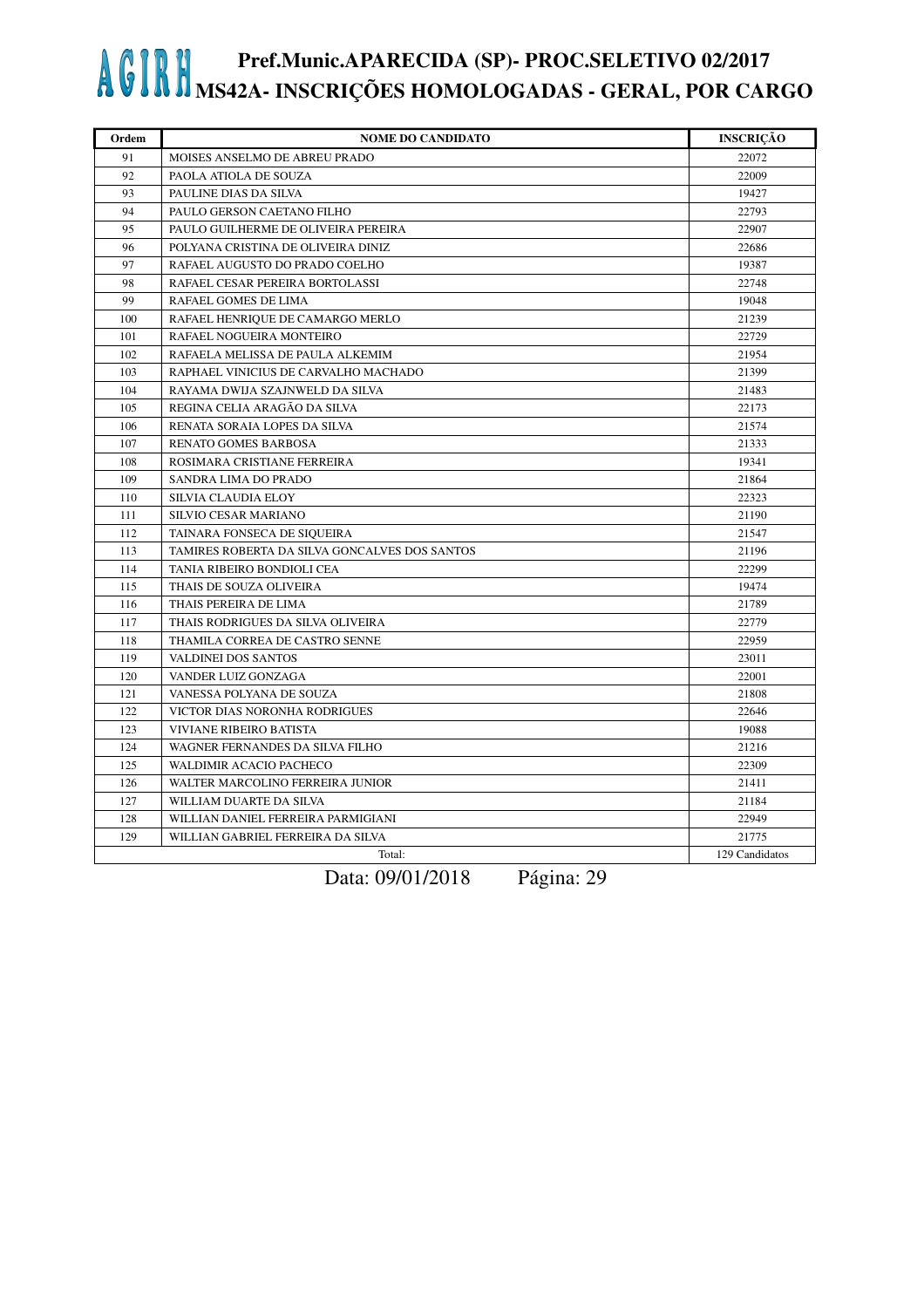| Ordem | <b>NOME DO CANDIDATO</b>                   | <b>INSCRICÃO</b> |
|-------|--------------------------------------------|------------------|
|       |                                            |                  |
|       | P3F.ESP-PROFESSOR III - ENS.FUND.-ESPANHOL |                  |
|       | <b>GABRIELLA NOGUEIRA DE SOUZA</b>         | 22322            |
|       | JOSEMARA LEMOS DA SILVA                    | 22168            |
|       | LUCAS DA SILVA BENTO FERREIRA              | 21659            |
|       | SOFIA MARIA MACHADO                        | 22933            |
|       | Total:                                     | 4 Candidatos     |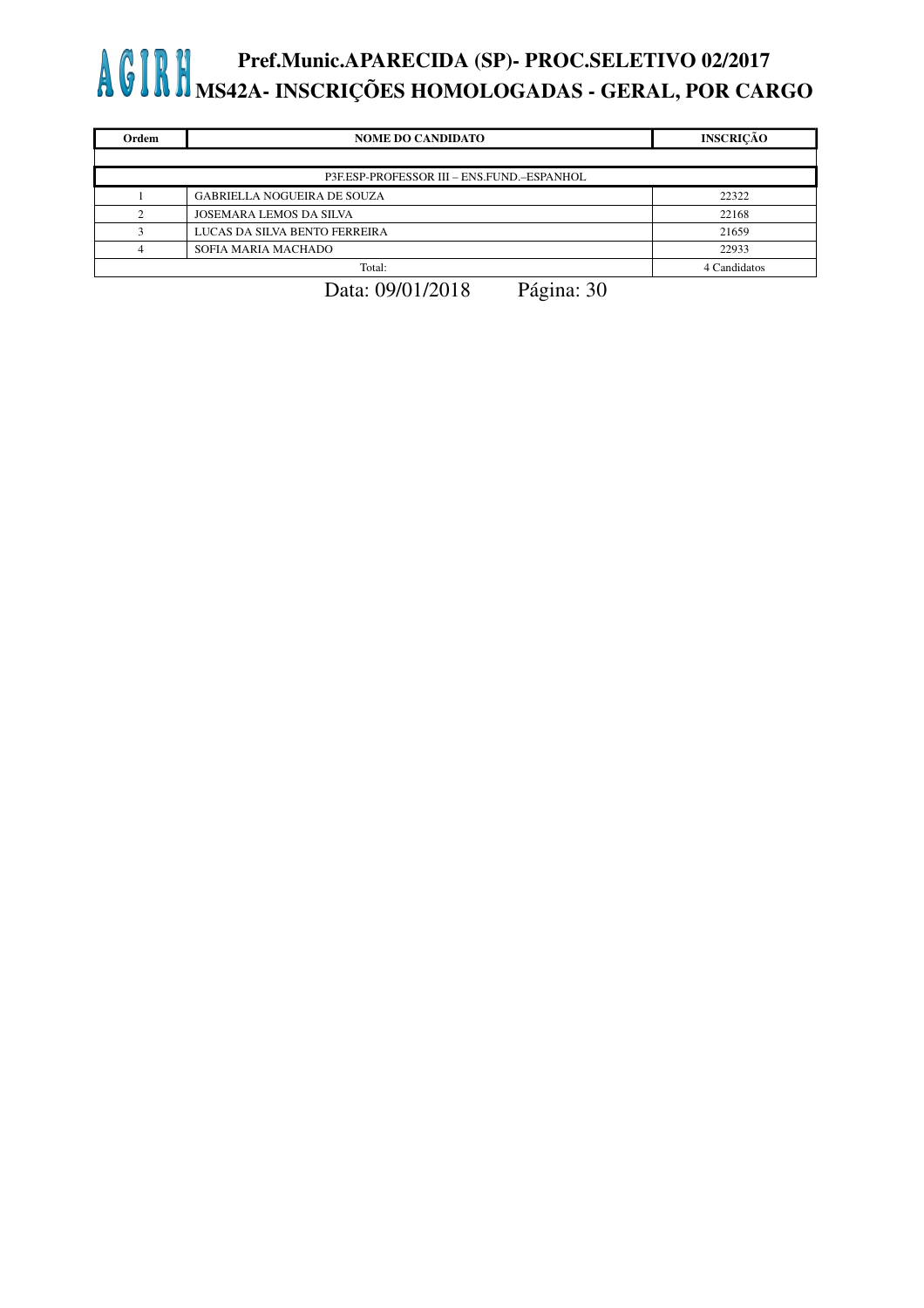| Ordem          | <b>NOME DO CANDIDATO</b>                           | <b>INSCRIÇÃO</b> |
|----------------|----------------------------------------------------|------------------|
|                |                                                    |                  |
|                | P3F.ESPEC-Professor III - Ens.Fund.- EDUCAÇÃO ESPE |                  |
| 1              | ANA CRISTINA SILVA LIMA DE CARVALHO                | 19712            |
| $\overline{c}$ | ANA MARIA BRAGA GUIMARÃES                          | 19509            |
| 3              | ANNA PAULA CORDOVIL BONA                           | 21170            |
| $\overline{4}$ | ANTONIO RAUF ALVES FERREIRA DI CARLI MEIRELES      | 22562            |
| 5              | ARIANE NOGUEIRA BAPTISTA                           | 21432            |
| 6              | <b>BRUNA DO NASCIMENTO</b>                         | 22401            |
| 7              | CLAUDIA DE OLIVEIRA PAULA VARLESSE                 | 21609            |
| 8              | CLEUSA MARIA DOS SANTOS SILVA                      | 23067            |
| 9              | DENISE CARVALHO DE MELLO                           | 19045            |
| 10             | ELIANI RODRIGUES DE ABREU                          | 21122            |
| 11             | <b>ENIO LUCENA SOUZA</b>                           | 21114            |
| 12             | FERNANDO MARCIO PAIM                               | 22336            |
| 13             | <b>GRACIELLE OTAVIA FERREIRA BARBOSA</b>           | 22099            |
| 14             | <b>ISABEL M INACIO</b>                             | 19075            |
| 15             | JEFFERSON LEANDRO ZAGO                             | 19372            |
| 16             | <b>JOAO BATISTA DE OLIVEIRA</b>                    | 19598            |
| 17             | LETICIA MARIA TOLEDO SANTOS DO SACRAMENTO          | 21903            |
| 18             | LUIZ CLEBERTOM JAVE DE TOLEDO                      | 19315            |
| 19             | <b>MADIA FONTES DA SILVA</b>                       | 19464            |
| 20             | MARGARETH ROSE PATRIZI NOGUEIRA COBRA LOPES NUNES  | 22595            |
| 21             | MARIA AUXILIADORA PONTES SIMOES                    | 21327            |
| 22             | MARIA DE FATIMA CIPRIANO                           | 21988            |
| 23             | MARIA LUZIA GOMES TOME                             | 22647            |
| 24             | MARIANGELA GUIMARAES MARQUES MONTEIRO DA SILVA     | 21036            |
| 25             | <b>MARISA CARPINETTI RAMOS</b>                     | 19064            |
| 26             | MARLENE DE FATIMA REIS BARBOSA                     | 22876            |
| 27             | MICHELLE SANTANA DOS SANTOS                        | 22469            |
| 28             | MINERVINA VIEIRA DE OLIVEIRA                       | 21843            |
| 29             | NATHALIA DE ALMEIDA LAGDEN SILVA                   | 22347            |
| 30             | NIVEA DA SILVA SANTOS CAMPOS                       | 22663            |
| 31             | PATRICIA BATISTA ROSA                              | 21383            |
| 32             | REGINA CELIA FERREIRA LEITE                        | 21546            |
| 33             | RENATA APARECIDA QUIRINO CASTRO                    | 22609            |
| 34             | RENATA GOMES DA SILVA                              | 19411            |
| 35             | <b>ROSA MARIA RODRIGUES</b>                        | 22501            |
| 36             | ROSANA ALVES DOS SANTOS                            | 22222            |
| 37             | ROSANGELA MARGARIDO                                | 22993            |
| 38             | ROSEMARY BENEDITA DE SOUZA LIMA                    | 21723            |
| 39             | ROSEMARY RAMOS CARNEIRO                            | 22460            |
| 40             | VANESSA NOVAES GUIMARAES                           | 19462            |
| 41             | VERA LUCIA NOGUEIRA                                | 21714            |
| 42             | WALDENICE RAMOS NOGUEIRA                           | 19027            |
|                | Total:                                             | 42 Candidatos    |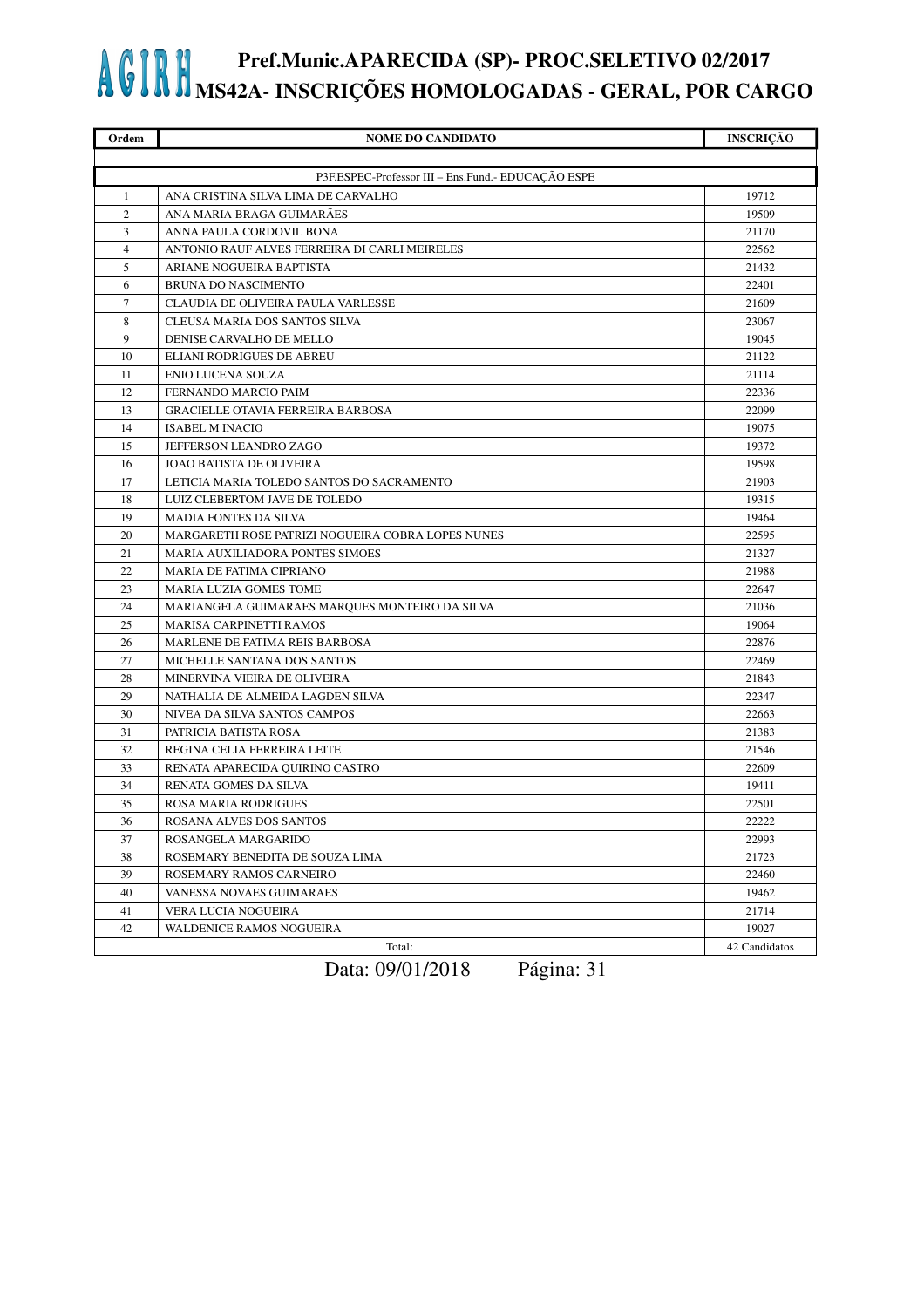| Ordem          | <b>NOME DO CANDIDATO</b>                     | <b>INSCRIÇÃO</b> |
|----------------|----------------------------------------------|------------------|
|                |                                              |                  |
|                | P3F.ING-PROFESSOR III - ENS.FUND.-INGLÊS     |                  |
| $\mathbf{1}$   | <b>ALBERTO VIANA</b>                         | 19659            |
| $\overline{c}$ | ANGELA CRISTINA FARIAS RUEDA                 | 21936            |
| 3              | ANTONIO REGINALDO OLIVA                      | 22409            |
| $\overline{4}$ | ARIEL CRISTINA SILVA MIRANDA                 | 21527            |
| 5              | BRUNA MAIRA ALVES FERREIRA                   | 23039            |
| 6              | <b>CARMEM MARIA THOMAZ</b>                   | 22713            |
| 7              | DENIS CAIQUE DOS SANTOS FREIRE               | 19654            |
| 8              | EDNEIDE ALBUQUERQUE CARNEIRO NAIDEG FERREIRA | 19476            |
| 9              | <b>GERALDO OSNI MADELLA</b>                  | 21441            |
| 10             | <b>JOSE PAULO DA SILVA</b>                   | 19257            |
| 11             | <b>JULIA HELENA GUATURA DA SILVA</b>         | 22339            |
| 12             | KARLA PICOLI MARIANO VALDEVINO DA SILVA      | 23071            |
| 13             | LARISSA FERNANDA DE JESUS CAMARGO            | 19174            |
| 14             | LUCAS MARCELO SOUZA                          | 19374            |
| 15             | LUIZ CLEBERTOM JAVE DE TOLEDO                | 21080            |
| 16             | <b>MARIA EDMEIA DIAS</b>                     | 19429            |
| 17             | <b>MAURICIO SVERBERI DE AGUIAR</b>           | 22597            |
| 18             | PAMELA CAROLINE MARCOS BORGES                | 19726            |
| 19             | PAULA MACEDO DE LIMA                         | 22966            |
| 20             | PAULO AUGUSTO TEODORO                        | 19016            |
| 21             | PAULO SILAS CORREA                           | 22436            |
| 22             | REGINA CELIA ELISEI                          | 19116            |
| 23             | ROSIELE DA SILVA PEREIRA                     | 21992            |
| 24             | SAMARONE LEONARDO FRANCELINO                 | 21065            |
| 25             | SONIA CRISTINA GOMES DOS SANTOS PAIXÃO       | 19693            |
| 26             | SONIA DA COSTA S NUNES                       | 21395            |
| 27             | UATILA WALVERDE DA SILVA                     | 22758            |
| 28             | WALDEMAR DA COSTA RIBEIRO JUNIOR             | 19691            |
|                | Total:                                       | 28 Candidatos    |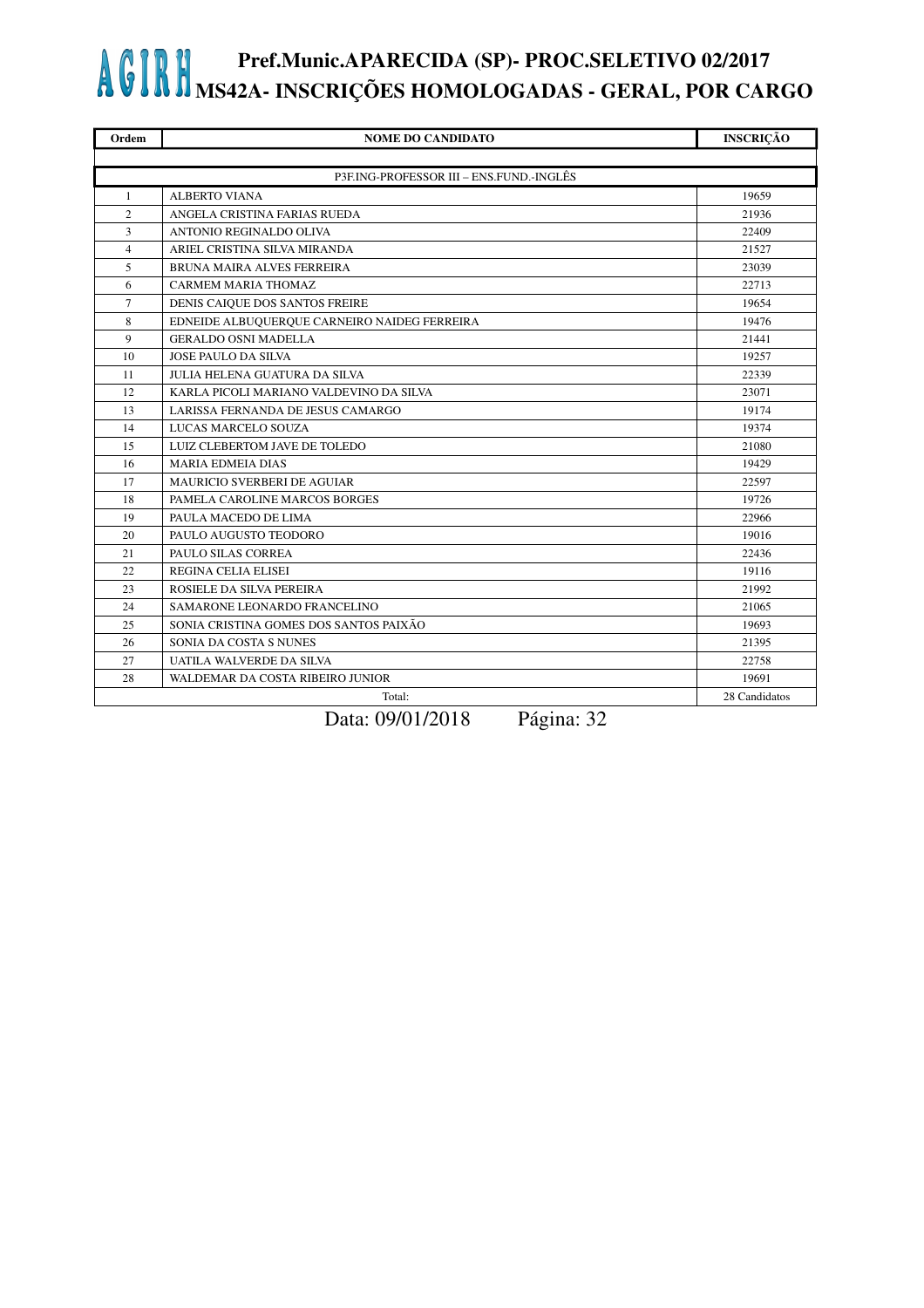| Ordem          | <b>NOME DO CANDIDATO</b>                         | <b>INSCRIÇÃO</b> |
|----------------|--------------------------------------------------|------------------|
|                |                                                  |                  |
|                | P3FF.CIE-Professor III - Ens.Fund. Anos Finais - |                  |
| 1              | ADAYANE LUIZA SILVA ROSA                         | 22110            |
| 2              | ADRIANE APARECIDA GOMES FERREIRA                 | 22125            |
| 3              | <b>AILTON LEITE MOREIRA</b>                      | 21358            |
| $\overline{4}$ | ALAN WILLIAN LEONIO DA SILVA                     | 22412            |
| 5              | ALINE INACIA FERNANDES DE OLIVEIRA SILVA         | 19616            |
| 6              | ANA CLAUDIA DE PAIVA PEDROSO                     | 21420            |
| 7              | ANA CLAUDIA TELES RIBEIRO                        | 22201            |
| 8              | ANA PAULA XAVIER MOLITERNO                       | 22517            |
| 9              | ANDREZA ROSA DOS SANTOS                          | 22465            |
| 10             | BRENDON MAXIMILIANO OLIVEIRA DA SILVA            | 22397            |
| 11             | <b>BRUNO NATALI DE ALMEIDA</b>                   | 21615            |
| 12             | CARLOS HENRIQUE SOARES BERTONCELLO               | 22652            |
| 13             | CAROLINA PATRICIA COSTA SOARES DOS SANTOS        | 22380            |
| 14             | <b>CLAUDETE LOPES DE SOUZA</b>                   | 19187            |
| 15             | CRISTIANE CARVALHO MENDES RIBEIRO                | 19454            |
| 16             | CRISTIANE DA SILVA JACOB                         | 19323            |
| 17             | CRISTIANE DE SOUZA BARBOSA                       | 22861            |
| 18             | DAVID VELLASCO DE MATTOS                         | 22548            |
| 19             | DELSON LEAL DA SILVA JUNIOR                      | 21851            |
| 20             | EDCLEIA ARAUJO DE ANDRADE                        | 22311            |
| 21             | ELENICE FERREIRA DOS SANTOS TAMBORIM             | 21475            |
| 22             | ELTON RODRIGUES GONCALVES                        | 22746            |
| 23             | ERIC DE OLIVEIRA LIMA                            | 21513            |
| 24             | GINALVIA MANUELA DE PAULA OLIVEIRA               | 21838            |
| 25             | <b>IVONILDE EDNA CORREA</b>                      | 22094            |
| 26             | JACKSON ELIAS CURSINO COUTINHO                   | 19392            |
| 27             | JANE CARINE ALVES DA SILVA                       | 22813            |
| 28             | JANINE VALENTE DOS SANTOS                        | 23110            |
| 29             | <b>JOÃO EVANGELISTA VIEIRA</b>                   | 19169            |
| 30             | JULIANA DE CASTRO DIAS RODRIGUES                 | 22692            |
| 31             | <b>JULIANA MEISSNER MORAES</b>                   | 21185            |
| 32             | <b>JULIERME DE SIQUEIRA FARIAS</b>               | 21350            |
| 33             | KEMBERLLY FRANCISCA DE OLIVEIRA LOPES            | 19721            |
| 34             | LEONARDO DE MELO SOUZA                           | 21494            |
| 35             | LUANA MONTEIRO ALMEIDA                           | 19146            |
| 36             | LUCIANA BARACHO PITTA                            | 19368            |
| 37             | LUCIANE DE SIQUEIRA MENDES                       | 21348            |
| 38             | LUIZ FELIPE NASCIMENTO DE ANDRADE                | 21072            |
| 39             | MARA LUCIA TEIXEIRA ROSA                         | 22216            |
| 40             | MARCIO JOSE TOLEDO                               | 22640            |
| 41             | MARCOS FELIPE OLIVEIRA DE CARVALHO               | 21087            |
| 42             | MARIA HELENA LEITE DA SILVA                      | 22215            |
| 43             | MICHELLE DE CASSIA HASMANN RODRIGUES             | 22388            |
| 44             | NARA LUCIA SILVA RIBEIRO                         | 21676            |
| 45             | PAULA MARIA DOS SANTOS CORDEIRO                  | 22487            |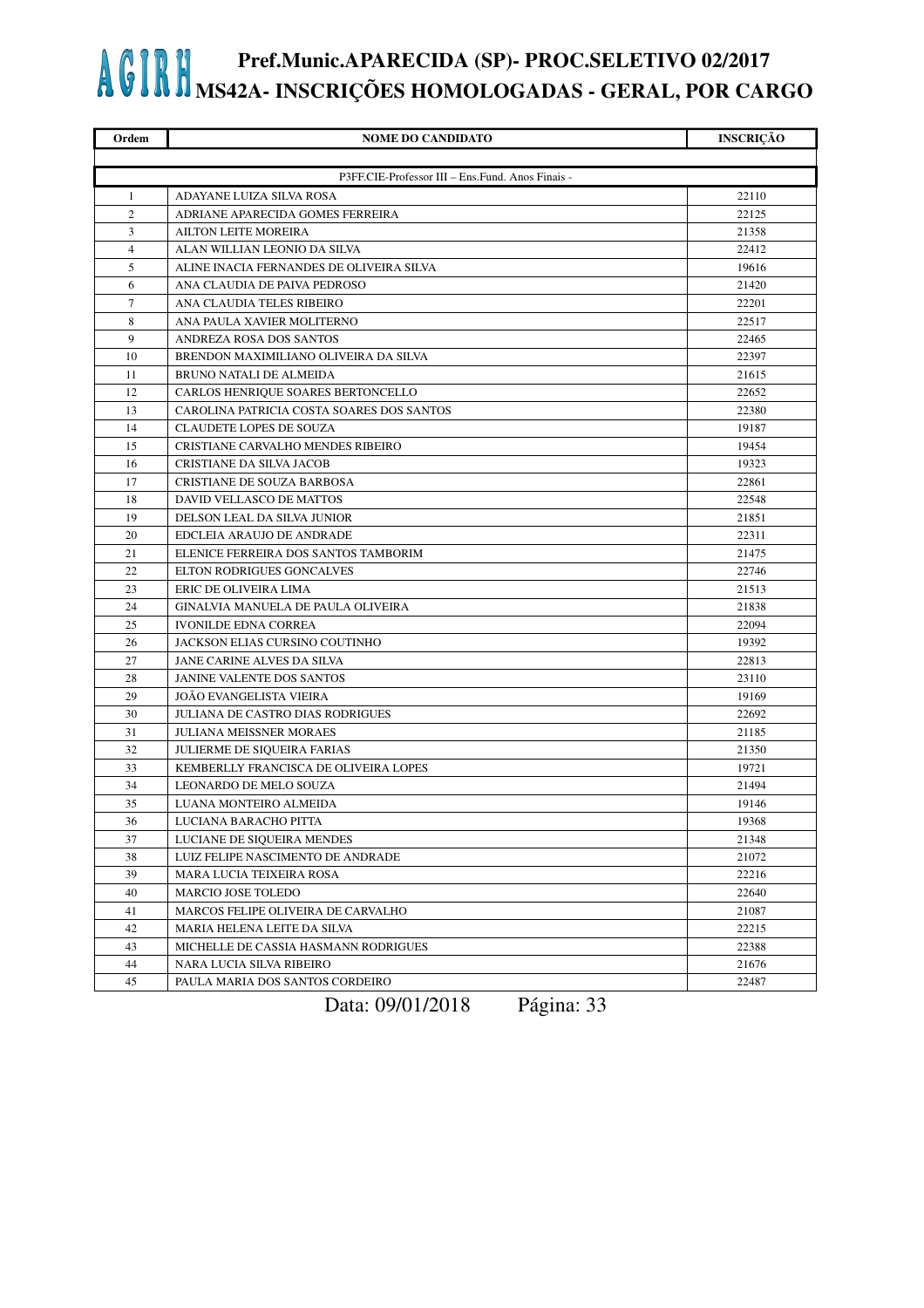| Ordem | <b>NOME DO CANDIDATO</b>                 | <b>INSCRIÇÃO</b> |
|-------|------------------------------------------|------------------|
| 46    | PAULO DIMAS DE CAMPOS SILVA              | 21249            |
| 47    | RADAMES LAZARO DE CARVALHO CORREA        | 22594            |
| 48    | RAQUEL MOREIRA DA SILVA                  | 21878            |
| 49    | RENAN ESAU FERNANDES SANTOS              | 21787            |
| 50    | RENAN RIBEIRO SANA MALVÃO                | 22545            |
| 51    | ROSARIA DAS GRACAS RODRIGUES COUTO       | 22417            |
| 52    | ROSIANE CHRISTINE DOS SANTOS DE CARVALHO | 23093            |
| 53    | <b>SANDRA BORGES CARVALHO</b>            | 23190            |
| 54    | SANDRO TORRENTES DA CUNHA                | 21517            |
| 55    | SUELI MARIA SILVA LIANZA                 | 22555            |
|       | Total:                                   | 55 Candidatos    |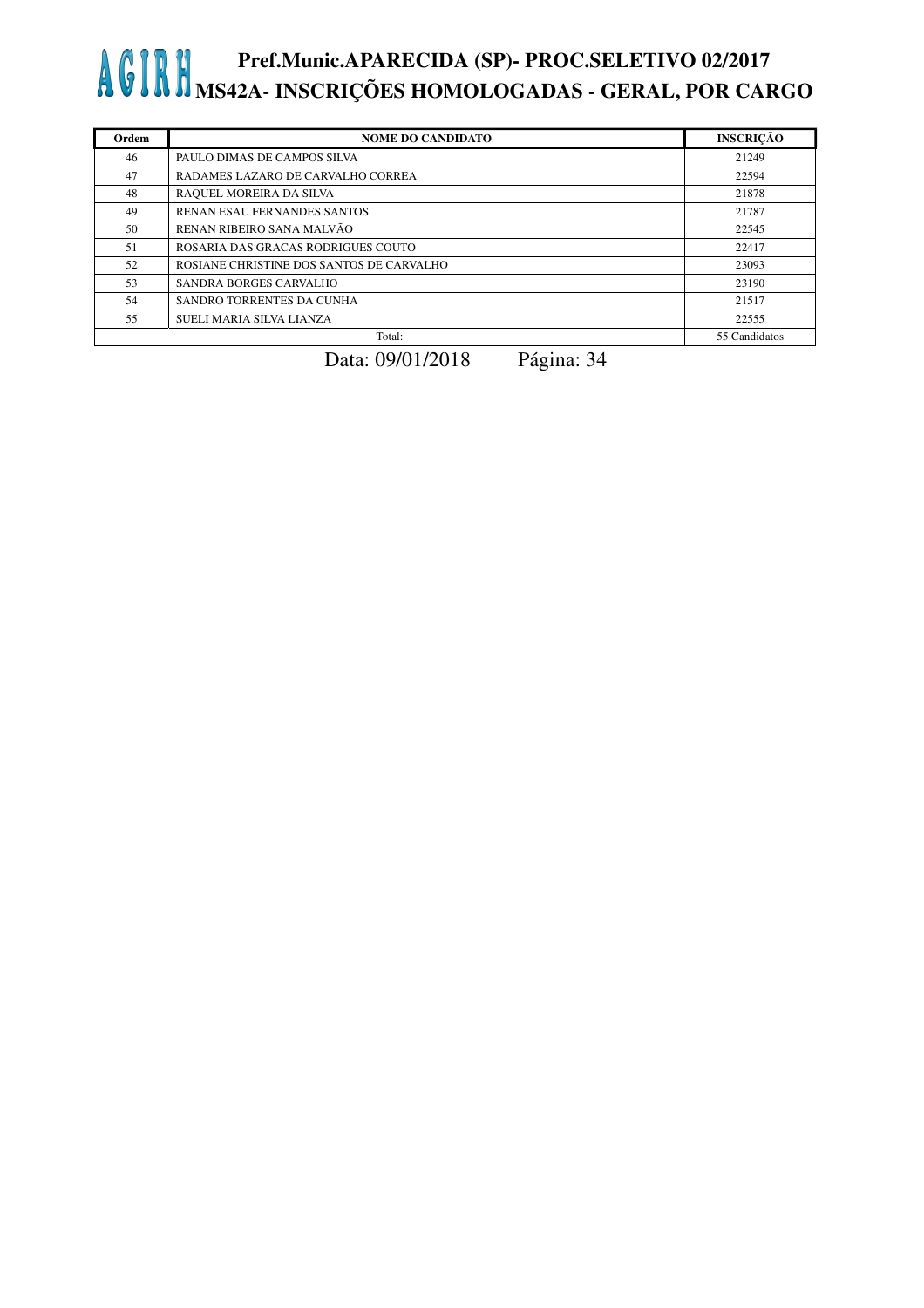| Ordem          | <b>NOME DO CANDIDATO</b>                           | <b>INSCRIÇÃO</b> |
|----------------|----------------------------------------------------|------------------|
|                |                                                    |                  |
|                | P3FF.GEOGR-PROFESSOR III - ENS.FUND. ANOS FINAIS - |                  |
| 1              | ADRIANA APARECIDA MOREIRA                          | 23077            |
| 2              | ALEXANDRE VASCONCELOS GONCALVES                    | 22513            |
| 3              | ALINE MARIA BENTO VIEIRA DE CASTRO                 | 22041            |
| $\overline{4}$ | ANA CLARA DIAS DE SOUSA                            | 21377            |
| 5              | ANA CLAUDIA VICENTE                                | 21696            |
| 6              | ANA GABRIELA DE JESUS ARAUJO                       | 21312            |
| 7              | ANA PAULA CARDOSO DOS SANTOS                       | 21810            |
| 8              | ANTONIO FRANCISCO EVANGELISTA DE SOUZA             | 21159            |
| 9              | ARI SAVIO PEREIRA                                  | 22492            |
| 10             | CRYSTIAN SHEILA DA SILVA PEREIRA                   | 21825            |
| 11             | DORIVAL RODRIGUES CHAGAS                           | 22008            |
| 12             | EDNILCE LUCEMARA APARECIDA SANTOS DE PAULA         | 22923            |
| 13             | ELISANGELA APARECIDA FONSECA DA COSTA              | 21425            |
| 14             | ELSON RAMALHO DE SOUZA                             | 21266            |
| 15             | <b>EVARISTO JOSE RAGAZINI</b>                      | 22539            |
| 16             | EVELIN EMILIA DE PAULA CEZAR                       | 21211            |
| 17             | FABIO HENRIQUE JARDIM                              | 21865            |
| 18             | FERNANDA DORA GOCALVES                             | 23073            |
| 19             | FREDERICO NUNES DE OLIVEIRA                        | 22668            |
| 20             | <b>GABRIELLE RODRIGUES DA SILVA</b>                | 19461            |
| 21             | GILBERTO GUIMARÃES ALVES DINIZ                     | 22735            |
| 22             | IZALTINO JOSE CANDIDO                              | 22842            |
| 23             | JEFFERSON ANDRE ALVES MOTA                         | 22472            |
| 24             | JOAO ALVES DE SOUZA                                | 21744            |
| 25             | JOAO PAULO DAS CHAGAS GUIMARAES                    | 23185            |
| 26             | JOÃO PENIDO GAMA                                   | 23008            |
| 27             | JOELMA APARECIDA SALES RIBEIRO                     | 22271            |
| 28             | <b>JOSE CARLOS DA SILVA</b>                        | 21881            |
| 29             | JULIANA DO NASCIMENTO PENA                         | 23009            |
| 30             | LIVIA DE FREITAS BASTOS FOGO PEDRO                 | 22855            |
| 31             | LUCIANA CASTRO DE DEUS                             | 21722            |
| 32             | LUCIMAR CHIMENE                                    | 21319            |
| 33             | LUIS FERNANDO CAETANO GONCALVES DA SILVA           | 21806            |
| 34             | LUIZ ANTONIO TEODORO                               | 19631            |
| 35             | <b>MARCIA GASPARELO</b>                            | 22623            |
| 36             | MARGARIDA DA SILVA OLIVEIRA                        | 21454            |
| 37             | MARIA DO CARMO FERREIRA GOUVEIA                    | 22785            |
| 38             | MARIA HELENA DE LIMA                               | 22029            |
| 39             | MAURI FERNANDO SILVA                               | 22574            |
| 40             | MIRIAM ALVES DE OLIVEIRA MIRANDA                   | 22826            |
| 41             | NATALINA APARECIDA DOS SANTOS                      | 21340            |
| 42             | PEDRO ROBERTO DE PAULA LOPES                       | 22836            |
| 43             | REJANA CRISTINA RIBEIRO                            | 21347            |
| 44             | RONALDO RODRIGUES MOREIRA                          | 22012            |
| 45             | SILVONETE ALVES SANTOS DA SILVA                    | 23029            |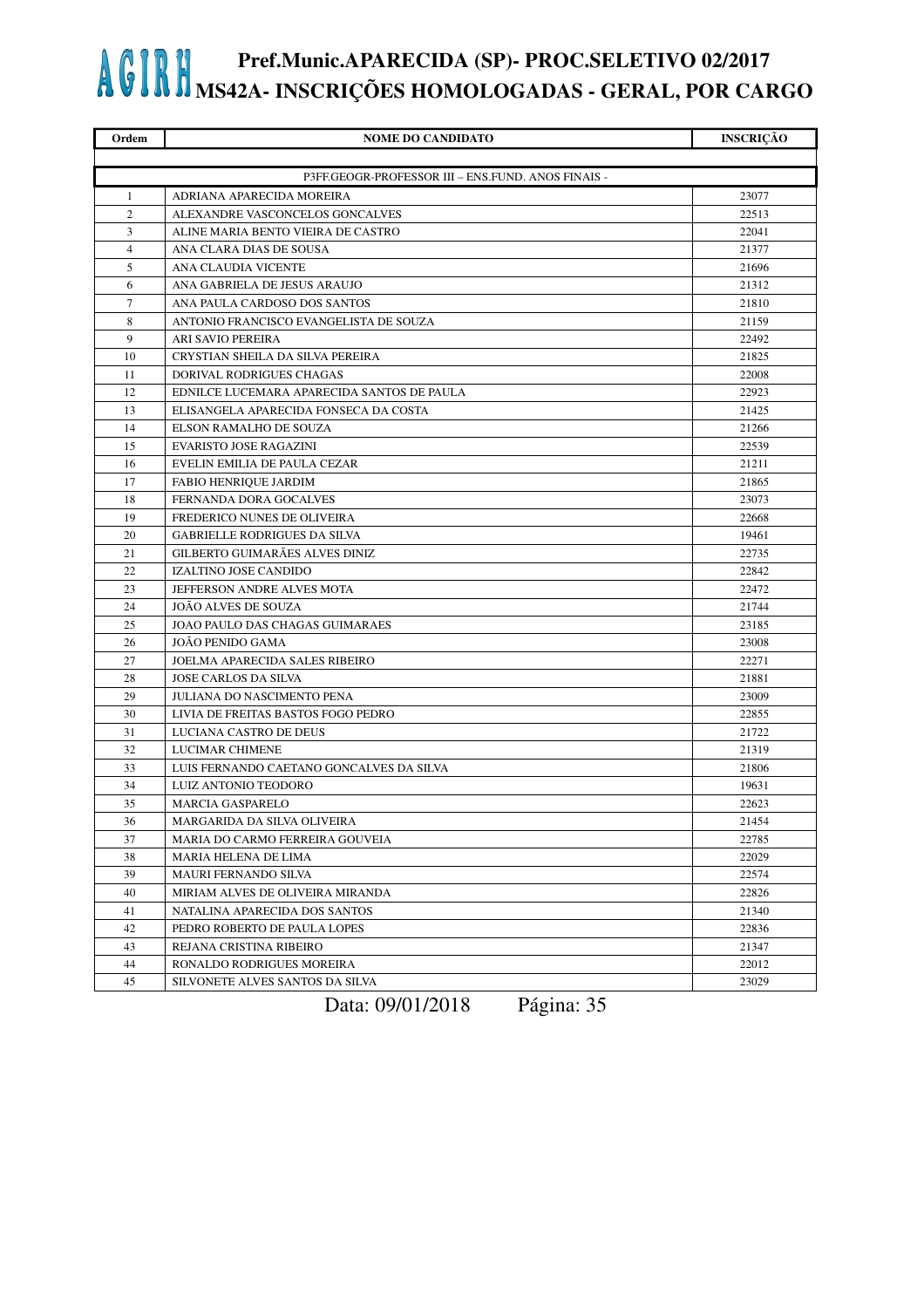| Ordem | <b>NOME DO CANDIDATO</b>         | <b>INSCRICÃO</b> |
|-------|----------------------------------|------------------|
| 46    | TIAGO ALBERTO DOS SANTOS PEREIRA | 23007            |
| 47    | TIAGO DA SILVA MONTEIRO          | 22174            |
|       | Total:                           | 47 Candidatos    |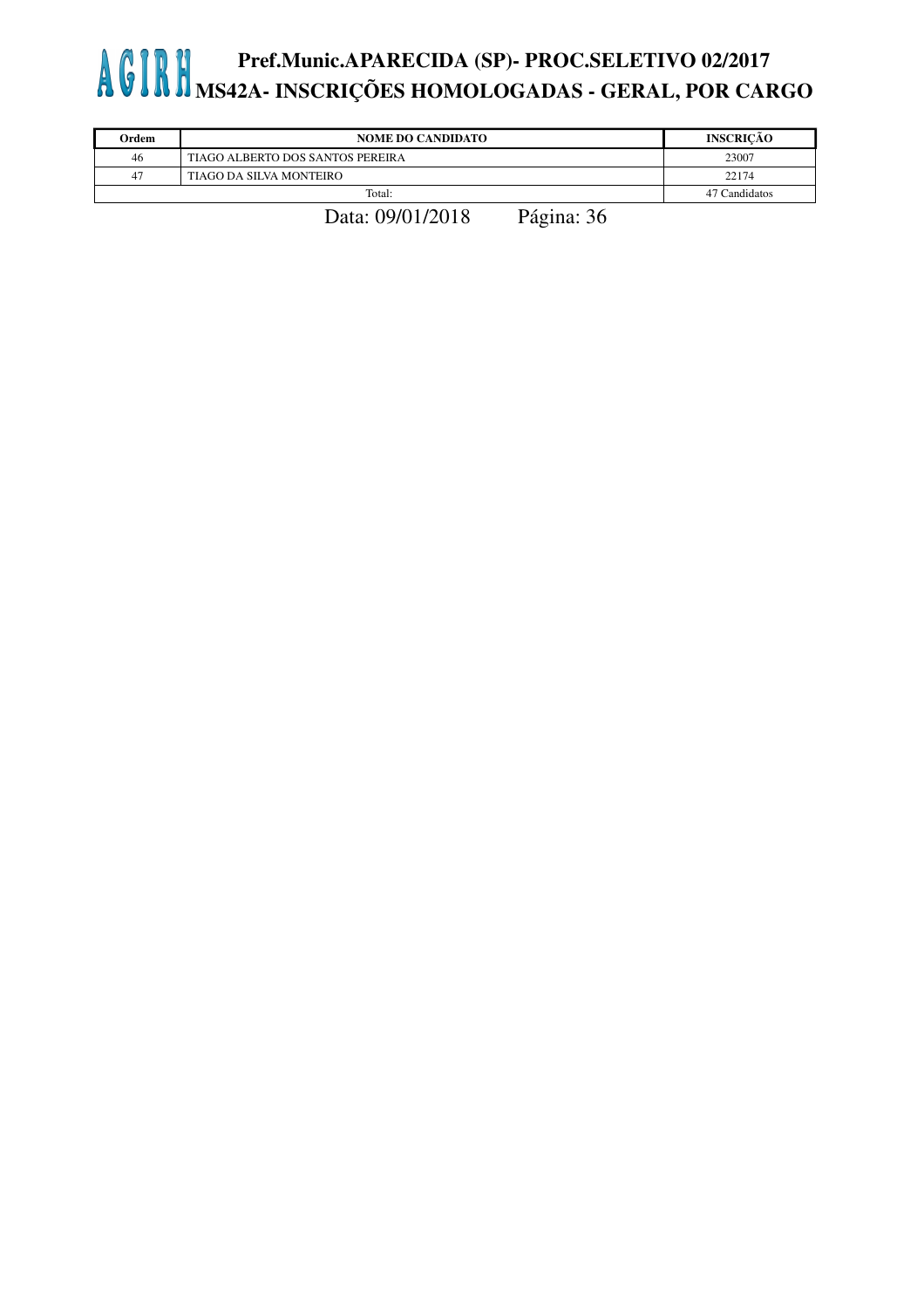| Ordem          | <b>NOME DO CANDIDATO</b>                          | <b>INSCRIÇÃO</b> |
|----------------|---------------------------------------------------|------------------|
|                |                                                   |                  |
|                | P3FF.GEOM-PROFESSOR III - ENS.FUND. ANOS FINAIS - |                  |
| $\mathbf{1}$   | <b>ALAIR BATISTA DE FARIA</b>                     | 19577            |
| $\overline{2}$ | CRISTIANE APARECIDA ARAUJO                        | 22636            |
| $\overline{3}$ | DIEGO TEIXEIRA DE SOUZA                           | 23012            |
| $\overline{4}$ | <b>EVANDRO FERREIRA BATKO</b>                     | 22442            |
| 5              | <b>FABIO MARTINS DE ALMEIDA</b>                   | 19621            |
| 6              | FELIPE FLORES DE ALVARENGA PEIXOTO                | 21591            |
| $\tau$         | FERNANDA TAIS LOURENCO PEREIRA                    | 19646            |
| 8              | FERNANDO LUIZ MAIA                                | 21456            |
| 9              | JENILSON ALFREDO DO PRADO                         | 22988            |
| 10             | JESSICA MARA CAMPOS CUNHA FERREIRA                | 21205            |
| 11             | KELI REGINA DE SOUZA SILVA                        | 21765            |
| 12             | LUIZ CLAUDIO DO VALE MACIEL                       | 21648            |
| 13             | MARIA CELIA SCHUMANN DE MELO                      | 21623            |
| 14             | <b>MARIANE MENDES LOPES</b>                       | 19099            |
| 15             | OCILMEYRE MARTINS DE CARVALHO                     | 21868            |
| 16             | OSVALDO BRAGA MARCONDES                           | 21667            |
| 17             | PATRICIA MOREIRA LOPES DE OLIVEIRA                | 21526            |
| 18             | RAFAEL JOSE MARCOS                                | 21373            |
| 19             | <b>RENE DO PRADO BASTOS</b>                       | 22583            |
| 20             | WALERIA APARECIDA GALVÃO VIEIRA                   | 21620            |
| 21             | WANDERLEI MACHADO                                 | 22435            |
|                | Total:                                            | 21 Candidatos    |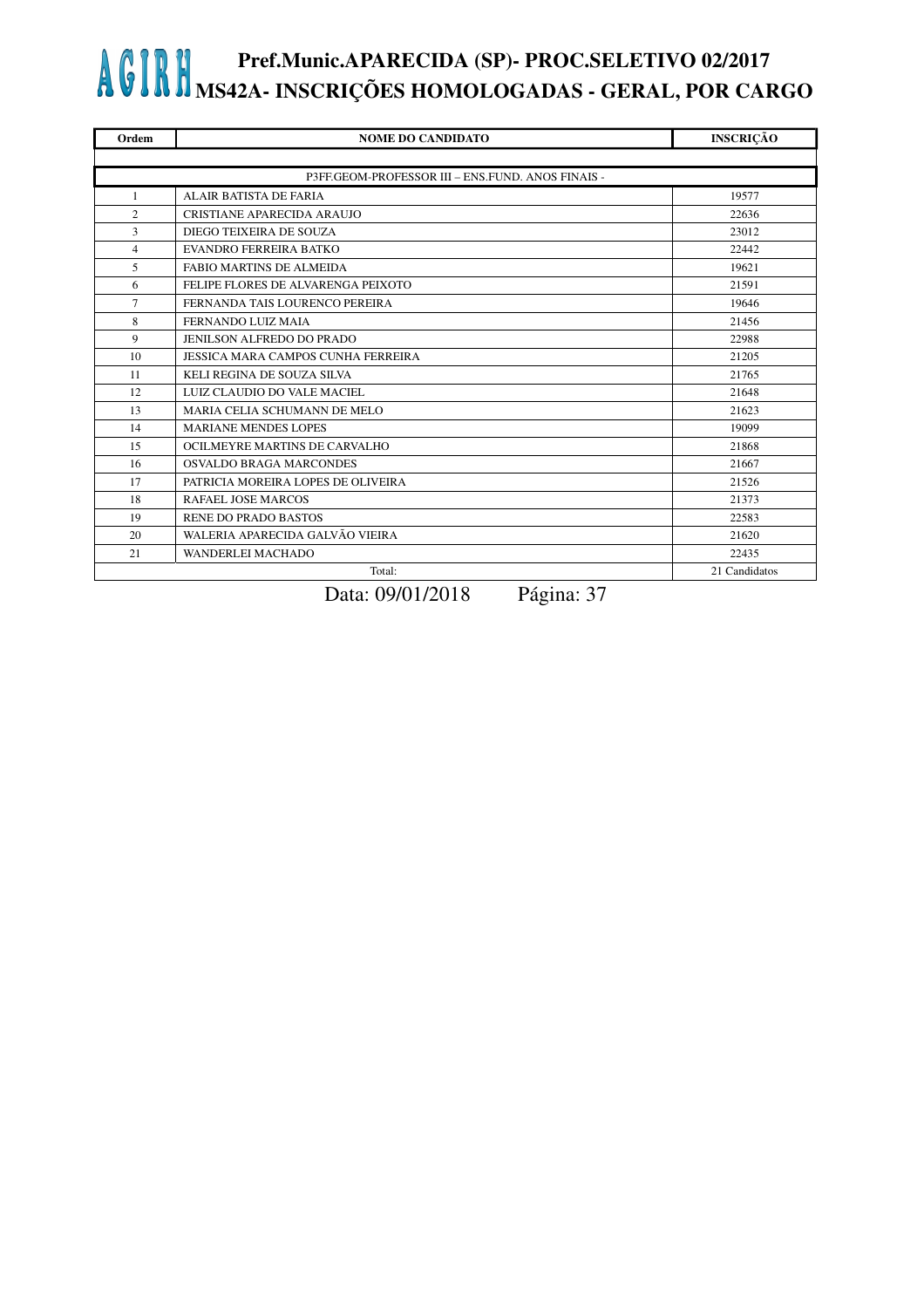| Ordem          | <b>NOME DO CANDIDATO</b>                         | <b>INSCRIÇÃO</b> |
|----------------|--------------------------------------------------|------------------|
|                |                                                  |                  |
|                | P3FF.HIS-Professor III - Ens.Fund. Anos Finais - |                  |
| 1              | ADAILTON GUALBERTO DE SOUZA SANTOS               | 22814            |
| $\overline{c}$ | AIMONE MOLITERNO JUNIOR                          | 22885            |
| 3              | ANA CECILIA PEREIRA RAMOS                        | 21381            |
| $\overline{4}$ | ANA CLAUDIA RANGEL DA SILVA                      | 23160            |
| 5              | ANDRE LUIS DA ROCHA MARQUES                      | 19021            |
| 6              | <b>ANTONIO CESAR PEREIRA</b>                     | 23153            |
| 7              | <b>BRUNO LEITE LIMA</b>                          | 22653            |
| 8              | CARLOS AUGUSTO LOMBARDI VALIM                    | 19504            |
| 9              | CRISTIELE DAIANE SANTANA MARTINS DE OLIVEIRA     | 22392            |
| 10             | DANIEL NASCIMENTO CLAUDINO                       | 19136            |
| 11             | DANIELA TATIANA FERREIRA PEREIRA                 | 22379            |
| 12             | DIRCEU RODRIGUES DA SILVA                        | 19683            |
| 13             | FABIO APARECIDO DE LIMA                          | 21608            |
| 14             | FATIMA APARECIDA COSTA                           | 22605            |
| 15             | FERNANDA DE CARVALHO AMARAL NOGUEIRA             | 21550            |
| 16             | <b>FLAVIO CORREIA DE MELO JUNIOR</b>             | 21307            |
| 17             | <b>GRAZIELI FERNANDES GONCALVES</b>              | 22247            |
| 18             | <b>HAROLDO VIANA</b>                             | 23028            |
| 19             | <b>HELIO GONCALVES JUNIOR</b>                    | 22359            |
| 20             | IRES CACIA PEREIRA DE ALMEIDA                    | 23052            |
| 21             | JEAN AUGUSTO AZEVEDO RODINE                      | 19480            |
| 22             | JENYFER RAMOS DA COSTA                           | 19113            |
| 23             | <b>JESSICA TAMIRES ANDRADE SABINO</b>            | 22694            |
| 24             | JESSYKA ALVES MENDES LOPES                       | 21163            |
| 25             | <b>JOAO BATISTA DE OLIVEIRA</b>                  | 19601            |
| 26             | JOAO GUSTAVO ALVES ABRUNHOSA RIBEIRO             | 21219            |
| 27             | JOAO PAULO DAS CHAGAS GUIMARAES                  | 23187            |
| 28             | <b>JOSE ANTONIO AMBROSIO</b>                     | 22769            |
| 29             | JOSE FERNANDES SAMPAIO DE SIQUEIRA               | 22543            |
| 30             | <b>JOSE PAULO DA SILVA</b>                       | 19256            |
| 31             | JOSE RENATO GODOI GOMES                          | 22253            |
| 32             | KILZE FELIX DE LIMA                              | 19145            |
| 33             | <b>LEANDRO PEREIRA DOS SANTOS</b>                | 19071            |
| 34             | <b>LEANDRO SAVIO COSTA</b>                       | 22998            |
| 35             | LLENIRA FORTUNATO DA SILVA                       | 22975            |
| 36             | LUCIANO FERRER PEREIRA                           | 21357            |
| 37             | LUIS GUILHERME OLIVEIRA                          | 21488            |
| 38             | LUIS HENRIQUE GUIMARAES                          | 22917            |
| 39             | LUIZ ANTONIO ROSA DA CONCEICAO                   | 22064            |
| 40             | LUIZ HENRIQUE NASCIMENTO LEITE                   | 21565            |
| 41             | MARIA HELENA DE LIMA                             | 22025            |
| 42             | MARIA REGINA DO R SOUZA                          | 19224            |
| 43             | <b>MARLON TAVARES REIS</b>                       | 19489            |
| 44             | NICHOLAS VARGAS BUENO                            | 22920            |
| 45             | PEDRO AUGUSTO BALIEIRO BARBOSA                   | 19692            |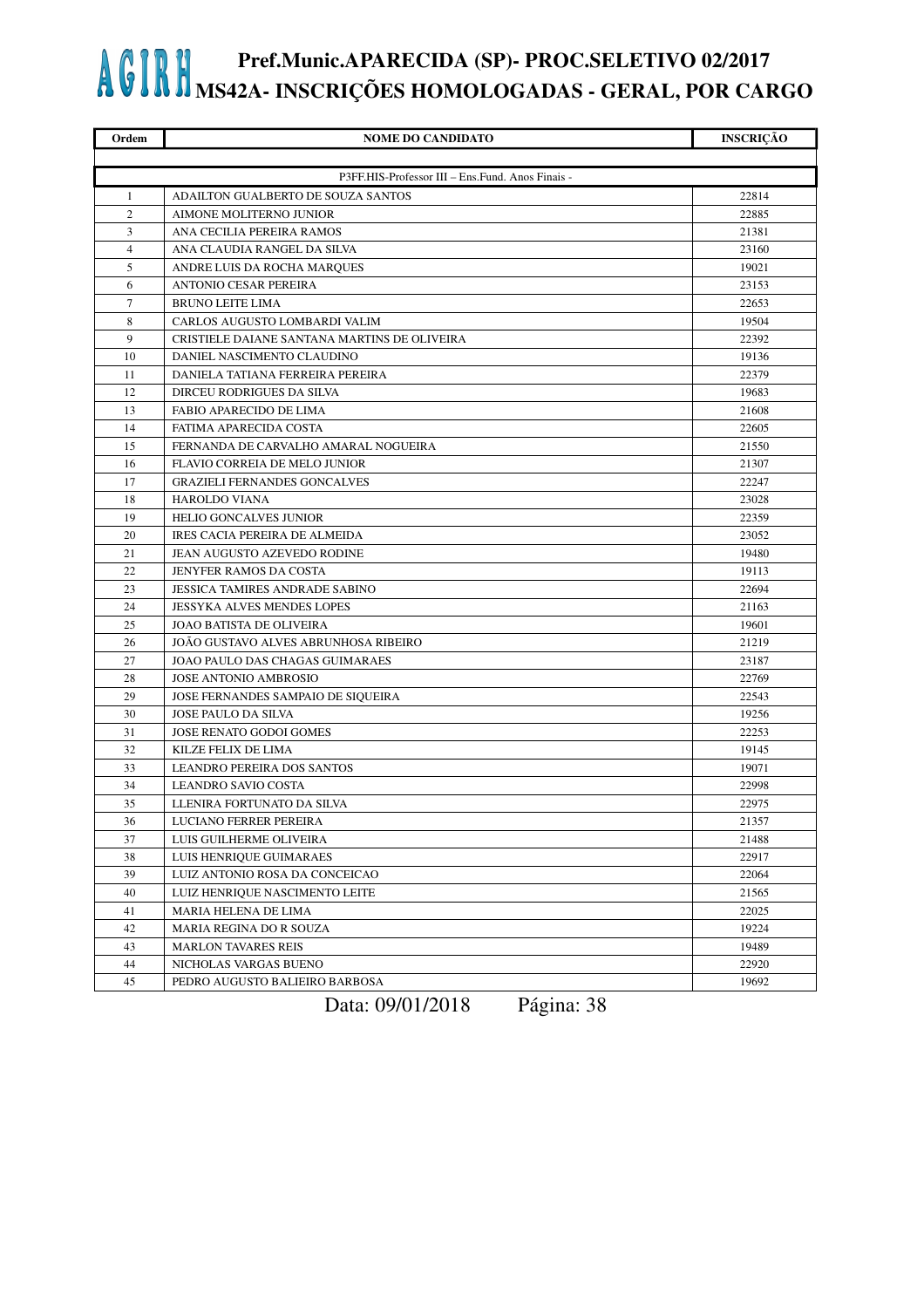| Ordem | <b>NOME DO CANDIDATO</b>           | <b>INSCRIÇÃO</b> |
|-------|------------------------------------|------------------|
| 46    | PEDRO GABRIEL VIEIRA MARQUES       | 22241            |
| 47    | RAFAEL AUGUSTO PEREIRA             | 22365            |
| 48    | REJANA CRISTINA RIBEIRO            | 21345            |
| 49    | RICARDO DONIZETE ROSA              | 23164            |
| 50    | <b>ROBSON LUIS DE SOUZA</b>        | 21030            |
| 51    | ROSELY MARQUES RIBEIRO             | 22753            |
| 52    | TAINA MACHADO LEAL                 | 22389            |
| 53    | VITOR DE AVELAR RODRIGUES DA SILVA | 22688            |
|       | Total:                             | 53 Candidatos    |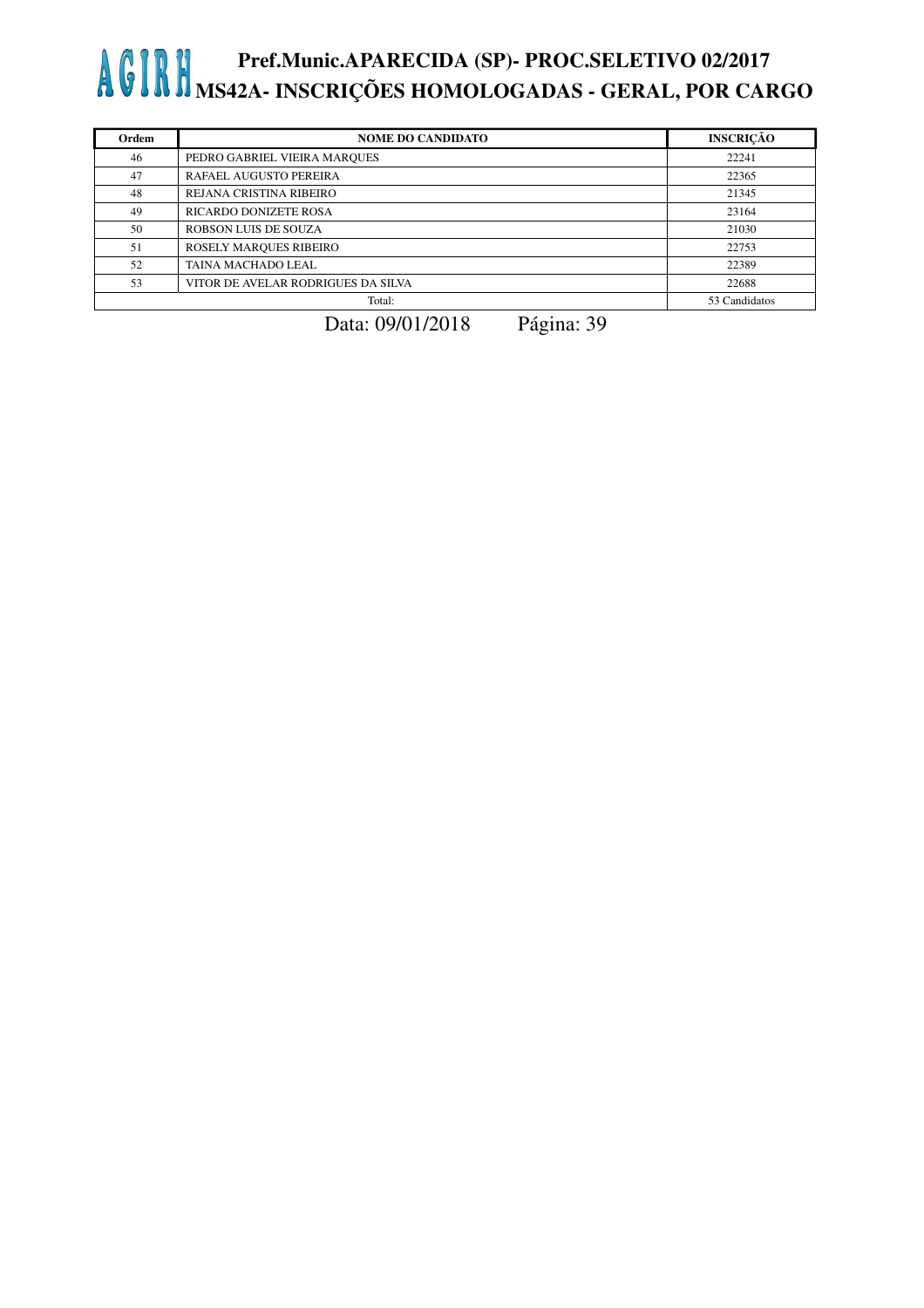| Ordem          | <b>NOME DO CANDIDATO</b>                         | <b>INSCRIÇÃO</b> |
|----------------|--------------------------------------------------|------------------|
|                |                                                  |                  |
|                | P3FF.MAT-Professor III - Ens.Fund. Anos Finais - |                  |
| 1              | ADILSO FERREIRA DA SILVA JUNIOR                  | 21594            |
| 2              | ADRIANA HELENA RIBEIRO DE OLIVEIRA               | 21933            |
| 3              | ALAIR BATISTA DE FARIA                           | 19574            |
| $\overline{4}$ | ALANNA KELLY DOS SANTOS LEITE                    | 19251            |
| 5              | ALOISIO LOURENCO ALMEIDA                         | 19460            |
| 6              | ANA LUCIA QUEIROZ DA ROCHA E SILVA               | 21202            |
| $\tau$         | ANA LUISA DE ALMEIDA PRADO SILVA                 | 23163            |
| 8              | <b>ANDERSON LUIS PEREIRA</b>                     | 21910            |
| 9              | ANDRESSA NATALY RIBEIRO                          | 22419            |
| 10             | ANTONIO MARCOS DA SILVA                          | 21629            |
| 11             | BETANIA MARIA DE JESUS MELO VITORINO             | 21923            |
| 12             | BRUNA C ROSA FERREIRA                            | 21167            |
| 13             | BRUNO LUIZ EUZEBIO DE OLIVEIRAQ                  | 22721            |
| 14             | CARLOS HENRIQUE GONCALVES DOS SANTOS             | 22990            |
| 15             | CAROLINA YUMI LEMOS FERREIRA GRACIOLLI           | 22286            |
| 16             | <b>CLAUDIA REGINA MORAIS</b>                     | 22333            |
| 17             | <b>CLEBER JOSE MORENO</b>                        | 19495            |
| 18             | DANIEL DONIZETE NOGUEIRA                         | 21630            |
| 19             | DANIELY SERAFIM FERRAZ DARWIN                    | 21226            |
| 20             | DEIVE JOSE APARECIDO DE FARIA                    | 23089            |
| 21             | DIEGO TEIXEIRA DE SOUZA                          | 23013            |
| 22             | DOMINGOS SAVIO VITORIANO                         | 21773            |
| 23             | EDIVALDO TOBIAS CASTRO                           | 22664            |
| 24             | <b>EMANUELE QUEIROZ BRAZ</b>                     | 21776            |
| 25             | EMANUELY ALENCAR DE MELO DE PAULA                | 19215            |
| 26             | EVANDRO FERREIRA BATKO                           | 21924            |
| 27             | EVELING RODRIGUES CLARO CORTEZ                   | 23150            |
| 28             | <b>FABIO MARTINS DE ALMEIDA</b>                  | 19618            |
| 29             | FANDERSON RONI DOS SANTOS                        | 21112            |
| 30             | FELIPE FLORES DE ALVARENGA PEIXOTO               | 22166            |
| 31             | FELIPE KLINGER PEREIRA REIS                      | 19231            |
| 32             | FERNANDA CAROLINA DE MIRANDA                     | 21701            |
| 33             | FERNANDA TAIS LOURENCO PEREIRA                   | 19651            |
| 34             | FERNANDO LUIZ MAIA                               | 21453            |
| 35             | FILIPE LINHARES DE LIMA                          | 19318            |
| 36             | GABRIEL BARBOSA DE GODOI                         | 22926            |
| 37             | GILBERTO APARECIDO NERY DOS SANTOS               | 22031            |
| 38             | <b>GILMAR LOPES</b>                              | 22489            |
| 39             | <b>GUSTAVO BORGES VIEIRA</b>                     | 19685            |
| 40             | <b>ISABELY RIBEIRO MARTINS</b>                   | 21583            |
| 41             | <b>JANAINA FERRAZ CRUZ</b>                       | 22187            |
| 42             | JANE CARINE ALVES DA SILVA                       | 22804            |
| 43             | JENILSON ALFREDO DO PRADO                        | 22986            |
| 44             | JESSICA MARA CAMPOS CUNHA FERREIRA               | 21203            |
| 45             | JOAO INOCENCIO PEREIRA DE AVILA                  | 22565            |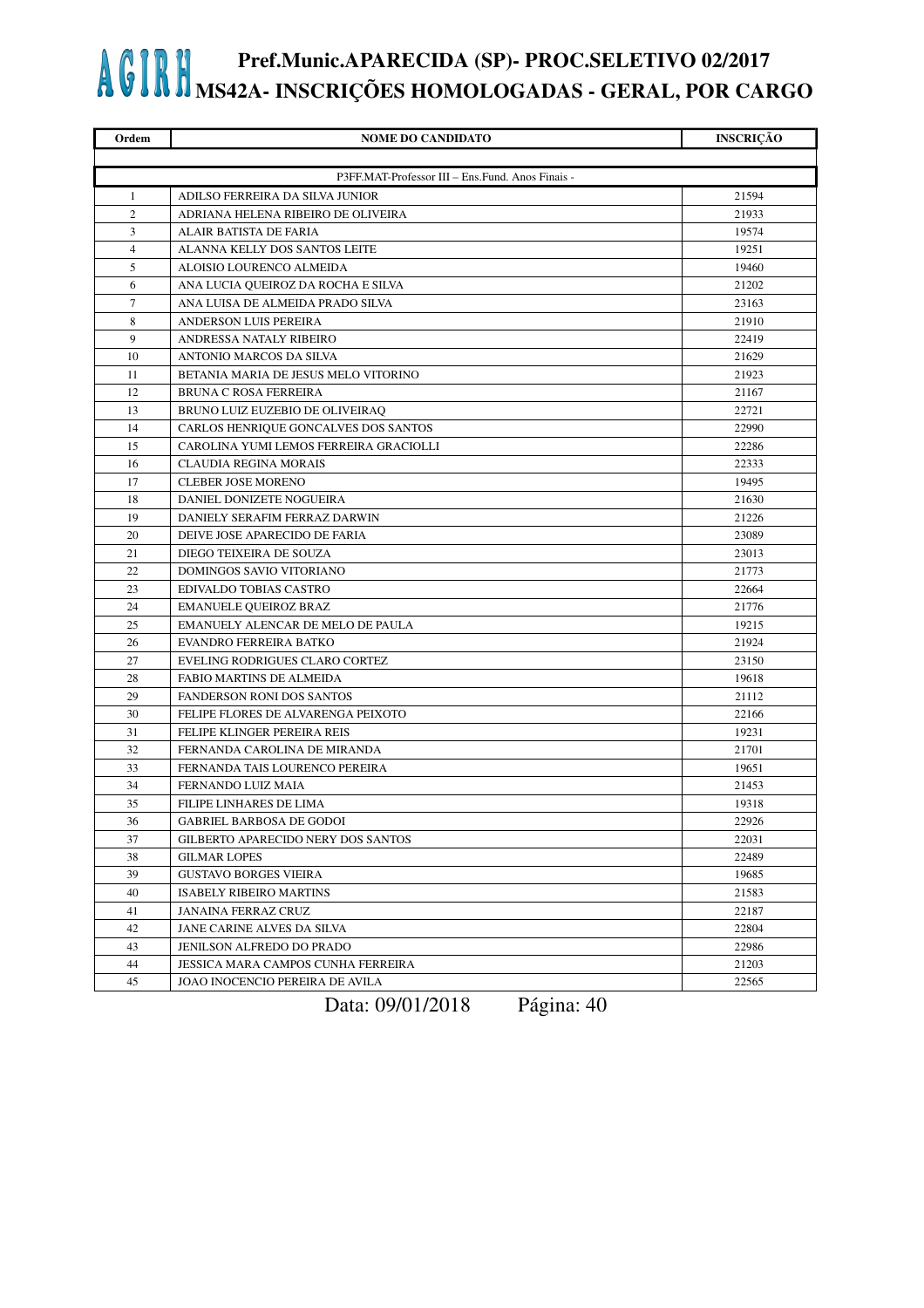| Ordem | <b>NOME DO CANDIDATO</b>               | <b>INSCRIÇÃO</b> |
|-------|----------------------------------------|------------------|
| 46    | JOSE CARLOS DA SILVA MAIA              | 21409            |
| 47    | <b>JOSEBRAZLEOPOLDO</b>                | 21468            |
| 48    | KARIME MACHADO GONCALVES               | 19694            |
| 49    | KELI REGINA DE SOUZA SILVA             | 21763            |
| 50    | <b>LAERCIO DA SILVA DIAS</b>           | 21862            |
| 51    | LEONEL BENEDITO BELATABLE DA SILVA     | 22538            |
| 52    | LUCAS FLORENZANI BASTOS PINTO MENGUI   | 21943            |
| 53    | LUCIENE ABIGAIL VAZ DE FRANCA FIORELLI | 22116            |
| 54    | LUIS AUGUSTO RODRIGUES SOARES RUZENE   | 19600            |
| 55    | LUIS CARLOS BARBOSA                    | 21852            |
| 56    | LUIZ CLAUDIO DO VALE MACIEL            | 21647            |
| 57    | <b>MAFM SILVA</b>                      | 22159            |
| 58    | MARCIA HELENA ADASZ                    | 21907            |
| 59    | MARCOS GALVÃO LEMOS JUNIOR             | 21792            |
| 60    | MARIA APARECIDA DE MELO                | 22898            |
| 61    | MARIA CELIA SCHUMANN DE MELO           | 21621            |
| 62    | <b>MARIANE MENDES LOPES</b>            | 19011            |
| 63    | <b>MARIO ERICK DE PAULA OLIVAS</b>     | 21996            |
| 64    | MARIO LUIZ TEIXEIRA DOS SANTOS         | 21385            |
| 65    | <b>MAURICIO DE PAULA</b>               | 21214            |
| 66    | MICHELE DA SILVA REIS                  | 19249            |
| 67    | MIGUEL DE ALMEIDA                      | 22895            |
| 68    | NATALIA KAROLINE DE OLIVEIRA TOLEDO    | 22338            |
| 69    | NEIL EUGENIO LIGABO                    | 21124            |
| 70    | NELSON RUBENS DE TOLEDO FERRAZ         | 22340            |
| 71    | NEUSA MARIA DIAS DE CARVALHO           | 23114            |
| 72    | NILTON CESAR MONTEIRO MOREIRA          | 21774            |
| 73    | OCILMEYRE MARTINS DE CARVALHO          | 21859            |
| 74    | PATRICIA MOREIRA LOPES DE OLIVEIRA     | 21524            |
| 75    | PAULO HENRIQUE DA SILVA                | 22764            |
| 76    | RAFAEL APARECIDO DIVINO DE FARIA       | 22491            |
| 77    | RAFAEL JOSE MARCOS                     | 21366            |
| 78    | RICARDO LUIZ VIEIRA DA SILVA           | 22496            |
| 79    | ROBERTO GOMES SARDINHA JUNIOR          | 22420            |
| 80    | ROBISON ANTONIO DE FRANCA SALLES       | 22812            |
| 81    | RODRIGO AUGUSTO HASMANN MACIEL         | 23088            |
| 82    | RODRIGO FERREIRA DOS SANTOS            | 21430            |
| 83    | ROLAND JOSE DOMINGOS                   | 22514            |
| 84    | SERGIMARA MORAES DE LIMA               | 21850            |
| 85    | <b>SIDNEI NAHORNY</b>                  | 19375            |
| 86    | SINESIO GURGEL GUIDA NETTO             | 21006            |
| 87    | TAISE CAROLINE MENDES ANTERO           | 22751            |
| 88    | TATIANA DA MOTA RODRIGUES SILVA        | 23085            |
| 89    | <b>VALDIR PEREIRA</b>                  | 21651            |
| 90    | <b>VITORIA KREBS</b>                   | 23178            |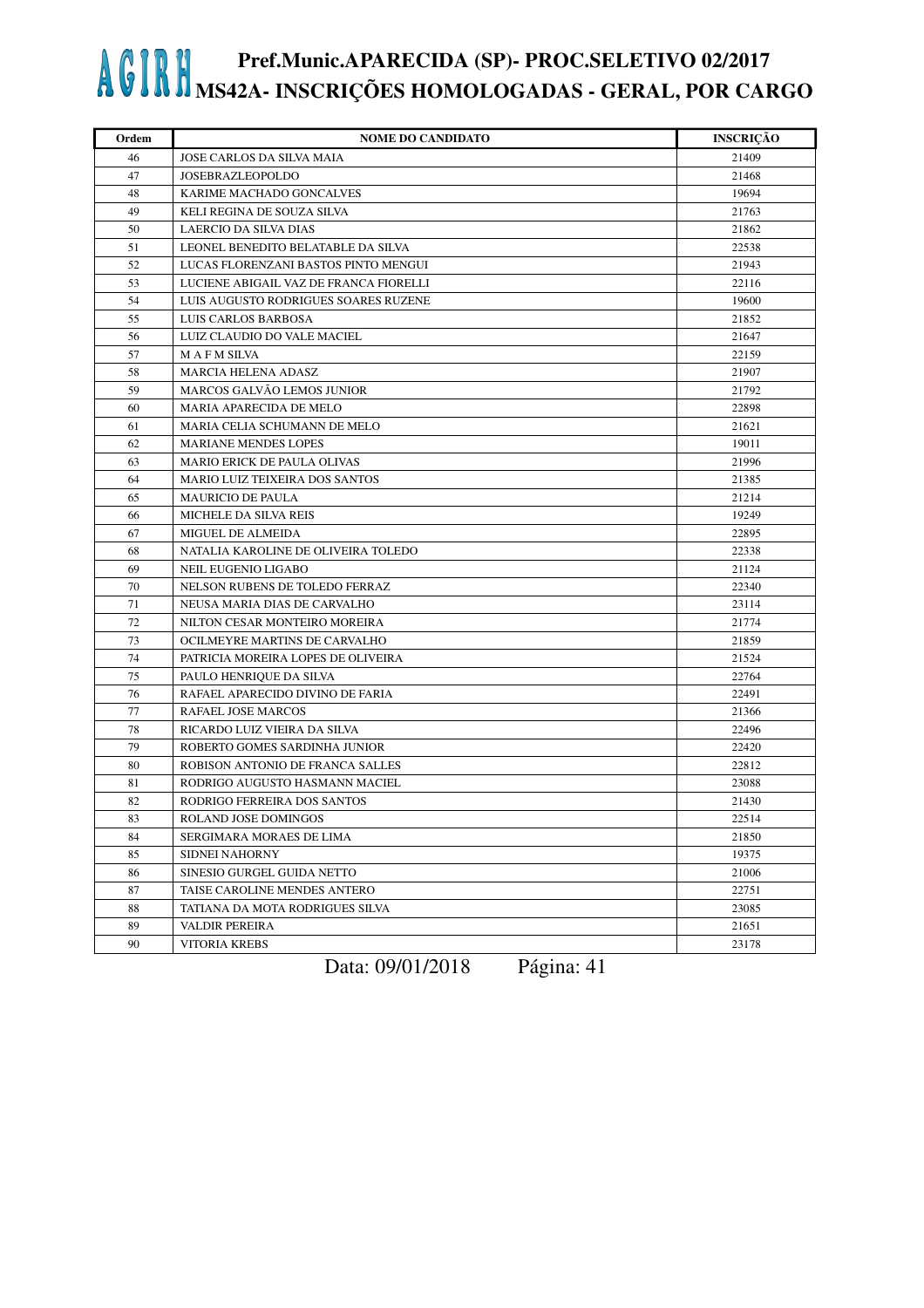| Ordem | <b>NOME DO CANDIDATO</b>        | <b>INSCRICÃO</b> |
|-------|---------------------------------|------------------|
| 91    | VIVIAN APARECIDA MURIANO TORRES | 21685            |
| 92    | WALERIA APARECIDA GALVÃO VIEIRA | 21619            |
| 93    | WANDERLEI MACHADO               | 22431            |
|       | Total:                          | 93 Candidatos    |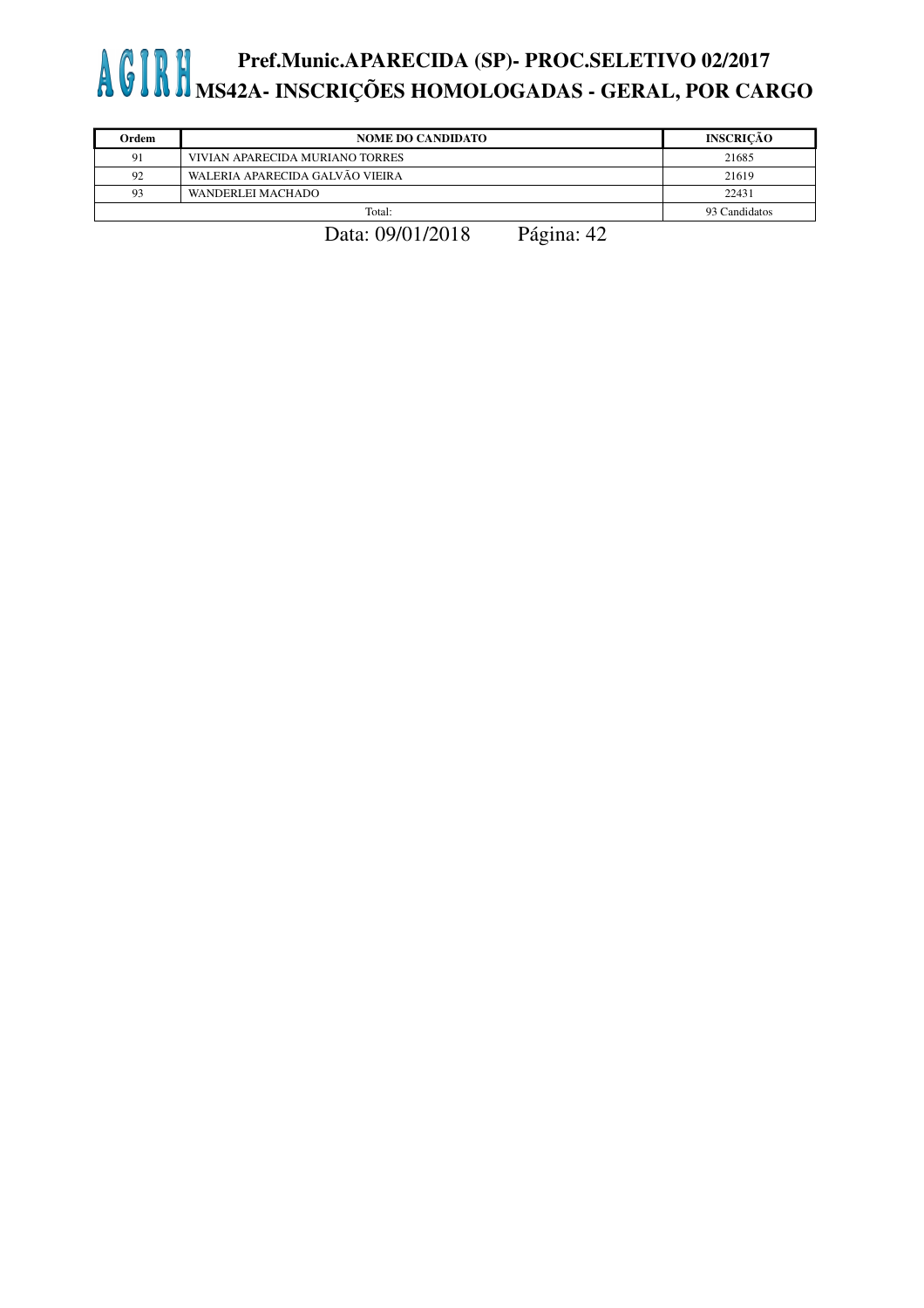| Ordem          | <b>NOME DO CANDIDATO</b>                         | <b>INSCRIÇÃO</b> |
|----------------|--------------------------------------------------|------------------|
|                |                                                  |                  |
|                | P3FF.POR-Professor III - Ens.Fund. Anos Finais - |                  |
| 1              | ADÃO LUIS MARTINS VARGAS                         | 22869            |
| $\overline{c}$ | <b>AGUINALDO JOSE DE SOUZA</b>                   | 21771            |
| 3              | <b>ALBERTO VIANA</b>                             | 19660            |
| $\overline{4}$ | ALIOMAR CLEYTON PEREIRA                          | 21985            |
| 5              | AMANDA ALVES CARVALHO PITTA RIVERO               | 22778            |
| 6              | ANA CLAUDIA LUCIANO DA SILVA                     | 22523            |
| 7              | ANA CRISTINA PONTES DE SOUZA                     | 21021            |
| 8              | ANA KAROLINA DA SILVA FERRAZ                     | 21424            |
| 9              | ANA PAULA TORRES PEREIRA                         | 22402            |
| 10             | ANDREA NOGUEIRA PAIVA                            | 22530            |
| 11             | ANDREZA HELENA CORREA DE LIMA                    | 19413            |
| 12             | ANGELA CRISTINA FARIAS RUEDA                     | 21932            |
| 13             | ANTONIO CARLOS DOS SANTOS                        | 19210            |
| 14             | ANTONIO REGINALDO OLIVA                          | 22408            |
| 15             | <b>BRAZ DOMICIANO</b>                            | 22312            |
| 16             | <b>BRUNA ANTUNES PIRES</b>                       | 22774            |
| 17             | BRUNA DE CASSIA MARINHO DE SIQUEIRA              | 21563            |
| 18             | BRUNO RODRIGO DO ESPIRITO SANTO                  | 19451            |
| 19             | CARLOS ANDRE FERREIRA LEAL                       | 21077            |
| 20             | DEISIANE FEITOSA DA SILVA MOTA                   | 22225            |
| 21             | DENIS CAIQUE DOS SANTOS FREIRE                   | 21898            |
| 22             | DEYSE VILELA                                     | 21673            |
| 23             | DIMARCO DANIEL CARVALHO LIMA                     | 22403            |
| 24             | EDNEIDE ALBUQUERQUE CARNEIRO NAIDEG FERREIRA     | 19475            |
| 25             | ELIS VITAL BATISTA                               | 22047            |
| 26             | ELISABETE DA SILVA                               | 22479            |
| 27             | ELISANDRA APARECIDA FIALHO COSTA                 | 22061            |
| 28             | ELZA DUARTE RODRIGUES DE SOUZ                    | 19728            |
| 29             | ERICA APARECIDA DOS SANTOS MONTEIRO              | 19581            |
| 30             | FABIOLA BARBOSA JUNQUEIRA                        | 22644            |
| 31             | FLAVIA ELISA FERREIRA DA ROCHA                   | 21871            |
| 32             | <b>GISELE CRISTINA LEMES PEREIRA</b>             | 21601            |
| 33             | <b>GISLAINE PINTO CHAGAS DE SOUZA</b>            | 23119            |
| 34             | <b>GLAUCIA APARECIDA BARBOSA E SILVA</b>         | 22573            |
| 35             | IVANILZA HELENA OLEGARIO DE OLIVEIRA             | 21814            |
| 36             | JACQUELINE DE FATIMA SILVA GOMES QUEIROZ         | 22717            |
| 37             | JAMILE LOUIS MIRANDA REIS                        | 19334            |
| 38             | JANIA MACIA DE PAULA SANTOS BENTO                | 19416            |
| 39             | JOSE FERREIRA DE MATOS JUNIOR                    | 22628            |
| 40             | JOSELINE DE CAMPOS SILVA                         | 19405            |
| 41             | JULIA HELENA GUATURA DA SILVA                    | 22529            |
| 42             | LARISSA FERNANDA DE JESUS CAMARGO                | 19173            |
| 43             | LARISSA HELEN DOS SANTOS PEREIRA                 | 22784            |
| 44             | LETICIA CAVADAS SERRA                            | 22398            |
| 45             | LETICIA FARIAS RAMOS                             | 22511            |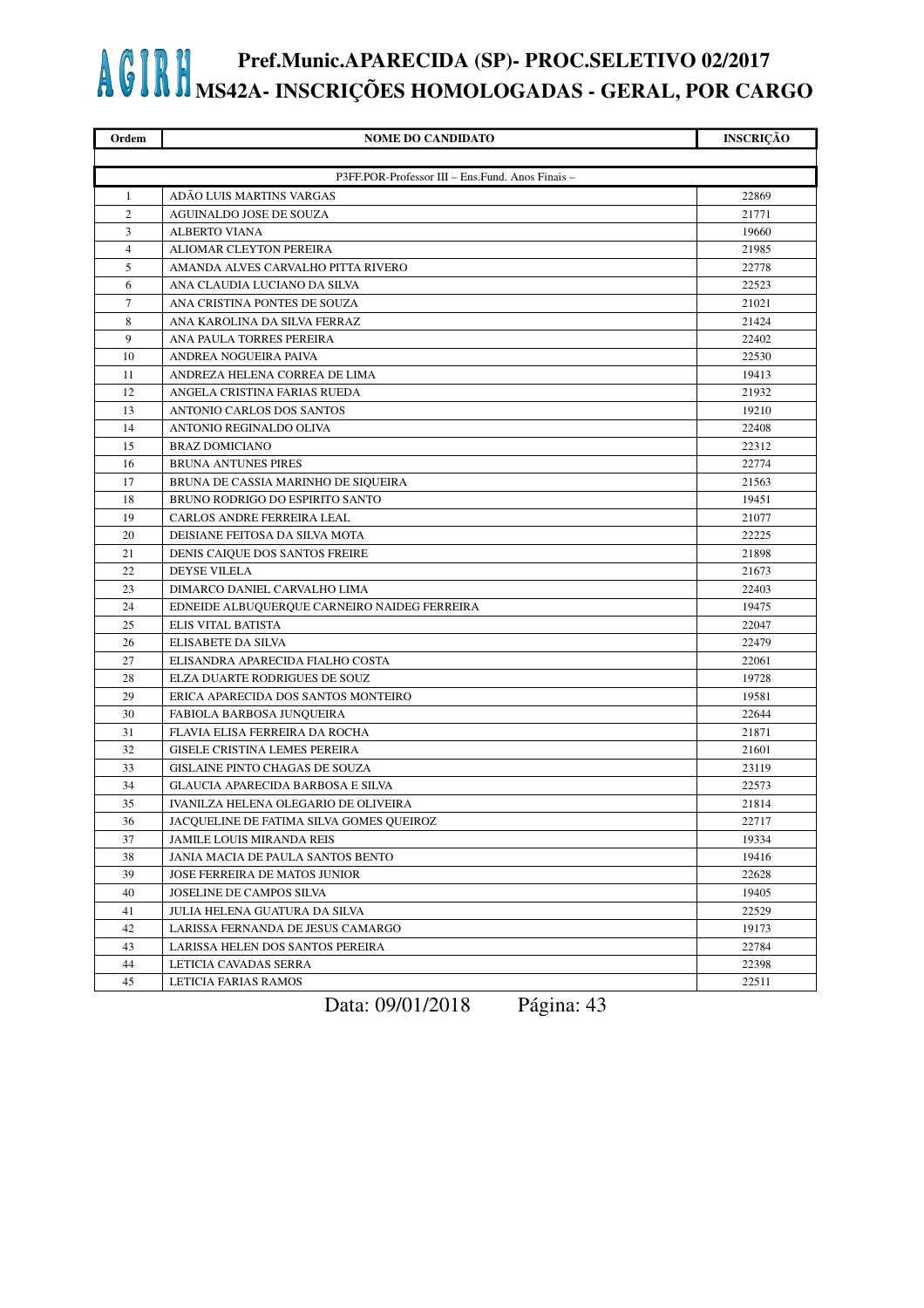| Ordem | <b>NOME DO CANDIDATO</b>               | <b>INSCRIÇÃO</b> |
|-------|----------------------------------------|------------------|
| 46    | LUCAS DA SILVA BENTO FERREIRA          | 21662            |
| 47    | LUCIMARA GARCEZ PINTO                  | 19542            |
| 48    | <b>MAICON RODRIGO DOS SANTOS</b>       | 22831            |
| 49    | <b>MALVINA LASARA ANTONIO</b>          | 22209            |
| 50    | MARCELA PAULA DE ARAUJO MACEDO         | 21231            |
| 51    | MARCELO AUGUSTO ANTUNES DOS SANTOS     | 21983            |
| 52    | MARIA ADAILDE DO SOCORRO               | 22840            |
| 53    | <b>MARIA EDMEIA DIAS</b>               | 21342            |
| 54    | MARIA ELISABETH DE SOUSA MADEIRA       | 22867            |
| 55    | MARIA HILDA NOVAES FERREIRA            | 19408            |
| 56    | MARIA INES PEREIRA PAULO               | 22354            |
| 57    | MARIA MARGARIDA TEODORO                | 21749            |
| 58    | MICHELE CRISTINA DA COSTA MARTINS      | 22617            |
| 59    | MIRIA MARIA DE ANDRADE ROCHA           | 21285            |
| 60    | MIRIAM CELIA PEREIRA                   | 22941            |
| 61    | NATALIA LUGLI SPER                     | 19383            |
| 62    | PAMELA CAROLINE MARCOS BORGES          | 19719            |
| 63    | PAMELA GABRIELLY MARTINHO              | 19687            |
| 64    | PAULA MARIA DOS SANTOS                 | 19081            |
| 65    | PAULO AUGUSTO TEODORO                  | 19015            |
| 66    | PAULO SILAS CORREA                     | 22432            |
| 67    | PEDRO JOSE DOS SANTOS                  | 19333            |
| 68    | PRISCILA BITTENCOURT ROCHA             | 22964            |
| 69    | REGINA CELIA ELISEI                    | 19114            |
| 70    | REGINA CELIA LEMES MONTEIRO            | 22005            |
| 71    | REGINA MARIA DE MOURA OLIVEIRA         | 21972            |
| 72    | REGINA NUNES DO PRADO                  | 22643            |
| 73    | RENATA CORREA DE PAIVA                 | 22438            |
| 74    | ROSELEIA CRISTINA DOS SANTOS           | 21846            |
| 75    | ROSIELE DA SILVA PEREIRA               | 21990            |
| 76    | SAMARONE LEONARDO FRANCELINO           | 21064            |
| 77    | SANDRA RODRIGUES BASSANELLI            | 19235            |
| 78    | SHIRLEY JARDIM DE CASTRO TOLEDO        | 21613            |
| 79    | SOFIA MARIA MACHADO                    | 22931            |
| 80    | SOLANGE CRISTINA ARANTES E SILVA JOFRE | 23048            |
| 81    | SONIA CRISTINA GOMES DOS SANTOS PAIXÃO | 19690            |
| 82    | SONIA DA COSTA SANTOS NUNES            | 22265            |
| 83    | SONIA DOS SANTOS MARQUES SILVA         | 21330            |
| 84    | SUELY APARECIDA DA SILVA AZEVEDO       | 23086            |
| 85    | TACIANA FERNANDES DA PALMA             | 22566            |
| 86    | TERESINHA CRISTINA ALVES               | 22180            |
| 87    | THAIS REZENDE SANTOS                   | 22865            |
| 88    | VANESSA ALVES LUCIANO                  | 22932            |
| 89    | VANESSA APARECIDA DA SILVA RODRIGUES   | 22916            |
| 90    | VERA LUCIA DE FAVERI FERNANDES E SILVA | 19031            |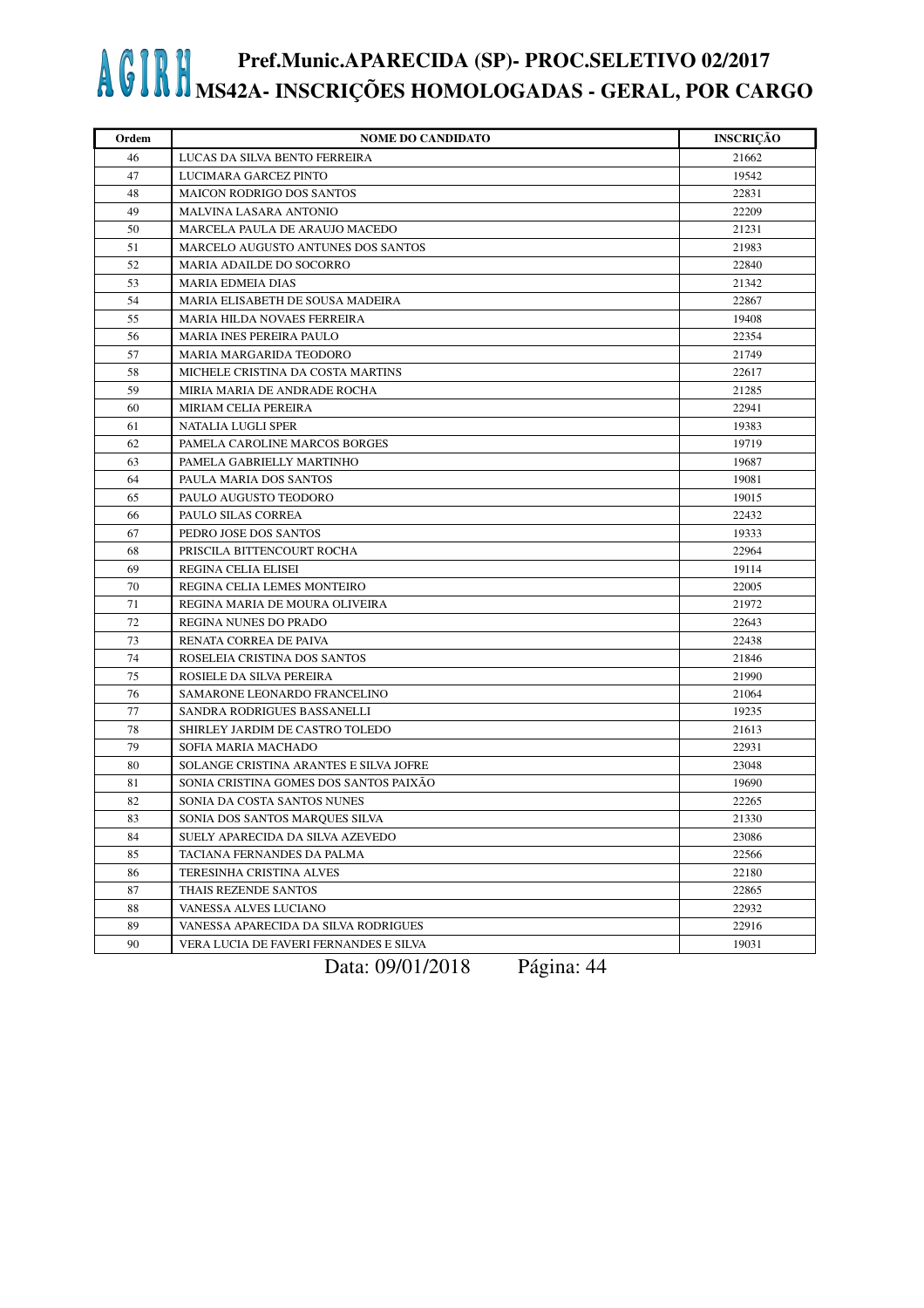| Ordem | <b>NOME DO CANDIDATO</b>         | <b>INSCRICÃO</b> |
|-------|----------------------------------|------------------|
| 91    | WASHINGTON FERNANDES DE OLIVEIRA | 19200            |
|       | Total:                           | 91 Candidatos    |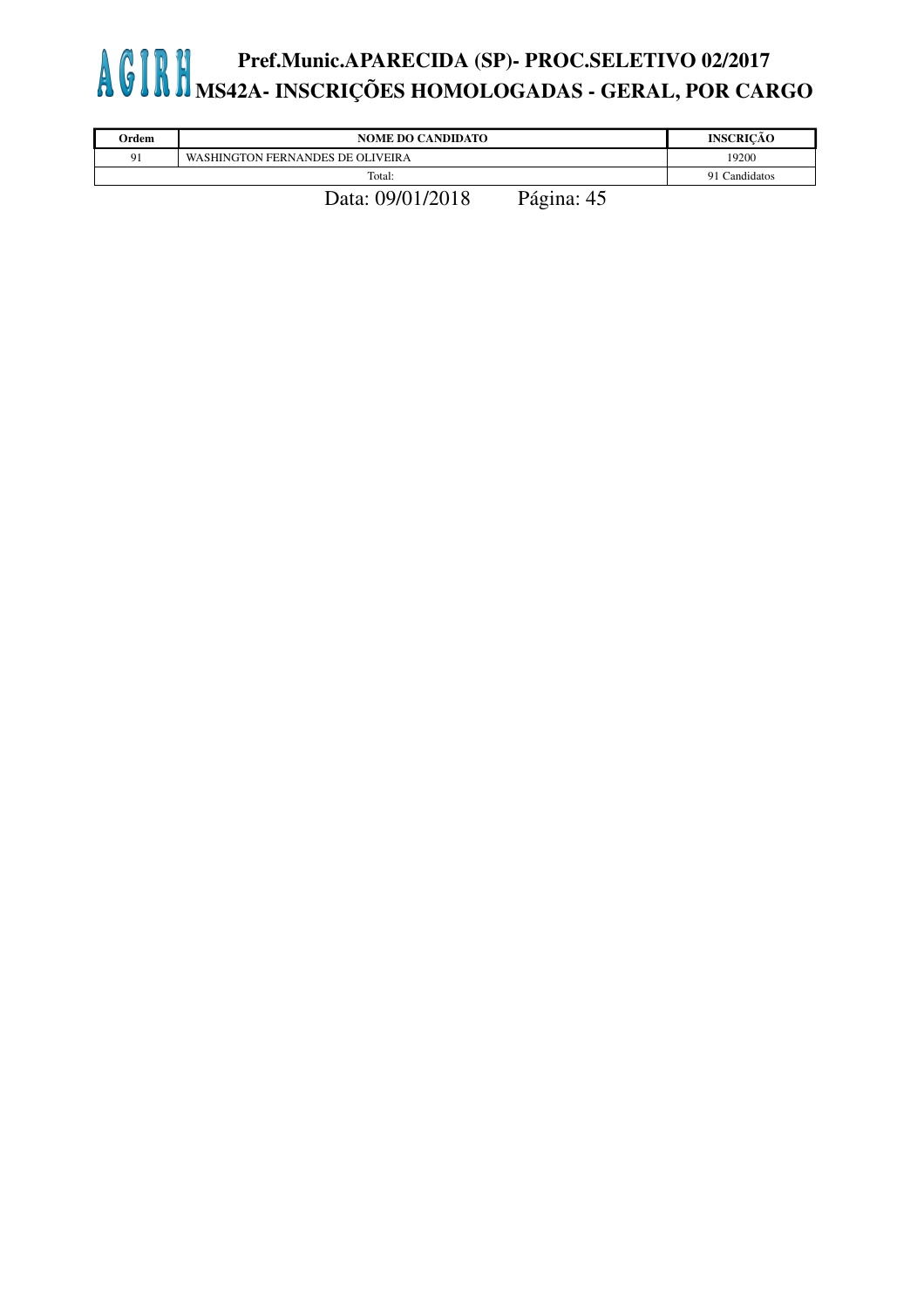| Ordem          | <b>NOME DO CANDIDATO</b>                         | <b>INSCRIÇÃO</b> |
|----------------|--------------------------------------------------|------------------|
|                |                                                  |                  |
|                | P3T.ADM-PROFESSOR III - ENSINO TÉCNICO - ADMINIS |                  |
| $\mathbf{1}$   | ALTAIR DE OLIVEIRA GALVÃO                        | 22551            |
| $\overline{2}$ | ANA CLAUDIA DA COSTA NEVES REZENDE               | 22928            |
| 3              | ANA PAULA ABREU FONSECA                          | 19340            |
| $\overline{4}$ | ANA PAULA FAUSTINO DE ARAUJO KUCHENBECKER        | 23172            |
| 5              | ANTONIO CARLOS DA SILVA                          | 22679            |
| 6              | <b>ARALI PEREIRA REIS</b>                        | 19380            |
| $\tau$         | CLAUDIA LICIELY BARBOSA E SILVA                  | 22194            |
| 8              | CLEBER CARLOS PEREIRA MAXIMO                     | 21295            |
| 9              | DANIELA OLIVEIRA LEITE                           | 22413            |
| 10             | DANILLO MIGUEL DE SALES SANTOS                   | 21221            |
| 11             | ERIKA CRISTINA OLIVEIRA DE MOURA                 | 21857            |
| 12             | FLAVIA APARECIDA DE OLIVEIRA CLAUDINO            | 21809            |
| 13             | JAQUEINE DA SILVA HONORIO                        | 19371            |
| 14             | <b>JOSE BRAZ LEOPOLDO</b>                        | 22796            |
| 15             | <b>JULIANA SODRE CAMPOS TOSTA</b>                | 21640            |
| 16             | <b>JULIO CESAR PIRES MOTTA</b>                   | 19468            |
| 17             | LETICIA LEITE LUCCHIARI                          | 23123            |
| 18             | LUIS ANTONIO PRADO DUTRA                         | 23097            |
| 19             | LUNE JOSE DE CARVALHO                            | 22924            |
| 20             | MARA AUGUSTA DA SILVA SOARES                     | 22287            |
| 21             | <b>MARCO ANTONIO SILVA JUNIOR</b>                | 19085            |
| 22             | MEIRE APARECIDA CORREA DOS SANTOS SAMPAIO        | 23166            |
| 23             | NADJA MARIA SALLES CARRERA                       | 22481            |
| 24             | NADJA VERIDIANA PAGNANI                          | 21816            |
| 25             | OSMARLINA FERNANDES QUEIROZ                      | 23020            |
| 26             | POLIANE DA SILVA ARRUDA AGUIAR                   | 21437            |
| 27             | RAFAEL HENRIQUE CORREA                           | 19350            |
| 28             | RITA DE CASSIA BUENO DA SILVA                    | 22581            |
| 29             | RITA DE CASSIA TOLEDO PEREIRA                    | 22987            |
| 30             | ROMENIG DE OLIVEIRA CINTRA                       | 21435            |
| 31             | SIMONE DE OLIVEIRA CORDEIRO                      | 21262            |
| 32             | SIMONE GIMENES DE ALMEIDA                        | 21005            |
| 33             | SUELEN CAMARGO DE OLIVEIRA                       | 22485            |
| 34             | VANESSA CRISTIANE ELACHE                         | 23134            |
| 35             | VANIA DE OLIVEIRA ALVES                          | 22184            |
| 36             | WALGEAN FERREIRA MARCOLINO                       | 22989            |
| 37             | WELLINGTON DA SILVA FERRAZ                       | 19604            |
| 38             | WILSON WANDERLEY MEOLA                           | 21507            |
|                | Total:                                           | 38 Candidatos    |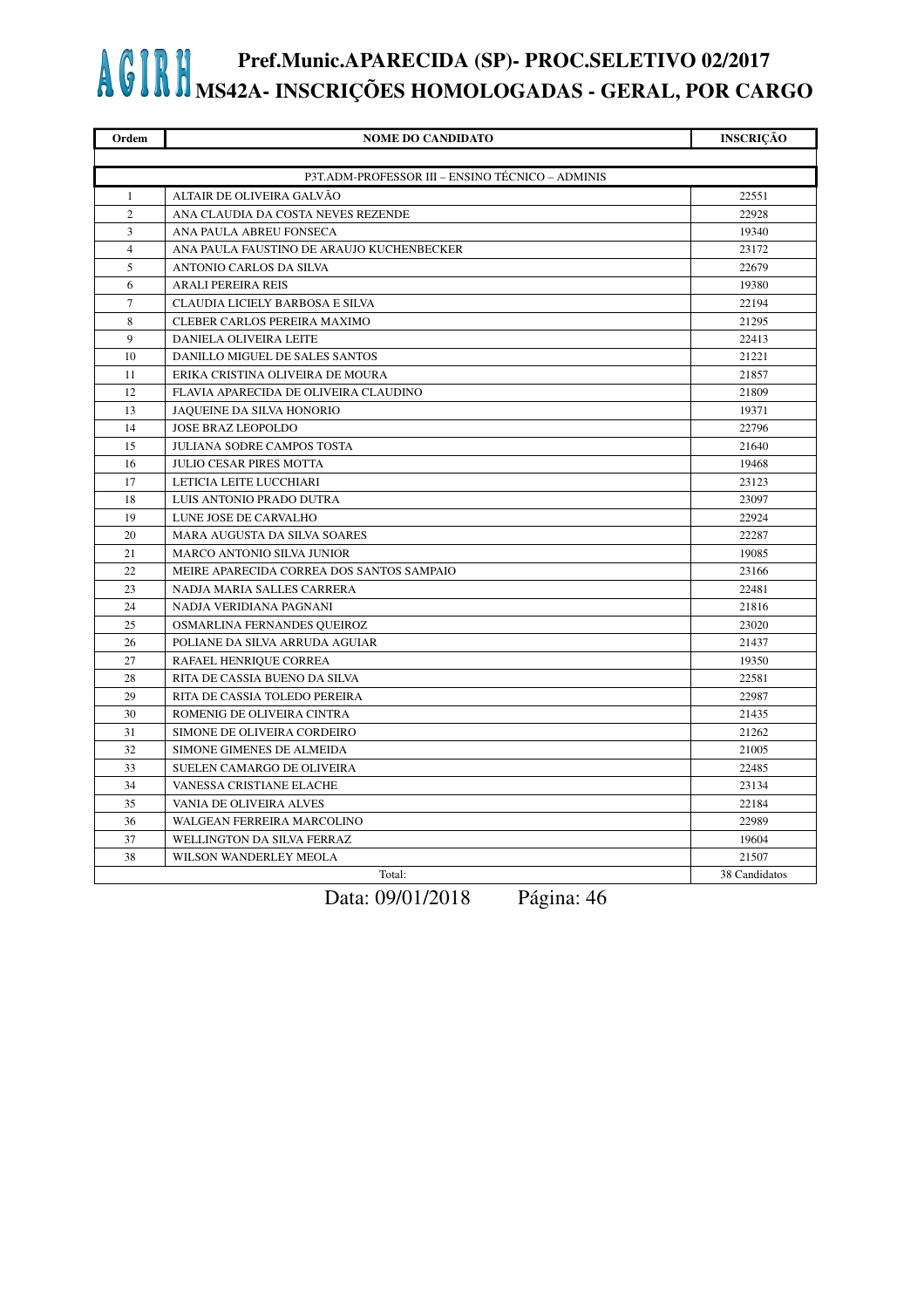| Ordem          | <b>NOME DO CANDIDATO</b>                         | <b>INSCRIÇÃO</b> |
|----------------|--------------------------------------------------|------------------|
|                |                                                  |                  |
|                | P3T.ARQ-PROFESSOR III - ENSINO TÉCNICO - DESENHO |                  |
| 1              | ANA CAROLINA DOS SANTOS CORDEIRO                 | 22877            |
| $\overline{2}$ | ANTONIO CARLOS SOUZA SILVESTRE                   | 19370            |
| 3              | <b>BEATRIZ OLIVEIRA MOTA</b>                     | 23059            |
| $\overline{4}$ | <b>CARLA CABRAL GONCALVES</b>                    | 21245            |
| 5              | CESAR HENRIQUE DA SILVA                          | 23189            |
| 6              | <b>CLAUDIA REGINA MORAIS</b>                     | 22334            |
| $\overline{7}$ | EDENILSON FERNANDO DA SILVA                      | 21813            |
| 8              | <b>FILIPE LINHARES DE LIMA</b>                   | 19319            |
| 9              | <b>GABRIELE BIANCA CONDE SILVEIRA</b>            | 19515            |
| 10             | <b>GUILHERME SANTOS SAMPAIO</b>                  | 19606            |
| 11             | <b>JESSICA LERISSE BARBOSA TOUMA</b>             | 21175            |
| 12             | <b>MARIANA APARECIDA RODRIGUES</b>               | 22382            |
| 13             | MAURICIO MARIANO DE ALMEIDA CASTRO               | 22186            |
| 14             | MEIRIELI OLIVEIRA MIRANDA TOMOOKA                | 22828            |
| 15             | PRISCILA PACCA E SILVA                           | 19023            |
| 16             | RAFAEL AUGUSTO DE LIMA                           | 21658            |
| 17             | RODERSON SIQUEIRA MASCARINI JUNIOR               | 21200            |
| 18             | THALITA CRISTINA DE OLIVEIRA SILVA               | 22681            |
| 19             | VANESSA PUGGINA DE HOLANDA                       | 22418            |
| 20             | YARA PAULA SANTORO PIRES                         | 22160            |
|                | Total:                                           | 20 Candidatos    |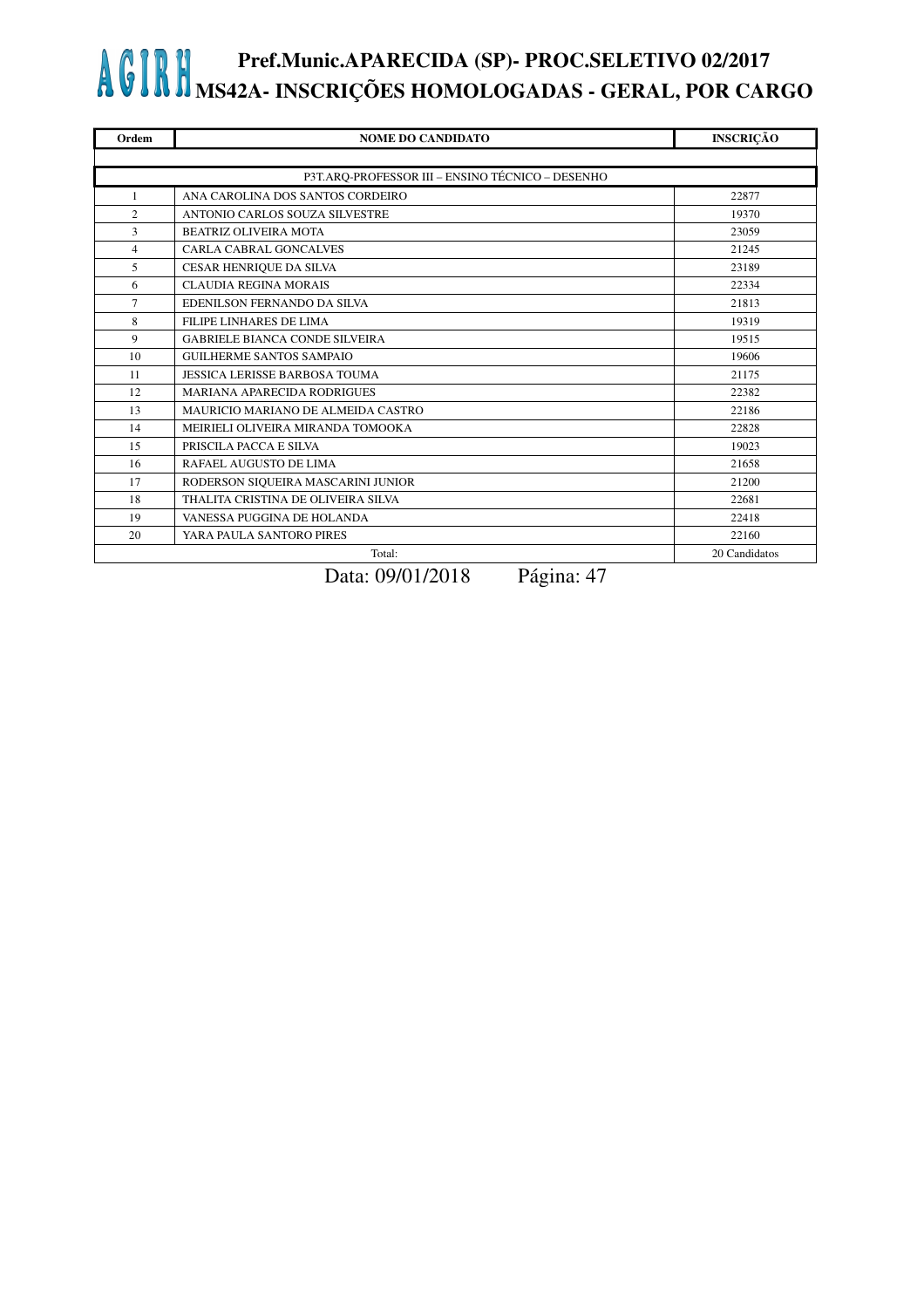| Ordem          | <b>NOME DO CANDIDATO</b>                         | <b>INSCRIÇÃO</b> |  |
|----------------|--------------------------------------------------|------------------|--|
|                |                                                  |                  |  |
|                | P3T.DIR-PROFESSOR III - ENSINO TÉCNICO - DIREITO |                  |  |
| $\mathbf{1}$   | ANA PAULA SOUSA MONTEIRO                         | 23064            |  |
| $\overline{c}$ | <b>ANDRE LUCIO</b>                               | 19608            |  |
| 3              | CARLOS JOSE GARCIA DE LIMA                       | 19019            |  |
| $\overline{4}$ | CLAUDIA HELENA DOS REIS SALOTTI                  | 19012            |  |
| 5              | <b>CLAUDIO MARQUES OSORIO</b>                    | 23063            |  |
| 6              | DANYELLE VALENTE DOS SANTOS                      | 23136            |  |
| $\overline{7}$ | ELAINE CRISTINA DE CARVALHO                      | 22919            |  |
| 8              | ELIZA VALERIA TIBURCIO                           | 21128            |  |
| 9              | JACILANE MARCELE BARRETO MADONA                  | 22957            |  |
| 10             | JOAO BATISTA DECARVALHO JUNIOR                   | 21500            |  |
| 11             | <b>JOAO PAULO VIEIRA DA SILVA</b>                | 21405            |  |
| 12             | <b>JOSELINE DE CAMPOS SILVA</b>                  | 19406            |  |
| 13             | JULIANA FORTES LOBO GASTALDI                     | 19290            |  |
| 14             | <b>KELLY SILVA SOARES</b>                        | 19602            |  |
| 15             | LEONEL BEZERRA BOTELHO                           | 22702            |  |
| 16             | LIEGE KARINA DE SOUSA RIBEIRO SANTOS             | 23180            |  |
| 17             | LUCAS ABREU MEDEIROS AGUIAR                      | 22712            |  |
| 18             | LUIZ FERNANDO BARBOSA DA SILVA                   | 22303            |  |
| 19             | MARIA GABRIELA LASMAR GUIMARÃES                  | 21740            |  |
| 20             | MARIA THEREZA TEIXEIRA SOARES RIBEIRO            | 22672            |  |
| 21             | NATALIA HELENA HONORATO DE FARIA                 | 22872            |  |
| 22             | NILSON GOMES DA SILVA                            | 19551            |  |
| 23             | NILTON GASPARELLI ESTEVES                        | 22754            |  |
| 24             | RAPHAEL LUAN GONCALVES BARBOSA                   | 22795            |  |
| 25             | RENATA DE OLIVEIRA SILVA                         | 22425            |  |
| 26             | ROSANA MARCELINO LOURENCO MACHADO                | 21427            |  |
| 27             | <b>SUZANA CRSTINA DE GODOY</b>                   | 22789            |  |
|                | Total:                                           | 27 Candidatos    |  |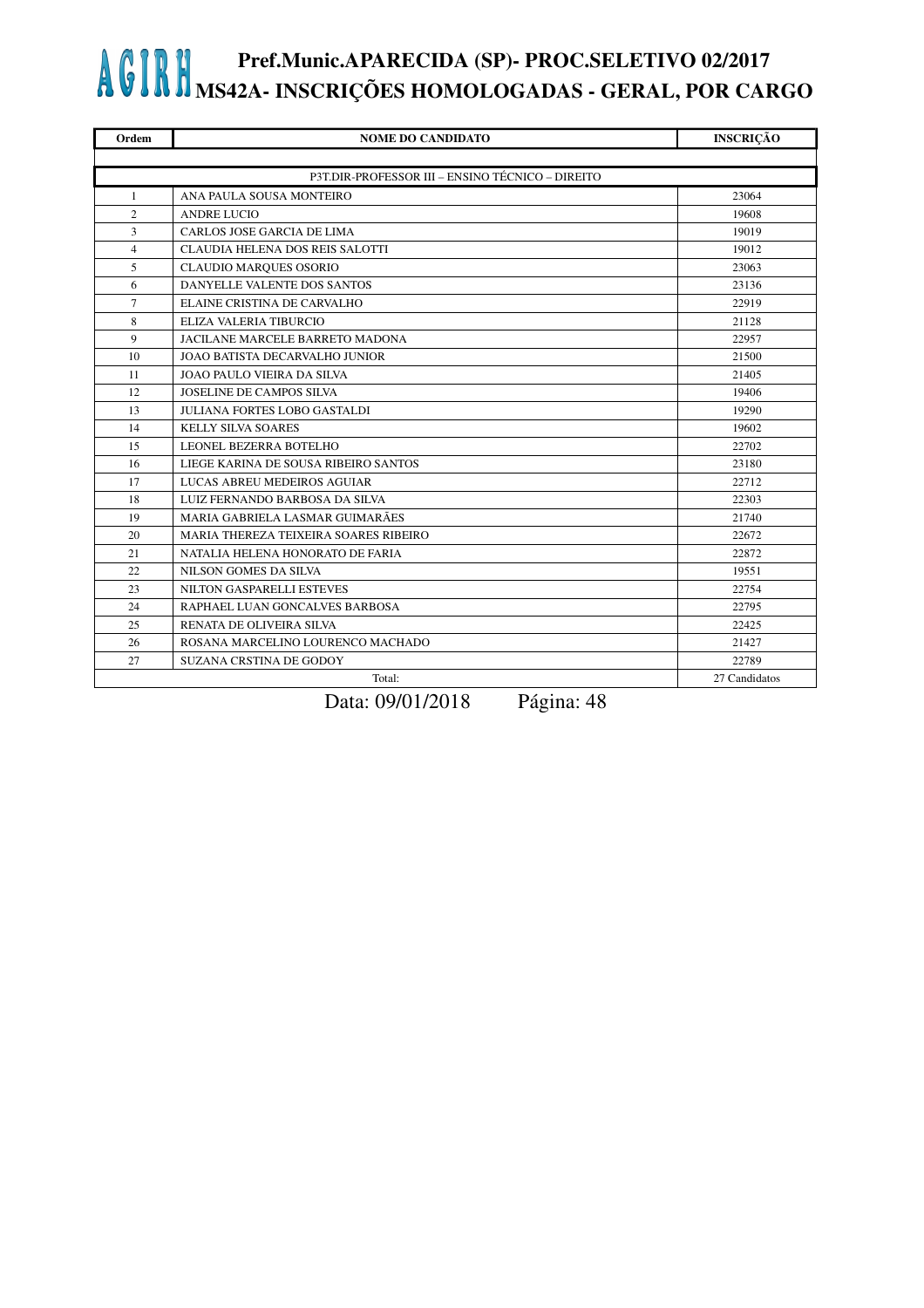| Ordem                                            | <b>NOME DO CANDIDATO</b>             | <b>INSCRIÇÃO</b> |  |
|--------------------------------------------------|--------------------------------------|------------------|--|
|                                                  |                                      |                  |  |
| P3T.INF-PROFESSOR III – ENSINO TÉCNICO – INFORMÁ |                                      |                  |  |
| 1                                                | ADAIR JOSE ROSSATTO COMMODO          | 19627            |  |
| $\overline{c}$                                   | <b>BRUNO PIRES DA SILVA</b>          | 21690            |  |
| 3                                                | CARINA ANGELICA CRISPIM BARBOSA      | 19355            |  |
| $\overline{4}$                                   | CARLOS ANDRE PIMENTEL QUINTAS        | 22522            |  |
| 5                                                | <b>CLAUDIO JOSE SILVA GOMES</b>      | 22958            |  |
| 6                                                | CLEBER CARLOS PEREIRA MAXIMO         | 21291            |  |
| $\tau$                                           | DANIEL RODRIGO DA VEIGA              | 19401            |  |
| 8                                                | DJENANE RIBEIRO MOREIRA DA SILVA     | 19623            |  |
| $\mathbf{Q}$                                     | <b>EDUARDO FALABELLA</b>             | 22355            |  |
| 10                                               | FABIANA DE FREITAS GUIMARÃES         | 22468            |  |
| 11                                               | FRANCISNEY NASCIMENTO DA SILVA       | 23018            |  |
| 12                                               | HUMBERTO LUIZ COSTA GOMES            | 21117            |  |
| 13                                               | JOÃO RAFAEL LASMAR GUIMARÃES         | 22410            |  |
| 14                                               | <b>JOSE CIRILO DE JESUS JUNIOR</b>   | 22044            |  |
| 15                                               | <b>LEANDRO TAVARES PAES</b>          | 19466            |  |
| 16                                               | LUIZ FERNANDO LASMAR RODRIGUES ALVES | 19671            |  |
| 17                                               | <b>MARCELO VIANNA LEITE</b>          | 22709            |  |
| 18                                               | NICHOLAS FELLIPE RANGEL PEREIRA      | 21019            |  |
| 19                                               | NICHOLAS HENRIQUE DELFINO DOS SANTOS | 22510            |  |
| 20                                               | PAULO ROBERTO BRUNO DA SILVA JUNIOR  | 22010            |  |
| 21                                               | PERICLES AGOSTINHO RABELO SALMAZZI   | 21103            |  |
| 22                                               | RITA DE CASSIA BUENO DA SILVA        | 22580            |  |
| 23                                               | ROMUALDO DIAS MENDES                 | 21438            |  |
| 24                                               | <b>SANDRO LUIZ DOS SANTOS</b>        | 23184            |  |
| 25                                               | TACIANE MARIS DE OLIVEIRA MARTINS    | 19554            |  |
| 26                                               | TAMARA ELAINE DE ALMEIDA SILVA       | 21478            |  |
| 27                                               | UBIRATAN ALVARENGA DE LIMA           | 22177            |  |
| 28                                               | VANIA DE OLIVEIRA ALVES              | 22182            |  |
| 29                                               | VICTOR VINICIUS DE CARVALHO MARINHO  | 22955            |  |
| 30                                               | WESLEY DE TOLEDO COSTA               | 23144            |  |
| 31                                               | WESLEY NOVAES FIOREZE COSTA          | 21031            |  |
| Total:                                           |                                      | 31 Candidatos    |  |